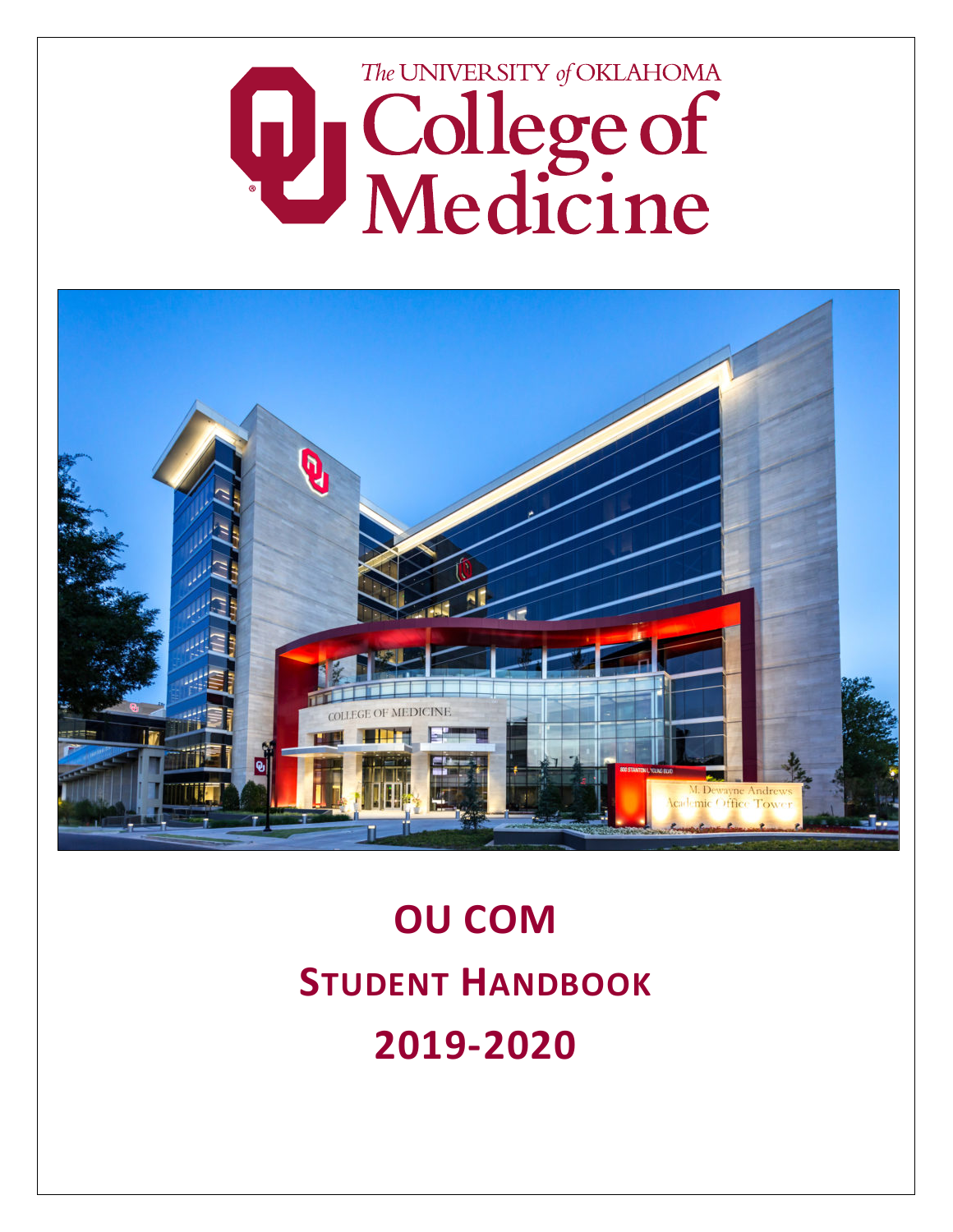# **THE UNIVERSITY OF OKLAHOMA® COLLEGE OF MEDICINE MEDICAL STUDENT HANDBOOK**

## **2019— 2020**

This handbook has been prepared to provide students with ready access to information that is important. It reviews the principles that guide the OU College of Medicine's philosophy of education, key policies affecting student advancement, and expectations regarding professionalism. Information of general interest and directory information also are included.

All faculty and administrative personnel are available for advice and counsel.

A complete posting of all relevant OU College of Medicine policies is available on-line at:

[http://hippocrates.ouhsc.edu/policy/policy\\_index.cfm](http://hippocrates.ouhsc.edu/policy/policy_index.cfm)

### **NON-DISCRIMINATION**: **CoM [Policy 324](https://hippocrates.ouhsc.edu/policy/policy_view.cfm?policyNumber=324) & [Faculty Handbook](http://www.ouhsc.edu/provost/documents/FacultyHandbookOUHSC.pdf)**

The University of Oklahoma**®** Health Sciences Center is committed to a policy of nondiscrimination in the admission and education of students. The Office of Equal Opportunity monitors policies, procedures, and programs to ensure they are developed and carried out in a manner which does not unlawfully discriminate on the basis of race, color, national origin, sex, sexual orientation, genetic information, gender identity, gender expression, age, religion, disability, political beliefs, or status as a veteran. Policies are consistent with those of The University of Oklahoma® [and the OU Health Sciences Center.](http://www.ouhsc.edu/provost/documents/FacultyHandbookOUHSC.pdf)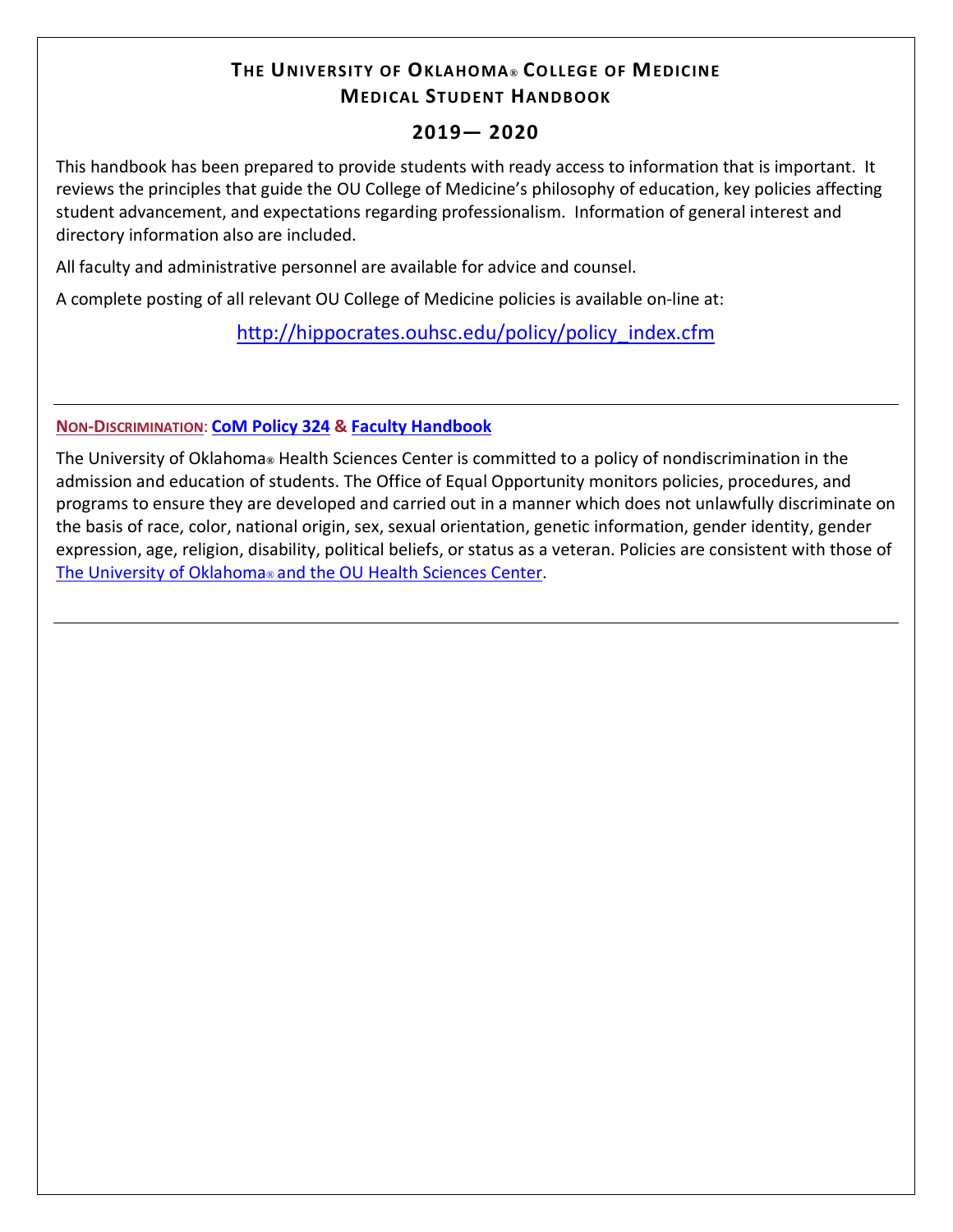| <b>ADMINISTRATION</b>                                                                         |  |
|-----------------------------------------------------------------------------------------------|--|
|                                                                                               |  |
|                                                                                               |  |
| <b>ACADEMIC &amp; EDUCATION</b>                                                               |  |
|                                                                                               |  |
|                                                                                               |  |
| Competency-Based Educational Program Objectives - OU College of MedicineCoM 400 5             |  |
|                                                                                               |  |
|                                                                                               |  |
|                                                                                               |  |
|                                                                                               |  |
|                                                                                               |  |
|                                                                                               |  |
|                                                                                               |  |
| Grading Regulations Relative to Incompletes, Withdrawals, and DropsOUHSC Stu Hndbk 3.8.8  6-7 |  |
|                                                                                               |  |
|                                                                                               |  |
|                                                                                               |  |
|                                                                                               |  |
| USMLE: United States Medical Licensing Examinations - Step 1CoM 406.1 8                       |  |
|                                                                                               |  |
|                                                                                               |  |
|                                                                                               |  |
|                                                                                               |  |
|                                                                                               |  |
|                                                                                               |  |
| <b>PROFESSIONALISM</b>                                                                        |  |
|                                                                                               |  |
|                                                                                               |  |
|                                                                                               |  |
|                                                                                               |  |
|                                                                                               |  |
| Student Professional Behavior in an Academic Program PolicyFac Hndbk 4.20 12-16               |  |
| Policy on the Interactions Between Vendors and Medical Students CoM 322 16                    |  |
| <b>ABSENCES</b>                                                                               |  |
|                                                                                               |  |
|                                                                                               |  |
|                                                                                               |  |
|                                                                                               |  |
| <b>MILITARY</b>                                                                               |  |
|                                                                                               |  |
|                                                                                               |  |
| <b>HONORS</b>                                                                                 |  |
|                                                                                               |  |
|                                                                                               |  |
|                                                                                               |  |
| <b>SCHEDULING FIRST-YEAR THROUGH FOURTH-YEAR</b>                                              |  |
|                                                                                               |  |
|                                                                                               |  |
|                                                                                               |  |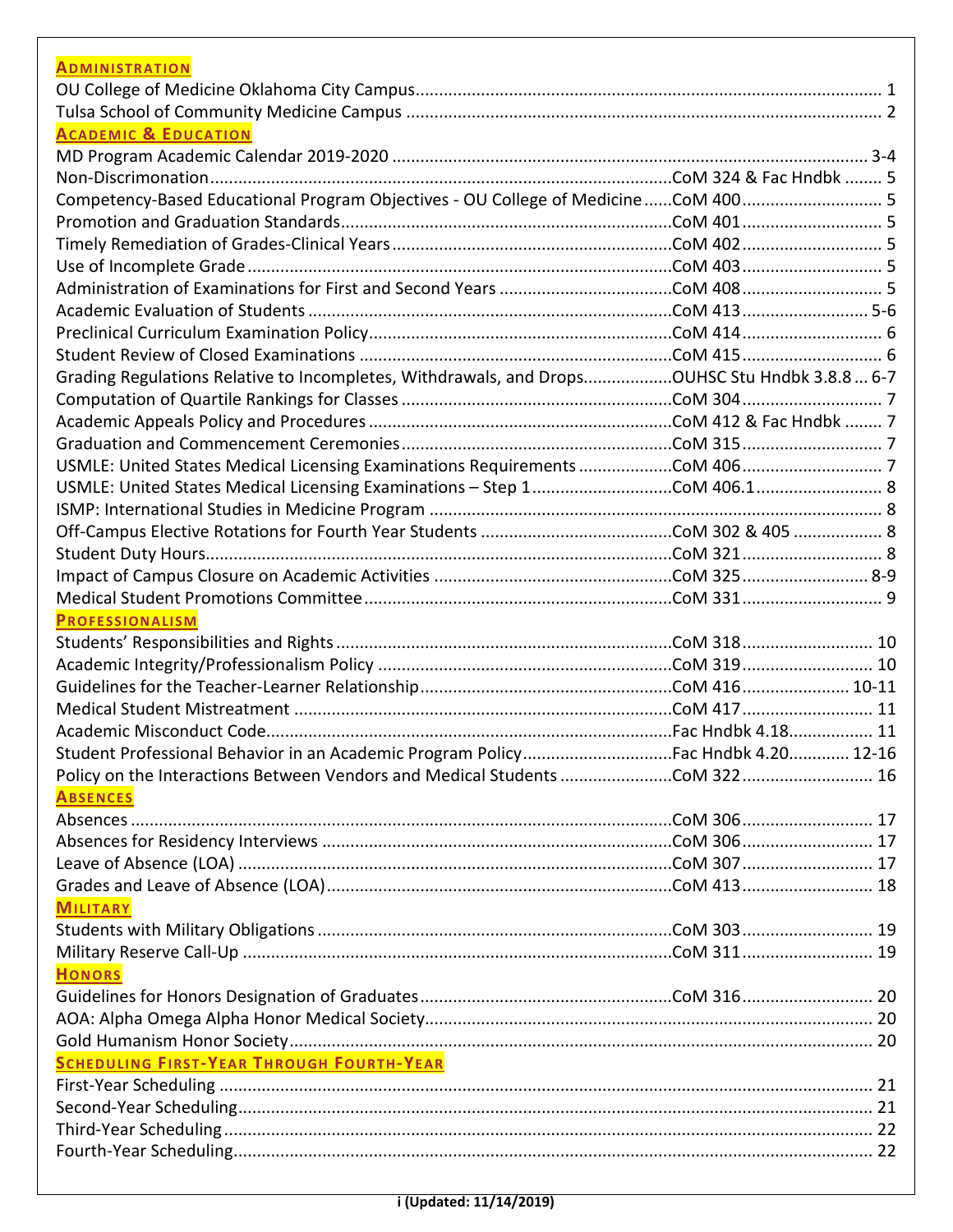| <b>COMPLIANCE &amp; REQUIREMENTS</b>                                                      |  |
|-------------------------------------------------------------------------------------------|--|
|                                                                                           |  |
| Drug Screening for Students Attending a Clinical Rotation Setting OUHSC Stu Hndbk 2.8  24 |  |
|                                                                                           |  |
|                                                                                           |  |
|                                                                                           |  |
|                                                                                           |  |
| <b>SUPPORT &amp; ASSISTANCE</b>                                                           |  |
|                                                                                           |  |
|                                                                                           |  |
| Program for Medical Students with Chemical Dependence Problems COM 317  26                |  |
|                                                                                           |  |
| The University of Oklahoma College of Medicine Sponsored Medical Student Group Disability |  |
|                                                                                           |  |
| <b>STUDENT RECORDS</b>                                                                    |  |
|                                                                                           |  |
| Release of Student Information and Access to Student Records  Fac Hndbk 4.26 30-31        |  |
|                                                                                           |  |
| <b>OU COMMUNITY HEALTH ALLIANCE (OUCHA)</b>                                               |  |
|                                                                                           |  |
| <b>DOCUMENTS</b>                                                                          |  |
|                                                                                           |  |
|                                                                                           |  |
|                                                                                           |  |
|                                                                                           |  |
|                                                                                           |  |
|                                                                                           |  |
| <b>WEB-BASED RESOURCES</b>                                                                |  |
|                                                                                           |  |
| MS 1 - MS 4: Course Director / Course Coordinator Listing                                 |  |
| MS 1 - MS 2: Preclinical Course Catalog                                                   |  |
| MS 3 - MS 4: Clerkships Catalog                                                           |  |
| MS 3: Selectives Course Catalog                                                           |  |
| MS 4: Electives Catalog                                                                   |  |
| Information for Current Students: College of Medicine Website                             |  |
| OU College of Medicine Policy and Procedures Manual                                       |  |
| University Policies - Forms, Handbooks, and Policies                                      |  |
| <b>OUHSC Faculty Handbook</b>                                                             |  |
| <b>OUHSC Student Handbook</b>                                                             |  |
| <b>AAMC Careers in Medicine</b>                                                           |  |
| <b>ERAS (Electronic Residency Application Service)</b>                                    |  |
| FREIDA (Fellowship and Residency Electronic Interactive Database)                         |  |
| <b>NBME</b> (National Board of Medical Examiners)                                         |  |
| NRMP (National Residency Matching Program)                                                |  |
| San Francisco Match (Ophthalmology Match)                                                 |  |
| USMLE (United States Medical Licensing Examination)                                       |  |
| <b>Urology Match</b>                                                                      |  |
|                                                                                           |  |
|                                                                                           |  |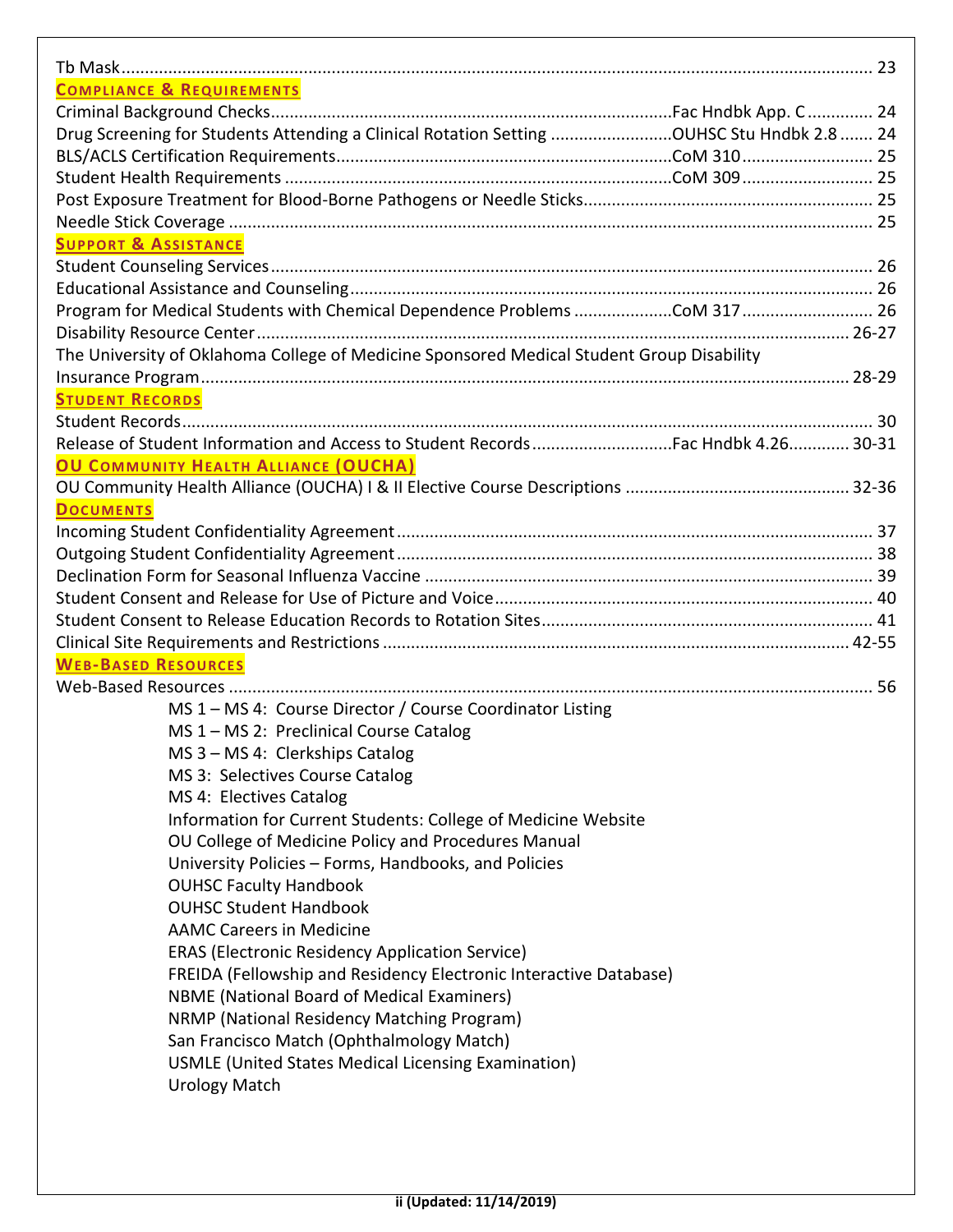# **ADMINISTRATION OKLAHOMA CITY CAMPUS**

### **EXECUTIVE DEAN'S OFFICE**

OU COLLEGE OF MEDICINE 800 STANTON L. YOUNG BLVD. ANDREWS ACADEMIC TOWER (ATT) **SUITE 4000** OKLAHOMA CITY, OK 73104

### **STUDENT AFFAIRS/STUDENT SERVICES**

OU COLLEGE OF MEDICINE 941 STANTON L. YOUNG BLVD. BASIC SCIENCES EDUCATION BUILDING (BSEB) SUITE 200 OKLAHOMA CITY, OK 73104

### **COLLEGE OF MEDICINE**

| Senior Associate Dean for Academic Affairs (Chris Candler, M.D., Ed.D.)405-271-1417                   |  |
|-------------------------------------------------------------------------------------------------------|--|
|                                                                                                       |  |
|                                                                                                       |  |
|                                                                                                       |  |
|                                                                                                       |  |
|                                                                                                       |  |
|                                                                                                       |  |
| CSETC: Clinical Skills Education and Testing Center (Dale Bratzler, D.O., M.P.H.)405-271-2769         |  |
|                                                                                                       |  |
|                                                                                                       |  |
|                                                                                                       |  |
|                                                                                                       |  |
|                                                                                                       |  |
|                                                                                                       |  |
|                                                                                                       |  |
| Information Technology (Help Desk, David L. Boren Student Union, 1st Floor) 405-271-2203              |  |
|                                                                                                       |  |
|                                                                                                       |  |
|                                                                                                       |  |
| Student Health Services (Student Health & Wellness Clinic, OU Physicians Bldg., Ste. 4A) 405-271-2577 |  |
|                                                                                                       |  |
|                                                                                                       |  |
|                                                                                                       |  |
| <b>Hospitals</b>                                                                                      |  |
|                                                                                                       |  |
| (Information & paging for Everett Tower, Presbyterian Tower, and Children's Hospital)                 |  |
|                                                                                                       |  |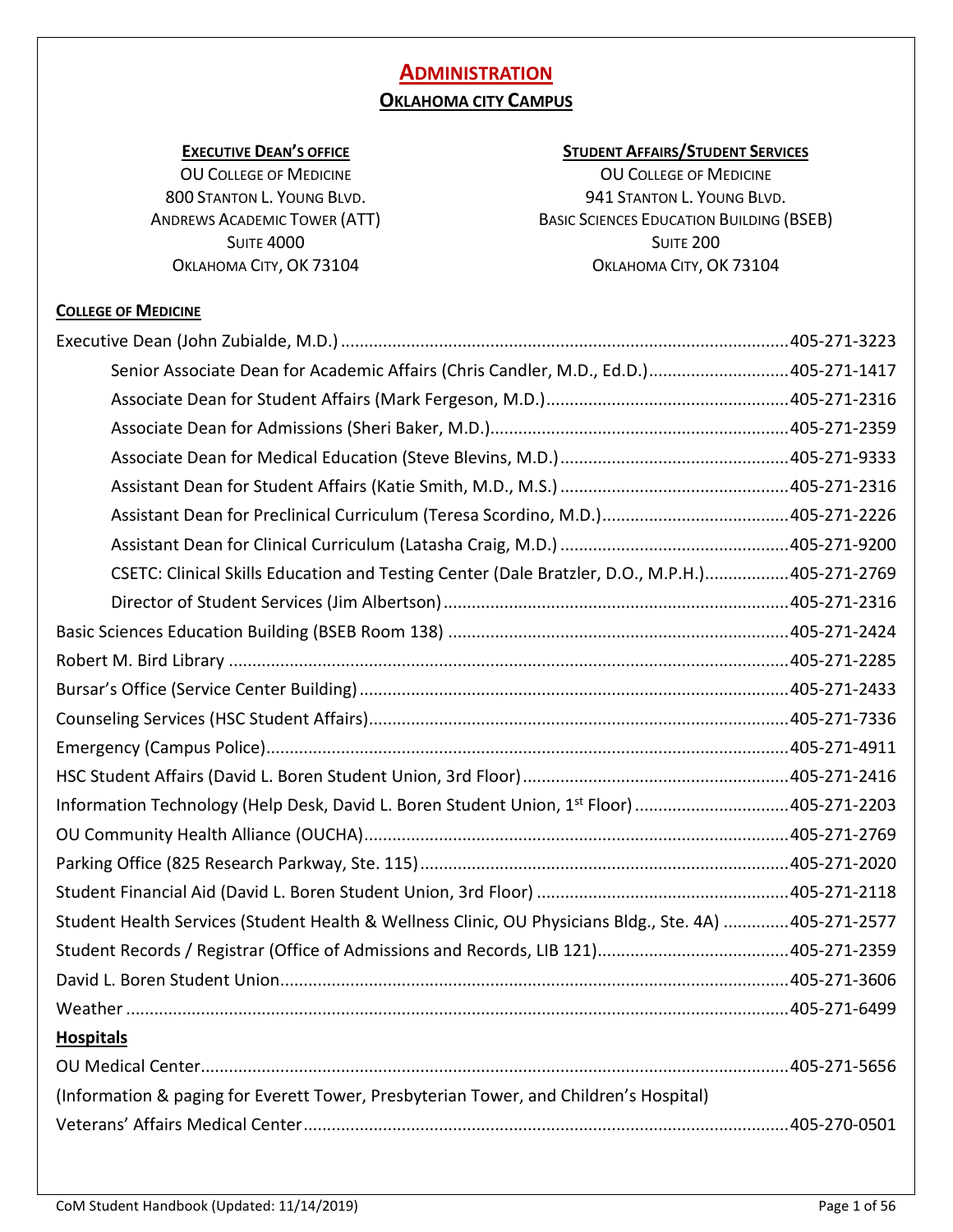# **ADMINISTRATION**

# **TULSA SCHOOL OF COMMUNITY MEDICINE**

### **DEAN'S OFFICE**

4502 EAST 41ST STREET OU-TU SCM DEAN'S OFFICE SCHUSTERMAN CENTER- 2B32 TULSA, OK 74135

### **STUDENT AFFAIRS/STUDENT SERVICES**

4502 EAST 41ST STREET OU-TU SCM STUDENT SERVICES SCHUSTERMAN CENTER- 1C54 TULSA, OK 74135

### **SCHOOL OF COMMUNITY MEDICINE**

| Associate Dean for UME and Faculty Affairs (Bryan Touchet, M.D., FAPA.)918-660-3814 |  |
|-------------------------------------------------------------------------------------|--|
|                                                                                     |  |
|                                                                                     |  |
|                                                                                     |  |
| Clinics (All clinics use the call center number 918-619-4400)                       |  |
|                                                                                     |  |
|                                                                                     |  |
|                                                                                     |  |
|                                                                                     |  |
|                                                                                     |  |
|                                                                                     |  |

### **Hospitals**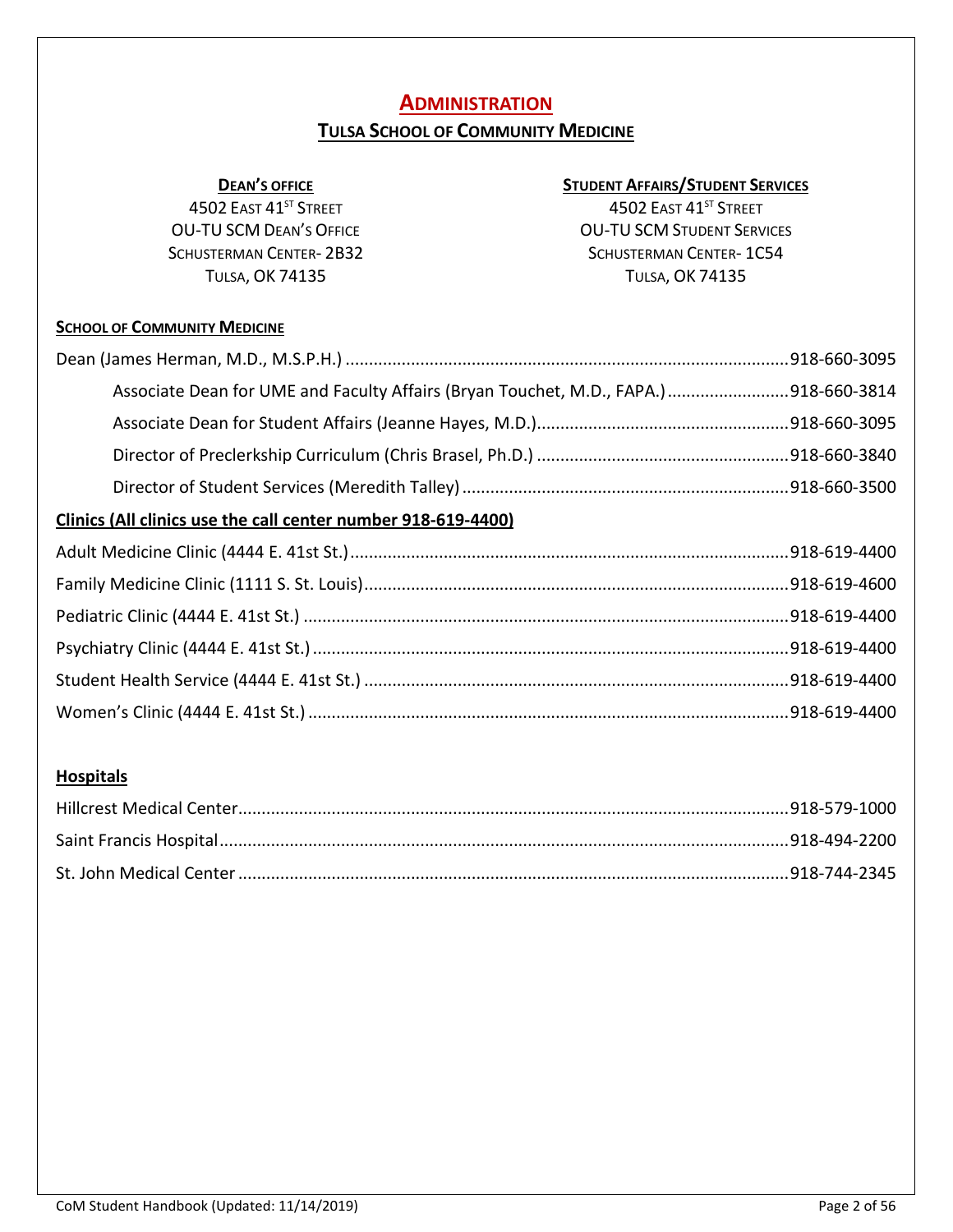# **ACADEMICS & EDUCATION**

# **[MD Program Academic Calendar 2019](https://www.oumedicine.com/college-of-medicine/information-about/undergraduate-medical-education-(ume)/rotation-dates-academic-calendars) – 2020**

# **The University of Oklahoma**® **College of Medicine**

*Note: The academic calendar is subject to change when it is determined to be in the best interest of the OU College of Medicine to do so. Unless otherwise indicated the dates for Oklahoma City-track students and Tulsa School of Community Medicine (SCM)-track students are identical.*

# **First Year Students**

### **Fall 2019**

### **Spring 2020**

# **Second Year Students**

### **Fall 2019**

### **Spring 2020**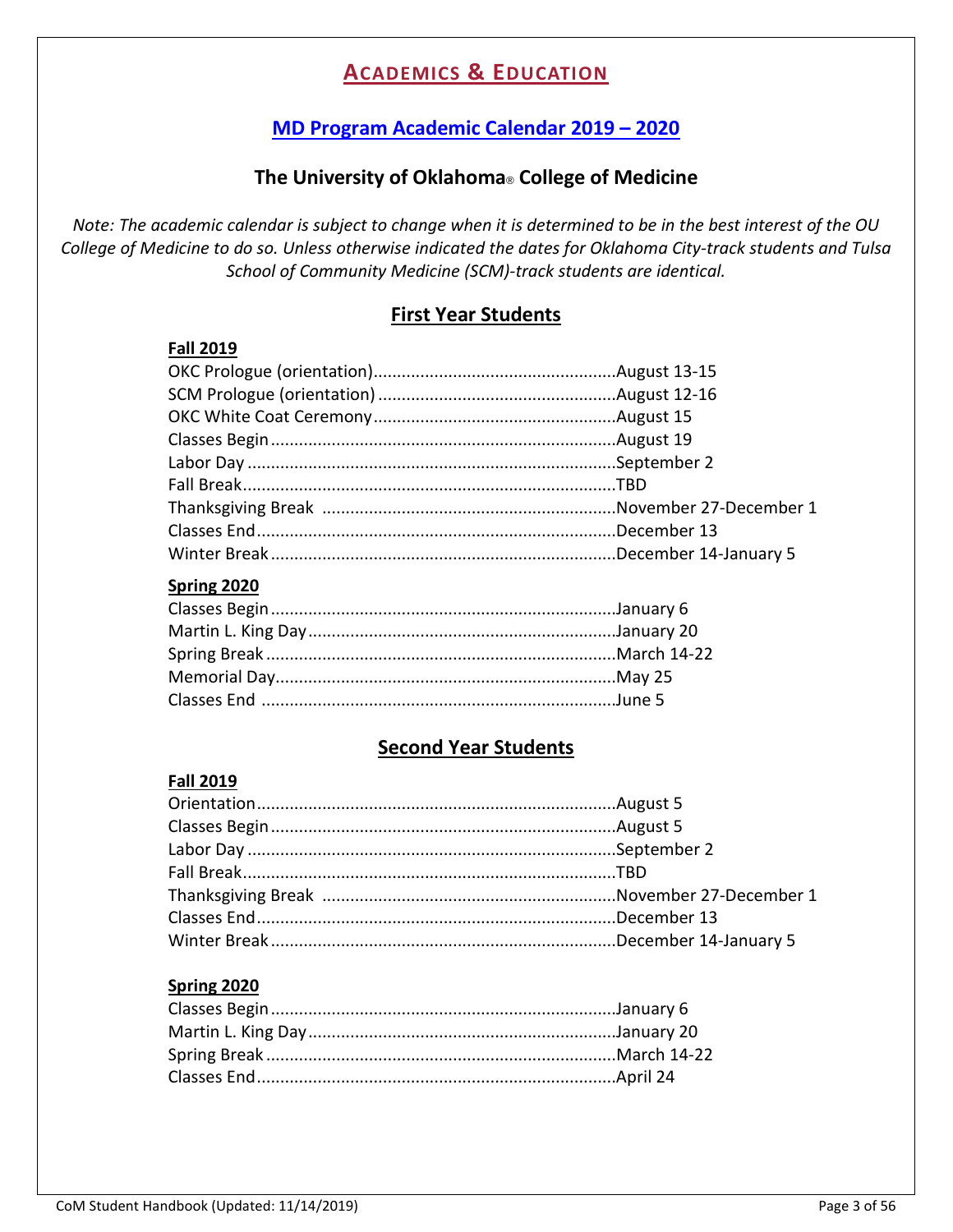# **Third Year Students**

### **Summer and Fall 2019**

\**Beginning at 8:00 am*

### **Spring 2020**

# **Fourth Year Students**

### **Summer and Fall 2019**

\**Beginning at 8:00 am*

### **Spring 2020**

*Created by the OU College of Medicine Office of Academic Affairs*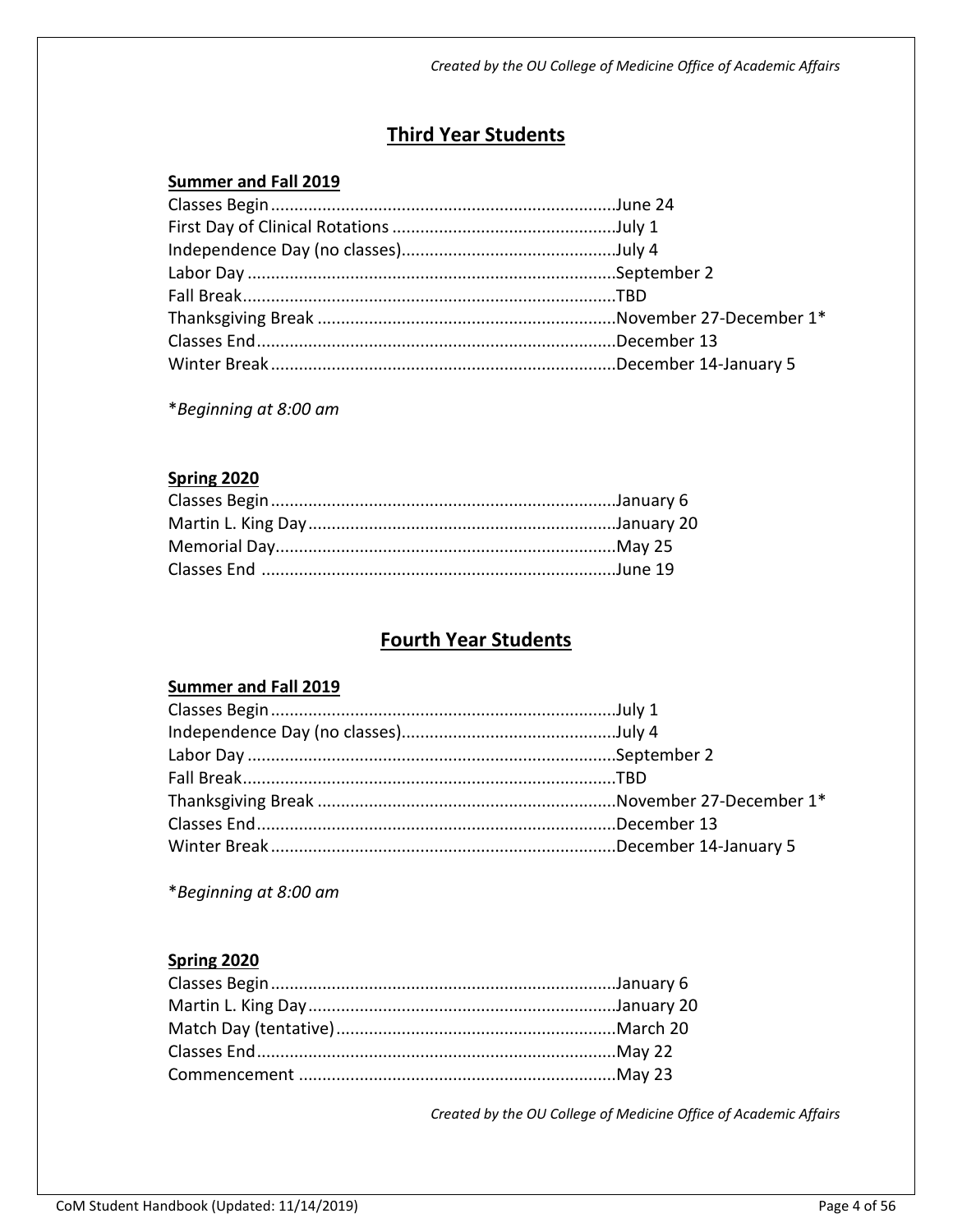### **The OU College of Medicine Policies and Procedures may be accessed by following this path:**

[OUHSC Website](https://www.ouhsc.edu/) > Medicine: College of Medicine Website > Information For: Current Students > Quick Links: Policies & Procedures

### The [OUHSC Student Handbook](https://studenthandbook.ouhsc.edu/) may be accessed at:<https://studenthandbook.ouhsc.edu/>

### **NON-DISCRIMINATION**: **[OU CoM Policy 324](https://hippocrates.ouhsc.edu/policy/policy_view.cfm?policyNumber=324) & [OUHSC Faculty Handbook](http://www.ouhsc.edu/provost/documents/FacultyHandbookOUHSC.pdf)**

The OU Health Sciences Center is committed to a policy of nondiscrimination in the admission and education of students. The Office of Equal Opportunity monitors policies, procedures, and programs to ensure they are developed and carried out in a manner which does not unlawfully discriminate on the basis of race, color, national origin, sex, sexual orientation, genetic information, gender identity, gender expression, age, religion, disability, political beliefs, or status as a veteran. Policies are consistent with those of [The University of](http://www.ouhsc.edu/provost/documents/FacultyHandbookOUHSC.pdf)  Oklahoma [and the OU Health Sciences Center.](http://www.ouhsc.edu/provost/documents/FacultyHandbookOUHSC.pdf)

### **COMPETENCY-BASED EDUCATIONAL PROGRAM OBJECTIVES - OU COLLEGE OF MEDICINE: [OU CoM Policy: 400](https://hippocrates.ouhsc.edu/policy/policy_view.cfm?policyNumber=400)**

The competency-based Educational Program Objectives guide the planning, delivery, and evaluation of the OU CoM undergraduate medical education program. Courses and clerkships organize the instruction and assessment of medical students using relevant objectives.

### **PROMOTION AND GRADUATION STANDARDS: [OU CoM Policy: 401](https://hippocrates.ouhsc.edu/policy/policy_view.cfm?policyNumber=401)**

Standards for promotion in the OU CoM and subsequent graduation are defined. Each student must meet all financial obligations to the OU CoM.

### **TIMELY REMEDIATION OF GRADES—CLINICAL YEARS[:OU CoM Policy: 402](https://hippocrates.ouhsc.edu/policy/policy_view.cfm?policyNumber=402)**

Students with a single deficiency in a clinical course, who are required to remediate this deficiency, will be required to alter their enrollment at the time of notification of the deficiency. Students will be permitted to complete the current rotation.

### **USE OF INCOMPLETE GRADE**:**[OU CoM Policy: 403](https://hippocrates.ouhsc.edu/policy/policy_view.cfm?policyNumber=403)**

At the time final grades are reported, any student who has not completed all course requirements will be assigned a grade of "I" (incomplete). The "I" grade can then be changed to the appropriate letter grade once course requirements have been met. The incomplete grade is not to be used for a student whose course evaluations are in the failing category.

### **ADMINISTRATION OF EXAMINATIONS FOR FIRST AND SECOND YEARS: [OU CoM Policy: 408](https://hippocrates.ouhsc.edu/policy/policy_view.cfm?policyNumber=408)**

Students must take all examinations at their home campus (exceptions made for unpredictable extraordinary circumstances).

### **ACADEMIC EVALUATION OF STUDENTS: [OU CoM Policy: 413](https://hippocrates.ouhsc.edu/policy/policy_view.cfm?policyNumber=413)**

In order to be promoted in the OU CoM, a student must receive a grade of "P" (Pass), "S" (Satisfactory), "C" or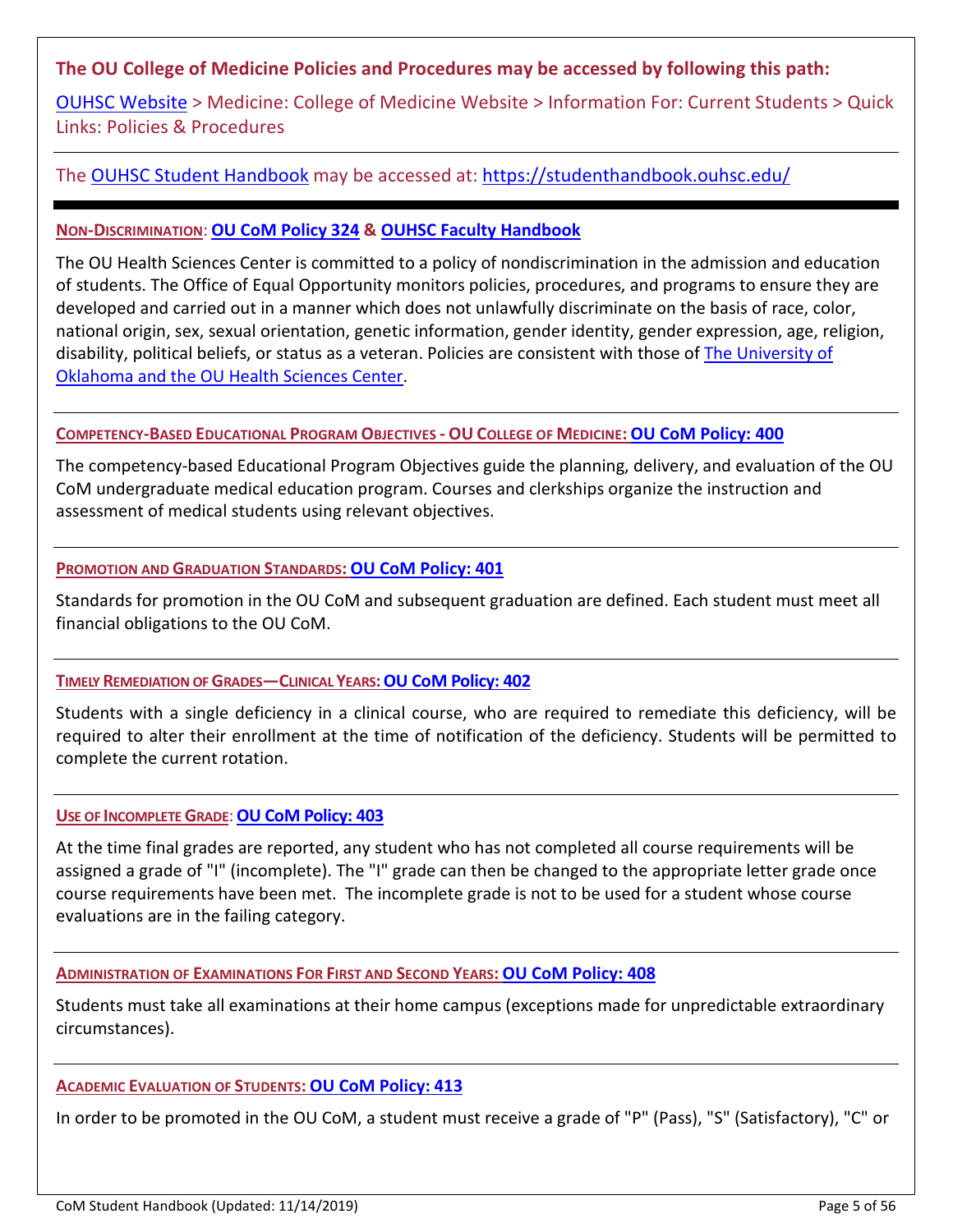better in all courses in both the Preclinical and the Clinical Curriculums.

First- and second- year course grades will be awarded using a Satisfactory/Unsatisfactory grading system. Third- and fourth- year course grades will be awarded using a letter grade system (i.e., A, B, C, D, F) or a Satisfactory/Unsatisfactory grading system.

Preclinical Curriculum: Students who receive a failing grade in a single preclinical course will have a single reevaluation in that course during the following summer. Students who pass the failed course through reevaluation will be allowed to proceed to the next academic year. Students who do not pass the failed course through reevaluation or who do not participate in the reevaluation will be required to repeat the academic year and will be placed on academic probation for a minimum of one academic year. Students who receive two failing grades in a single academic year will be required to repeat the entire academic year and will be immediately placed on academic probation until the student has completed two full semesters with no failing grades. Students who receive three or more failing grades in a single academic year are recommended by the Student Promotions Committee to the Executive Dean for dismissal. Students who receive a failing grade in any course while on academic probation are recommended by the Student Promotions Committee to the Executive Dean for dismissal. Only one academic year of the preclinical curriculum may be repeated for academic reasons. Students who cannot complete the preclinical curriculum in three years due to academic reasons are recommended by the Student Promotions Committee to the Executive Dean for dismissal.

Clinical Curriculum: Students who receive a "D" grade in a course will have a single reevaluation in that course. Students who fail the reevaluation will receive an F for that course. Students who receive an "F" or "U" grade in a course will be immediately placed on academic probation until the grade is remediated or up to one calendar year (from the time that the F was received) and will repeat the course or a comparable course approved by the department involved. In certain circumstances (i.e., an interdisciplinary elective for which there is no sponsoring department) the associate dean responsible for student affairs may approve the comparable course that may be taken. Students who receive an "F" or "U" in the repeated course are recommended by the Student Promotions Committee to the Executive Dean for dismissal. Students who receive an "F" or "U" grade in any course while on academic probation are recommended by the Student Promotions Committee to the Executive Dean for dismissal.

### **PRECLINICAL CURRICULUM EXAMINATION POLICY: [OU CoM Policy: 414](https://hippocrates.ouhsc.edu/policy/policy_view.cfm?policyNumber=414)**

In order to minimize conflicts between examinations and on-going curricular activities in other courses, major examinations are given during a week when no other activities are scheduled. The arrangement of the examinations within the exam week is negotiated among the course directors for that semester's course offerings.

Attention is given to the placement of each examination. As a rule, because of shared facilities, the long term planning for such schedules, and the University requirements for examinations, no changes can be considered from the posted schedule.

### **STUDENT REVIEW OF CLOSED EXAMINATIONS: [OU CoM Policy: 415](https://hippocrates.ouhsc.edu/policy/policy_view.cfm?policyNumber=415)**

All exams are closed.

### **GRADING REGULATIONS RELATIVE TO INCOMPLETES, WITHDRAWALS, AND DROPS: [OUHSC Student Handbook:](https://studenthandbook.ouhsc.edu/) 3.8.8, 3.8.8.1, & 3.8.8.2**

Students' grades in all courses are filed in the Office of Admissions and Records and become a part of the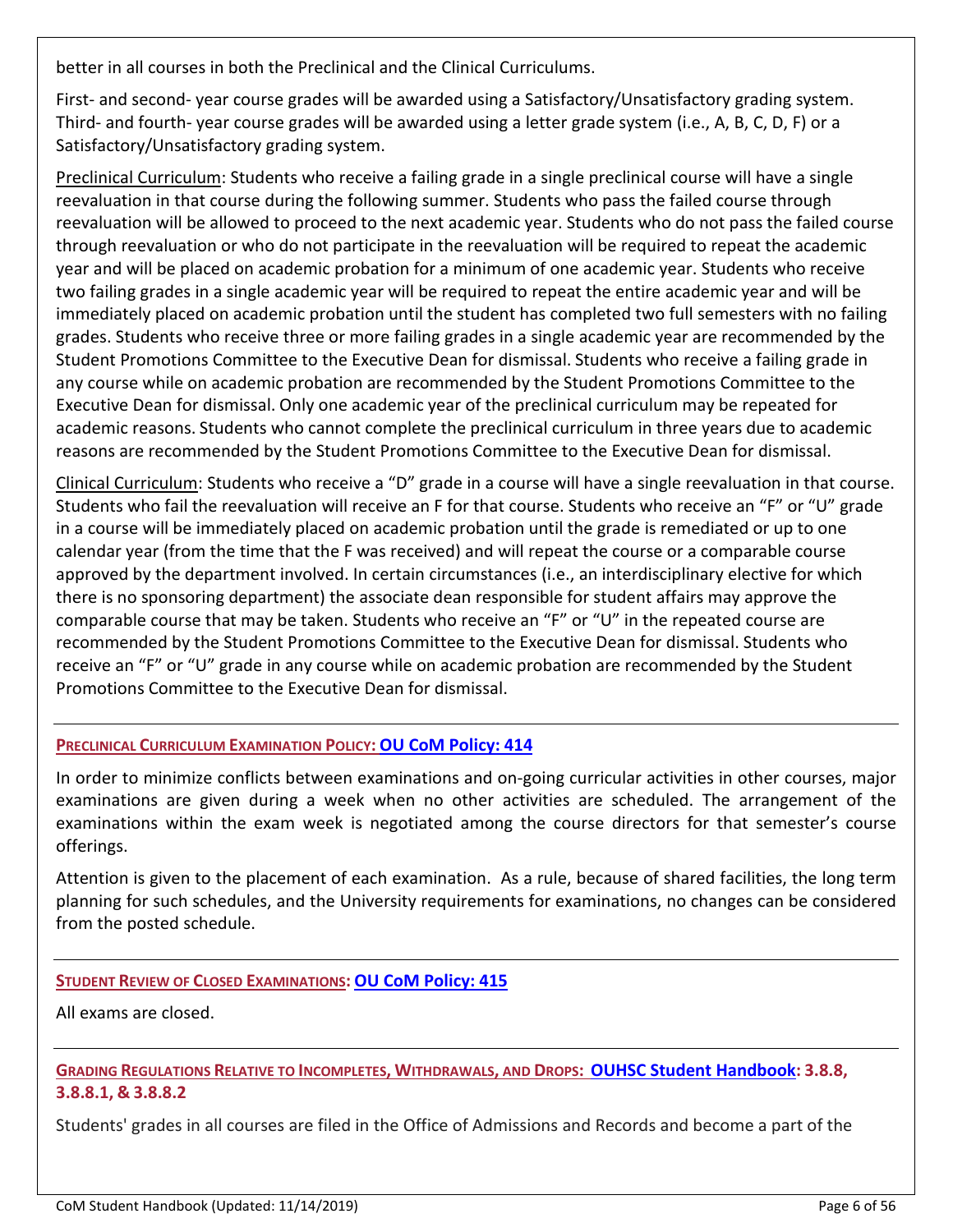official records of the university.

The grade of "I" (incomplete) is a neutral mark, not an alternative to a grade of "F." No student who is failing a course when grades are awarded may receive an "I". The student should have completed a substantial portion of the required coursework for the semester satisfactorily to receive an "I". The "I" grade is intended to be temporary and to be used when a student, for reasons acceptable to the instructor, is unable to complete certain identifiable requirements of a course and cannot be assigned another grade. For example, missing a final exam because of illness or inability to submit a term project for extenuating circumstances might constitute a student's being granted an "I".

For students withdrawing from all courses in the first two weeks of class (the first week of a summer session), no grade is recorded. For complete withdrawals occurring after the second week of class (first week of summer), the instructor will assign a grade of "W" or "F" for each course.

Students withdrawing from one or more courses but not all courses in the first two weeks of class (first week of summer), no grade is recorded; from the third week through the sixth week of class (second and third week of summer), a "W" will be assigned to each dropped course. From the seventh through tenth week (fourth and fifth week of summer) the instructor of each course dropped will assign a "W" or "F." Beginning with the eleventh week of the semester (sixth week of the summer session) through the last day of classes, courses may be dropped only by direct petition to the dean of the student's college. Students who drop a course with permission of the dean will receive a final grade of "W" or "F" at the discretion of the instructor of the course.

For regulations relative to withdrawals and drops for courses that deviate from the [Academic Calendar,](http://admissions.ouhsc.edu/AcademicCalendar.aspx) please contact the Office of Admissions and Records at (405) 271-2359.

### **COMPUTATION OF QUARTILE RANKINGS FOR CLASSES**: **[OU CoM Policy: 304](https://hippocrates.ouhsc.edu/policy/policy_view.cfm?policyNumber=304)**

The class quartiles for the previous academic year will be available for students by August 31 of each year. The word "course" below refers to courses, clerkships, selectives, electives, or any other activity for which academic credit is granted. The determination of class rank includes only those courses that (1) every student takes and (2) calculates a final percentage course grade. The maximum percentage score possible in a course is 100%. Cumulative scores for each student will be determined by the percentage course grade weighted by clock hours.

### **ACADEMIC APPEALS POLICY AND PROCEDURES**: **[OU CoM Policy: 412](https://hippocrates.ouhsc.edu/policy/policy_view.cfm?policyNumber=412) & [Faculty Handbook:](http://www.ouhsc.edu/provost/documents/FacultyHandbookOUHSC.pdf) 12-C**

A student may appeal an academic evaluation using the Academic Appeals Policy and Procedures described in the OUHSC Faculty Handbook.

### **GRADUATION AND COMMENCEMENT CEREMONIES**: **[OU CoM Policy: 315](https://hippocrates.ouhsc.edu/policy/policy_view.cfm?policyNumber=315)**

Students in the OU CoM who meet the minimum standards for graduation and have the recommendation of the Faculty Board of the OU CoM are eligible to participate in the OU CoM commencement ceremonies.

### **USMLE: UNITED STATES MEDICAL LICENSING EXAMINATION REQUIREMENTS**: **OU COM [POLICY:](https://hippocrates.ouhsc.edu/policy/policy_view.cfm?policyNumber=406) 406**

Policy for second-year medical students must take and pass Step 1 before promotion to the third-year and fourth-year medical students wo must take and report their scores on both the Clinical Knowledge and Clinical Skills components prior to graduating.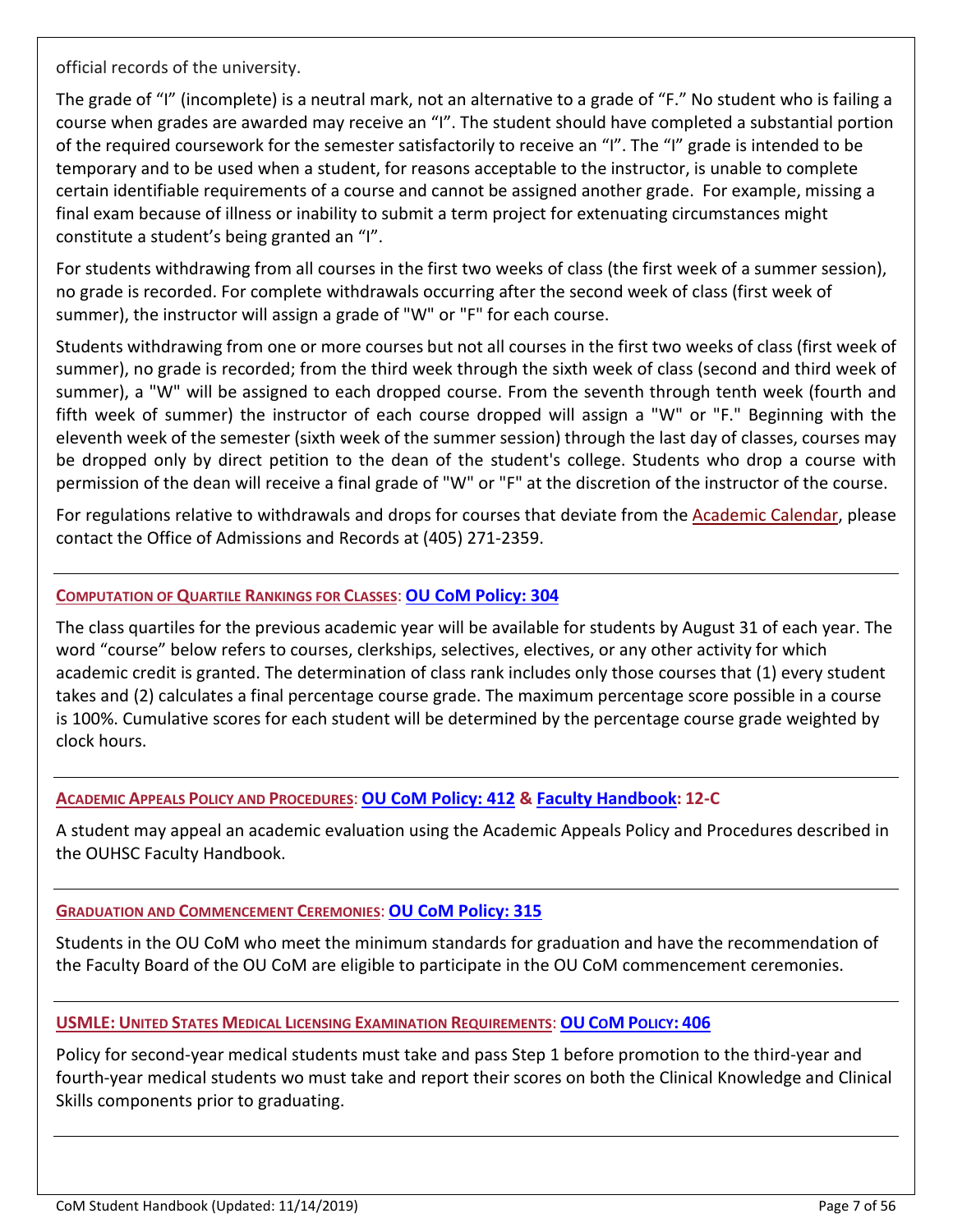### **USMLE: UNITED STATES MEDICAL LICENSING EXAMINATION – STEP 1**: **OU COM [POLICY:](https://hippocrates.ouhsc.edu/policy/policy_view.cfm?policyNumber=406.1) 406.1 & [406.11](https://hippocrates.ouhsc.edu/policy/policy_view.cfm?policyNumber=406.11)**

Please refer to the policy specific to your situation.

Policy 406.1 pertains to those classes entering medical school prior to 2017.

Policy 406.11 pertains to those classes entering medical school 2017 and after.

### **ISMP: INTERNATIONAL STUDIES IN MEDICINE PROGRAM**

Students in the OU CoM may apply for acceptance in a one month elective in the fourth year at one of the affiliated international medical schools. These rotations are available at limited times during the year, and are generally restricted to four students per site at one time. Electives at international affiliated programs are considered on-campus rotations and subject to specific requirements detailed by the Student Affairs Office and the host medical school. It will be the students' responsibility to complete these requirements and make their travel arrangements.

### **OFF-CAMPUS ELECTIVE ROTATIONS FOR FOURTH YEAR STUDENTS**: **[OU CoM Policy: 405](https://hippocrates.ouhsc.edu/policy/policy_view.cfm?policyNumber=405)**

Fourth year students in good academic standing are permitted to take a maximum of three (3) elective rotations off-campus. Off-campus work is defined as work not at the OU Health Sciences Center-Oklahoma City, the Tulsa campus, or under the direct supervision of a member of the fulltime faculty of the OU CoM. International affiliated programs are considered on-campus with respect to this policy. At least five (5) months of the senior year must be spent geographically at one of the college's two campuses.

### **STUDENT DUTY HOURS**: **[OU CoM Policy: 321](https://hippocrates.ouhsc.edu/policy/policy_view.cfm?policyNumber=321)**

The OU CoM and its curriculum committees have developed and implemented policies regarding the amount of time students spend in required activities during the first two years of medical school (preclinical policy) and the total required hours spent in clinical and educational activities during clinical clerkships. Refer to the policy for specifics.

### **IMPACT OF CAMPUS CLOSURE ON ACADEMIC ACTIVITIES**: **[OU CoM Policy: 325](https://hippocrates.ouhsc.edu/policy/policy_view.cfm?policyNumber=325)**

External factors such as inclement weather or power disruptions may affect the operation of the academic campuses in Oklahoma City or Tulsa. Students are typically considered non-essential personnel. When University officials deem it to be in the best interest of faculty, student, and staff, they may issue a "Campus Closed" alert or "Campus Closed for Non-essential Personnel" notice. Such messages typically will be posted on the campus website home page.

With respect to medical students, a campus closed alert means that regularly scheduled classes and clinical rotation activities (including call activities that evening/night) are cancelled for all students on the closed campus. Clinical students that are already on campus performing clinical duties (at the time the campus closure decision is made) are recommended to stay if road conditions are hazardous.

During weekend days with questionable weather, student attendance for clinical rotation activities will be at the discretion of individual clinical rotation directors (unless the campus is closed).It is possible that either the Oklahoma City or Tulsa campus will be closed, but the other will remain open. If both campuses are closed simultaneously, then course directors will do their best to adjust subsequent class schedules to minimize the ultimate impact of lost class time.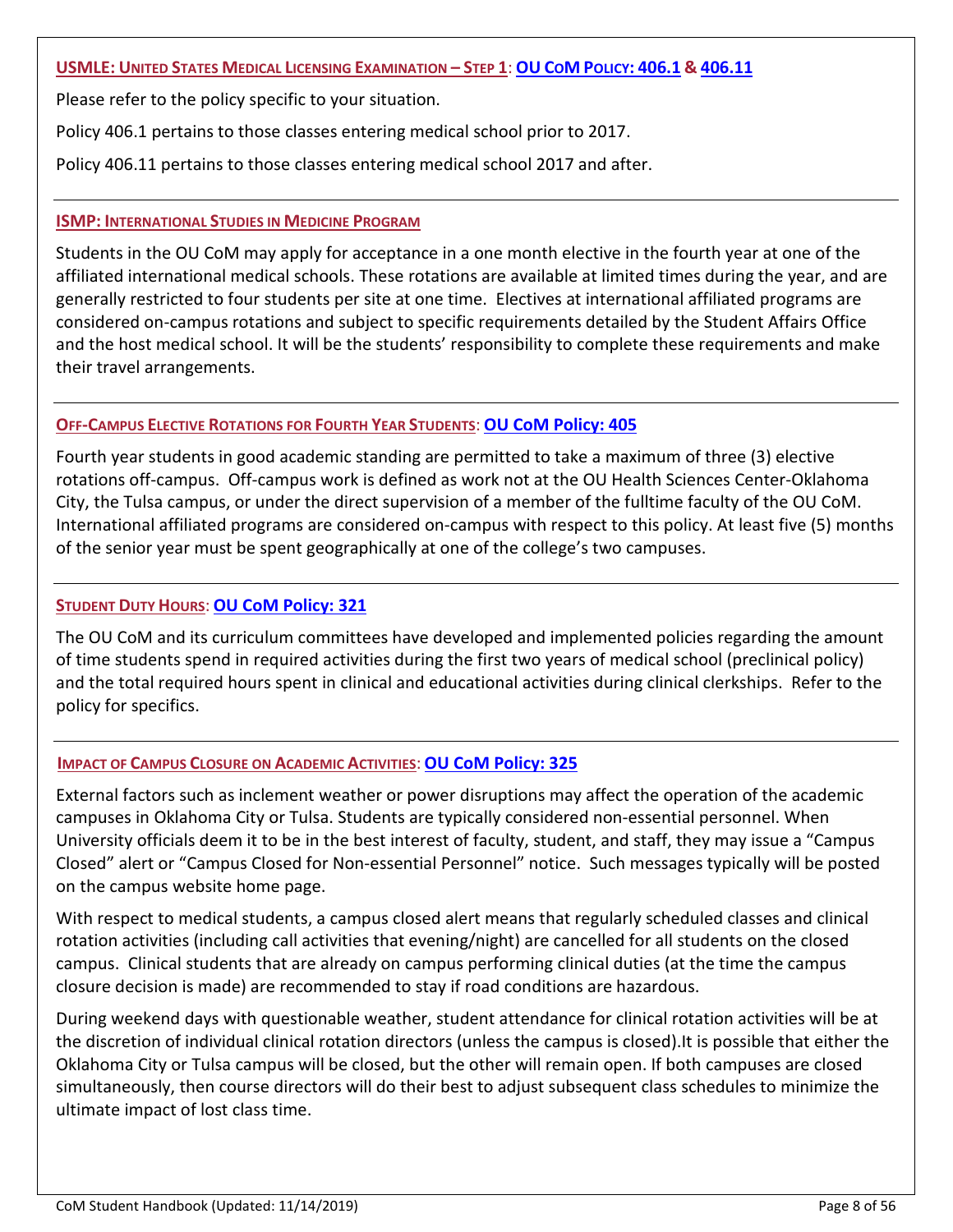Refer to the policy for clarification if one campus is closed but the other remains open.

**Note: The campus has a telephone hotline and web site that will provide information on campus closings.** 

Students are encouraged to sign up for the campus-wide [Emergency Communication System \(ECS\)](http://www.ouhsc.edu/ecs/) to update contact information to list a cell phone for text messages. If you need assistance, please call the IT Service Desk a[t 405-271-2203.](tel:405-271-2203)

### **MEDICAL STUDENT PROMOTION COMMITTEE**: **[OU CoM Policy: 331](https://hippocrates.ouhsc.edu/policy/pdf/Policy%20331%20-%20Promotions%20Committee%2010-8-18.pdf)**

The committee functions as prescribed by the Faculty Board to monitor the performance of individual medical students and recommend who shall and shall not be promoted, and, if appropriate, what must be accomplished to receive a recommendation for promotion. The Student Promotions Committee shall also recommend to the Faculty Board and Executive Dean who shall and shall not graduate, and, if appropriate, what must be accomplished to be granted the M.D. degree.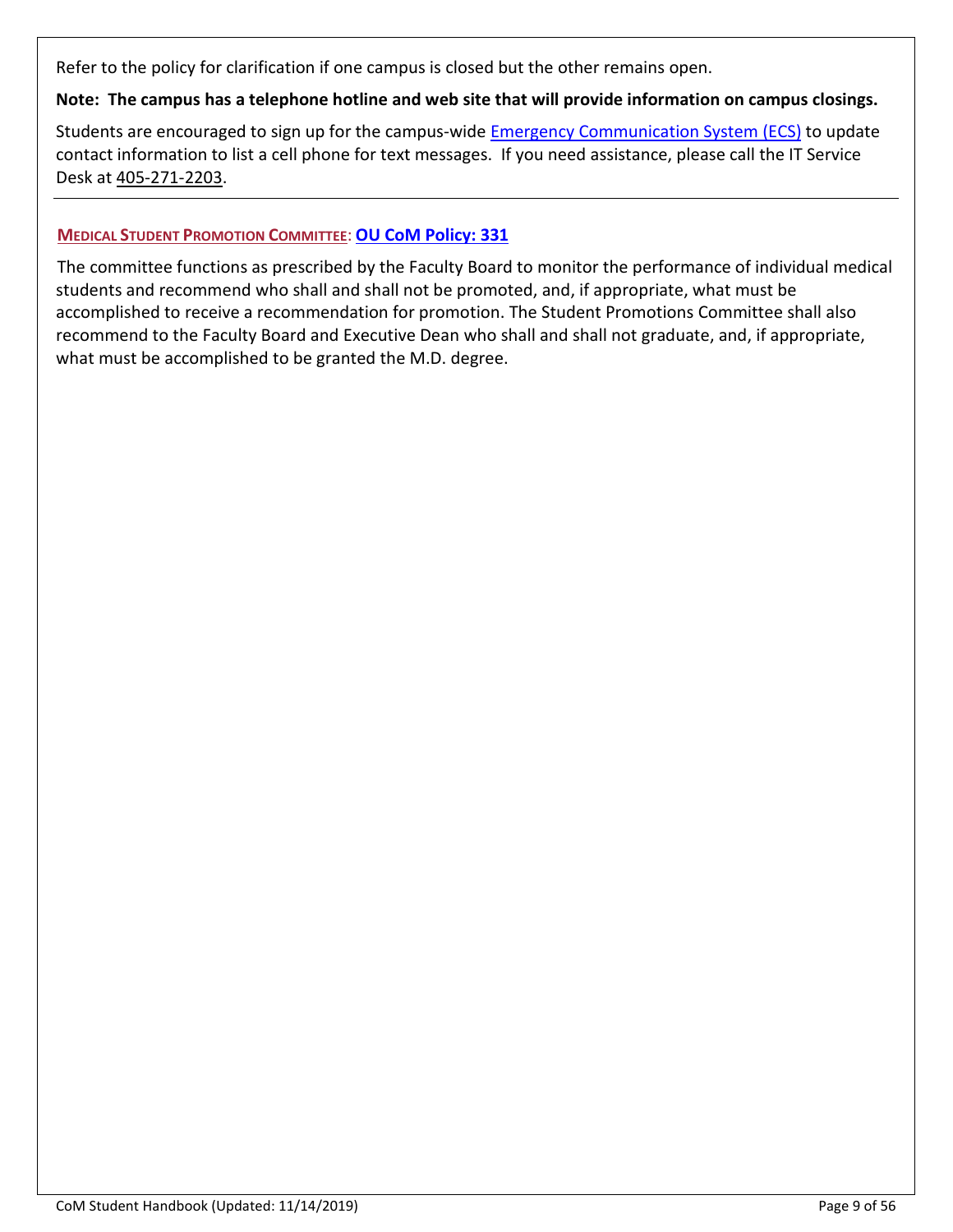# **PROFESSIONALISM**

At the very core of medicine are the principles of altruism, accountability, excellence, duty, service, honor, integrity, and respect for others. These core principles have been collectively referred to as professionalism by the American Board of Internal Medicine (**ABIM-1995**). The COM clings to and defends these principles and expects the same of its students.

The **Students' Rights and Responsibilities** policy and the **ABIM** core values statement from the framework for the academic integrity and professionalism code for the COM.

### **STUDENTS' RESPONSIBILITIES AND RIGHTS: [OU CoM Policy: 318](https://hippocrates.ouhsc.edu/policy/policy_view.cfm?policyNumber=318)**

This policy states that "As a student at The University of Oklahoma® College of Medicine, I understand that it is a great privilege to study medicine. Over the course of my training, I will assume responsibility for the health and wellbeing of others. This undertaking requires that I uphold the highest standards of ethical and professional behavior. Accordingly, I have adopted the following statement of principles to guide me throughout my academic, clinical, and research work. I will strive to uphold both the spirit and the letter of this code in my years at the College of Medicine and throughout my medical career."

The policy addresses:

- Honesty
- Confidentiality
- Respect For Others
- Responsibility
- Student Expectations of Faculty, Residents, and Fellows

### **ACADEMIC INTEGRITY/PROFESSIONALISM POLICY: [OU CoM Policy: 319](https://hippocrates.ouhsc.edu/policy/policy_view.cfm?policyNumber=319)**

OU CoM students are expected to hold themselves to the highest standards of ethical and professional conduct. Professionalism is a core Educational Program Objective of the OU CoM.

The OUHSC has established the STUDENT PROFESSIONAL BEHAVIOR IN AN ACADEMIC PROGRAM POLICY and adopted procedures for addressing standards of ethical and professional behavior for OUHSC students. College of Medicine students should familiarize themselves with that policy. It may be found in the OUHSC [Faculty Handbook.](http://www.ouhsc.edu/provost/documents/FacultyHandbookOUHSC.pdf)

**GUIDELINES FOR THE TEACHER-LEARNER RELATIONSHIP**: **[OU CoM Policy: 416](https://hippocrates.ouhsc.edu/policy/policy_view.cfm?policyNumber=416) (See als[o OU CoM Policy: 417](https://hippocrates.ouhsc.edu/policy/policy_view.cfm?policyNumber=417) Medical Student Mistreatment)**

This policy describes the standards of conduct between students (including OU CoM MD program students and visiting students) and those individuals with whom students interact during the medical education program.

The policy defines:

- The principles of a positive learning environment
- The responsibilities of teachers
- The responsibilities of learners (including the expected professionalism attributes)
- Behaviors that impair education and erode the ideal teacher-learner relationship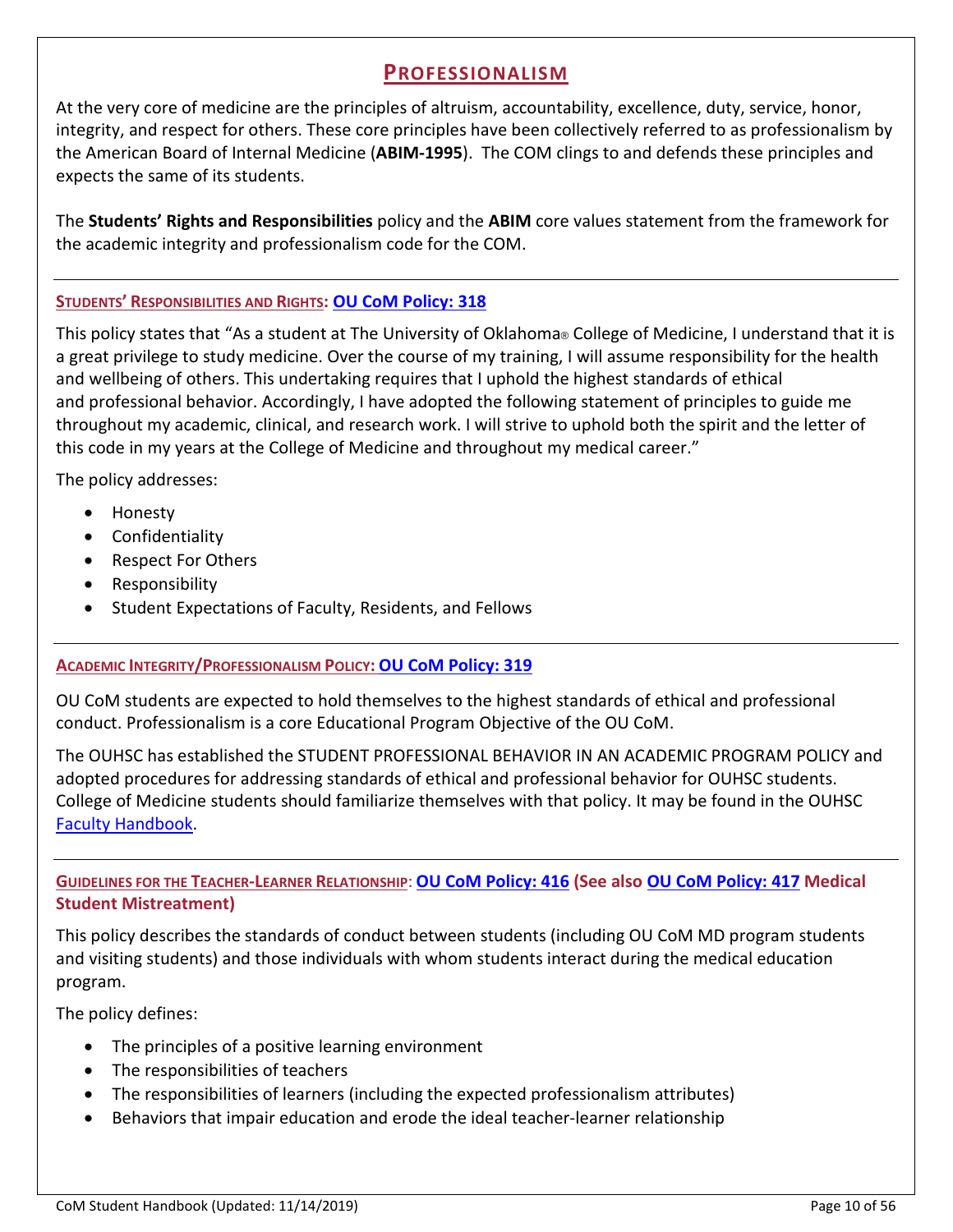• The definition of student mistreatment

Please also refer to the **Zero Tolerance Policy**.

**MEDICAL STUDENT MISTREATMENT**: **[OU CoM Policy: 417](https://hippocrates.ouhsc.edu/policy/policy_view.cfm?policyNumber=417) (See also [OU CoM Policy: 416](https://hippocrates.ouhsc.edu/policy/policy_view.cfm?policyNumber=416) Guidelines for the Teacher-Learner Relationship)**

This policy defines the policy and procedure for reporting student mistreatment. It applies to OU students and visiting students.

The definition of mistreatment may be found in Policy 416: Guidelines for the Teacher-Learner Relationship.

**NOTE**: Issues related to Sexual Harassment/Assault (Appendix H), Consensual Sexual Relations (Appendix I), or related to Racial or Ethnic Harassment (Appendix J) are specifically addressed in the Health Sciences Center Faculty Handbook and are to be reported to the University Office of Equal Opportunity, Room 113 of the Service Center Building, 405-271-2110. They are not explicitly incorporated into this policy.

Please also refer to the [Zero Tolerance Policy.](http://www.ou.edu/tulsa/community_medicine/community-medicine-student-services/zero-tolerance.html/)

### **ACADEMIC MISCONDUCT CODE** (**[OUHSC Faculty Handbook](http://www.ouhsc.edu/provost/documents/FacultyHandbookOUHSC.pdf) 4.18**)

**Academic misconduct** includes any act that improperly affects the evaluation of a student's academic performance or achievement, including but not limited to:

- 1. Cheating—The use of unauthorized material, methods, or information in any academic exercise, including improper collaboration.
- 2. Plagiarism—The representation of the words or ideas of another as one's own.
- 3. Fabrication—The falsification or invention of any information or citation in an academic exercise.
- 4. Fraud—The falsification, forgery, or misrepresentation of academic or clinical work, including the resubmission of work performed for one class for credit in another class without informed permission.
- 5. Destruction, misappropriation, or unauthorized possession of University property or the property of another.
- 6. Bribery or intimidation.
- 7. Assisting others in acts proscribed by this Code.

### **Notification**

Suspected instances of academic misconduct are to be communicated to the Dean in writing and should include a brief description of the evidence. Notification shall be made within ten University business days after discovery of the incident.

Upon notification, the Dean shall initiate academic misconduct procedures as required by University policy.

- The accused shall be informed in writing.
- The Vice-Provost for Academic Affairs is informed in writing.
- The accused must contact the Vice-Provost for Academic Affairs within five University business days after being notified of the alleged misconduct and schedule a meeting to discuss the matter.
- If the accused denies the charges, the student must submit a written request to the Vice-Provost within five days requesting a formal academic misconduct hearing. A Board, consisting of faculty and peer members, will conduct a hearing and submit its findings to the Dean and Vice-Provost.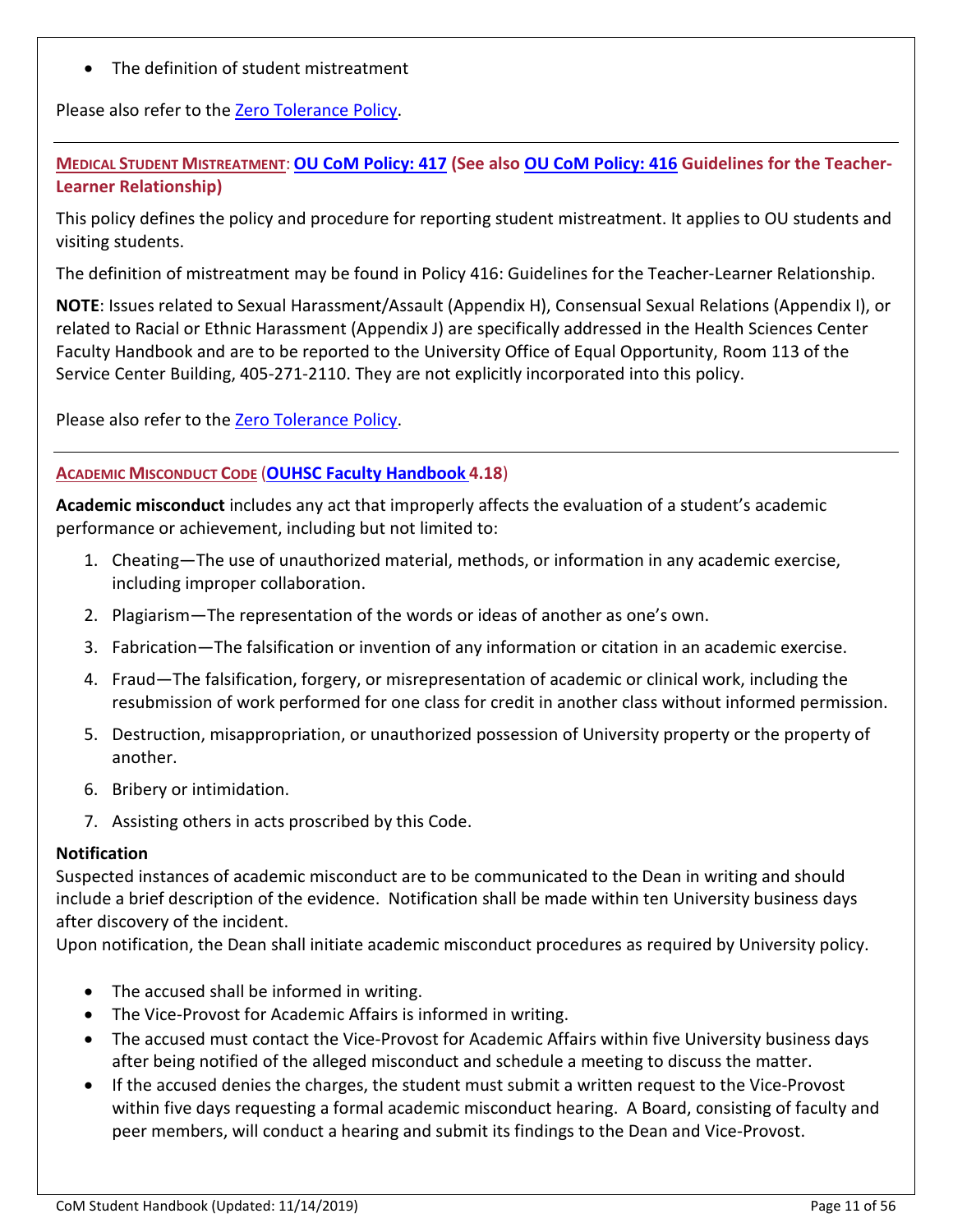### **STUDENT PROFESSIONAL BEHAVIOR IN AN ACADEMIC PROGRAM POLICY** (**[OUHSC Faculty Handbook](http://www.ouhsc.edu/provost/documents/FacultyHandbookOUHSC.pdf) 4.20**)

The University of Oklahoma® Health Sciences Center (OUHSC) strives to attract, matriculate, and train health professions and public health, biomedical, and pharmaceutical sciences graduate students (hereinafter referred to as OUHSC students) who not only possess the intellectual capacity for health professions and graduate study but also have a high capacity for ethical and professional behavior. Since training in ethical and professional behavior is an integral part of training in the health professions, conduct during training is an academic issue. Professionalism is one critical cornerstone of a successful academic program, just as it is a cornerstone of the responsible conduct of research, maintaining integrity and compassion in the delivery of health care, and building a collegial and conscientious health professions team.

Circumstances may arise during a student's course of study that call into question the capacity or commitment of the student to maintain this academic standard. As such, the colleges and training programs retain the responsibility and authority to determine a student's fitness to continue in the program of study.

The process of transitioning from a student to a health care professional requires study, self-reflection and self-management on the part of learners. Ethical and professional behaviors are critical to the effective education of OUHSC students, and are considered a core competency in the academic program, and, thus, are a key factor in academic good standing. When a student accepts an offer of admission into OUHSC programs, he or she commits to comply with all regulations, including those regarding ethical and professional conduct, established by the University, the OUHSC, the respective College, and the Program.

As a distinct learning community within the University, the OUHSC has established the Student Professional Behavior in an Academic Program Policy (referred to as "the Policy" or "this Policy") and adopted procedures for addressing standards of ethical and professional behavior for OUHSC students. The policy and procedures identify student responsibilities and rights in conjunction with standards of fairness, privacy, and due process. They are derived, in part, from the standards of conduct adopted by national organizations that accredit OUHSC programs (e.g., ASAHP, CODA, NLNAC, LCME, ACPE) or license or certify OUHSC learners (e.g., NCCPA, state licensing boards) and the standards of ethical and professional behavior adopted by national and local professional organizations.

Since training in ethical and professional behavior is integral to the education of OUHSC students, violations of this Policy will be considered as academic issues. Failure to meet ethical and professional behavior standards will result in action up to, and possibly including, dismissal and may jeopardize advancement and graduation.

In addition to the academic and clinical-related requirements of each college and program, this Policy and its related procedures shall govern academic and professional behavior at the OUHSC. In the event any OUHSC college and/or health professions program develops a statement of principles and responsibilities related to standards of ethical and professional behavior specific to its respective profession, such statements must conform to the Policy and its procedures.

This Policy is not intended to address the types of student conduct violations described in the University of Oklahoma Student Rights and Responsibilities Code, Section VI 1-22; academic misconduct, as described in Section 4.18 and Appendix C of the OUHSC Faculty Handbook. For cases in which both the Student Rights and Responsibilities Code and the Student Professional Behavior in an Academic Program Policy may apply, this Student Professional Behavior in an Academic Program Policy shall take precedence.

### **A. Objectives:**

- 1. To document the priority placed by the Health Sciences Center on the academic standards related to student ethical and professional behavior.
- 2. To provide students, faculty, and staff with clear articulation of the expectations regarding student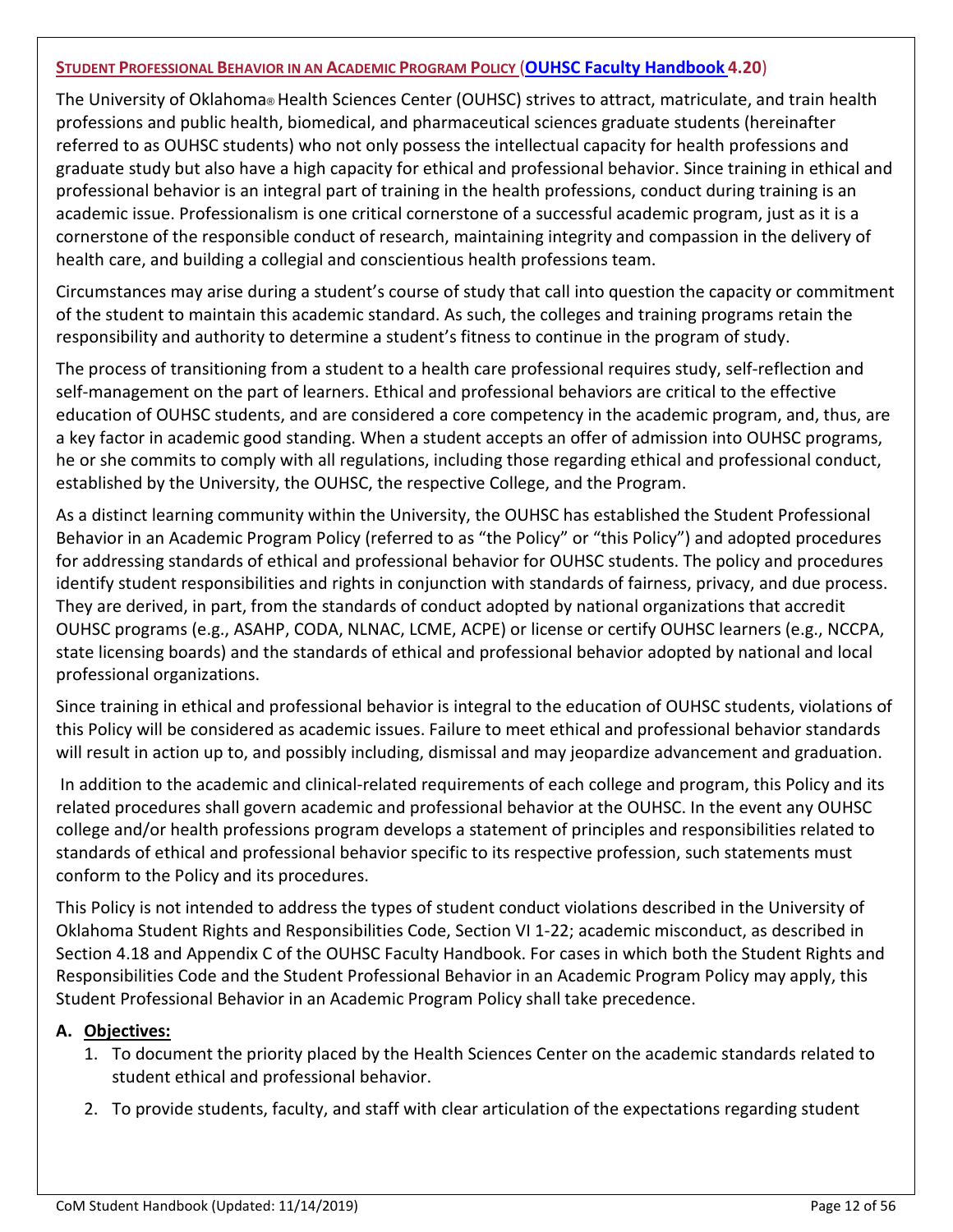ethical and professional behavior.

- 3. To provide the OUHSC colleges with clearly articulated authority to act when dealing with student ethical and professional behavior issues.
- 4. To identify procedures for managing and addressing student ethical and professional behavior issues.
- 5. To ensure standards of fairness, privacy, and certain processes are applied, as applicable.

### **B. Scope:**

All OUHSC students are expected to demonstrate high standards of ethical and professional behavior in all educational and clinical settings, including but not limited to:

- 1. classroom-based milieu (e.g., classrooms, lecture halls, laboratories, on-line and technology-based classes);
- 2. professional and clinical sites that are part of the learning program (e.g., hospitals, clinics, community health centers, ambulatory settings);
- 3. other settings not part of the formal learning program but which contribute to the learning process (e.g., student-run special interest group meetings and activities, clubs and governance structures, interactions with University or OUHSC administrators and other members of the campus community); and
- 4. Other settings as described below:

This Policy is intended to guide the ethical and professional behavior of students studying in the OUHSC programs. It is not intended to directly guide or address behavior that is a part of a student's private life, but such behavior may come to the attention of the OUHSC in several ways and become the focus of a Policy investigation or charge:

- a) Conduct may be reported to a member of the faculty or administration by a variety of sources (e.g., police, friends, parents, other agencies) that raises a concern about the student's capacity to continue his or her studies. If such reported conduct raises a concern about the safety of the student or the safety of others that the student may have contact with at the institution or includes behavior that could indicate an issue with moral, ethical, or personal values that would preclude satisfactory functioning in the discipline, an investigation may be conducted and action taken on the basis of the investigation.
- b) If a student is charged with an offense in the civil justice system and the University becomes aware of and verifies this circumstance through self-report of the student or a reliable, verified source , the University may elect to not pursue an investigation until the outcome of the civil court proceeding is known, unless the alleged offense is such that allowing the student to continue his or her studies could be detrimental to the safety of patients or others, as determined by the OUHSC Vice Provost for Academic Affairs.
- c) If a student is charged with a criminal offense, he or she is obligated to report this to the college Dean immediately. If a matriculating student has been charged with a criminal offense between the time he/she wrote an application and the time he/she arrives at school, or at any time while a student, he/she must inform the Dean of the charges before the first day of classes. If the University later discovers that a student withheld disclosure of a criminal charge, he/she may be subject to immediate dismissal by the Dean. Depending upon the nature of the criminal charge, the student may not be allowed to continue the course of study until there is final disposition of the criminal charge either by verdict, plea, or dismissal. This is consistent with the obligation of the University to ensure the safety of patients and others.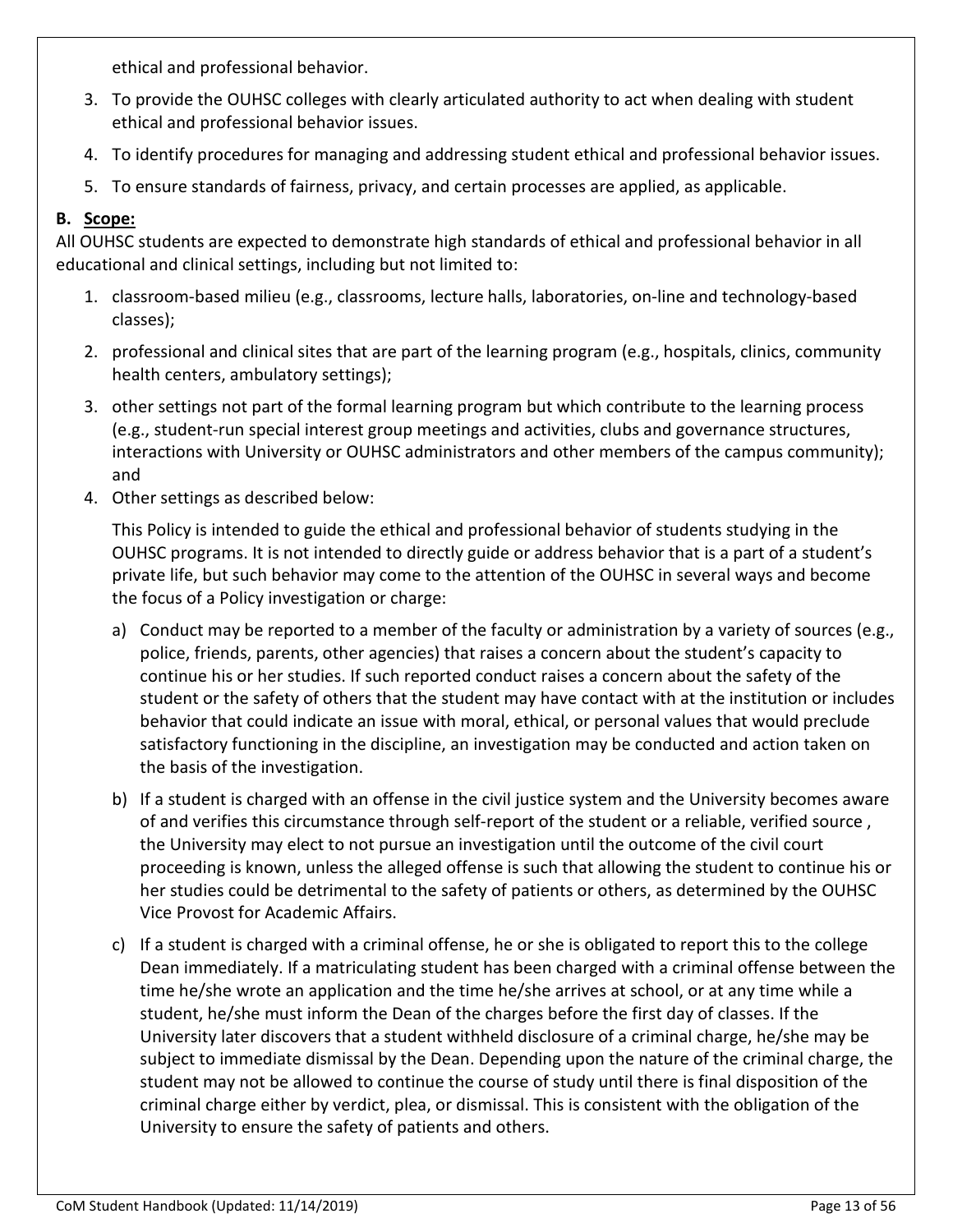OUHSC students are expected to hold themselves to the highest standards of ethical and professional conduct. As part of their education and training, these students must begin to practice professional behaviors that they will uphold for the rest of their professional lives. Fundamental attributes of professionalism and ethical and professional behavior include, but are not limited to, honesty and integrity, dedicated desire to learn and respect for the academic process, concern for the welfare of patients and their families, a commitment to patient confidentiality, respect for the rights of others, emotional maturity, and self-discipline.

While not all inclusive, examples of unacceptable ethical and professional behavior include but are not limited to the following:

- Lack of integrity and honesty (e.g., lying about, misrepresenting, or not reporting information about care given, clinic errors, or any action related to clinic functions; acting outside the scope of his/her role in a clinical, academic, professional or administrative setting). **NOTE:** Allegations of academic misconduct, including but not limited to cheating, plagiarism, fabrication, fraud, destruction, bribery or intimidation, assisting others in any act proscribed by the Academic Misconduct Code, or attempting to engage in such acts, as defined under the Academic Misconduct Code are addressed in the Academic Misconduct Code.
- Failure to demonstrate professional demeanor or concern for patient safety (e.g., use of offensive language and gestures, being under the influence of alcohol or drugs in the educational or clinic setting)
- Unmet professional responsibility (e.g., not contributing to an atmosphere conducive to learning due to poor attendance, punctuality issues, and/or distracting, or insensitive behavior in class, lab, or clinic; poor personal hygiene; needing continual reminders to complete responsibilities in a timely manner; not responding to requests [written, verbal, e-mail, telephone] in a timely manner; breaching patient confidentiality)
- Exhibiting disruptive behavior (e.g., pushing, punching, throwing things, making inappropriate gestures, threats, verbal intimidation, language that belittles or demeans, negative comments with racial, ethnic, religious, age, gender or sexual overtones, making impertinent or inappropriate written entries in the medical record or making statements attacking students, faculty or staff)
- Lack of effort toward self-improvement and adaptability (e.g., resistant or defensive in accepting constructive criticism; remaining unaware of own inadequacies; resisting considering or making suggested changes to improve learning, behavior, or performance; not accepting responsibility for errors or failure; abusive or inappropriately critical, arrogant)
- Lack of respect for cultural diversity (e.g., inappropriate interpersonal interaction with respect to age, culture, race, religion, ethnic origin, gender, sexual orientation)
- Exhibiting diminished relationships with members of the health care team (e.g., not functioning appropriately within the health care team or not demonstrating the ability to collaborate with fellow students, staff)
- Exhibiting diminished relationships with patients and families (e.g., insensitive to the patient's or family's needs, inappropriate personal relationships with patients or members of their families, lack of empathy)
- Failure to maintain and safeguard the confidentiality of patient and research participant information, including paper and electronic records, verbal communications, and social networking and electronic media sites
- Failure to comply with college and program academic and clinical-related requirements (e.g., training,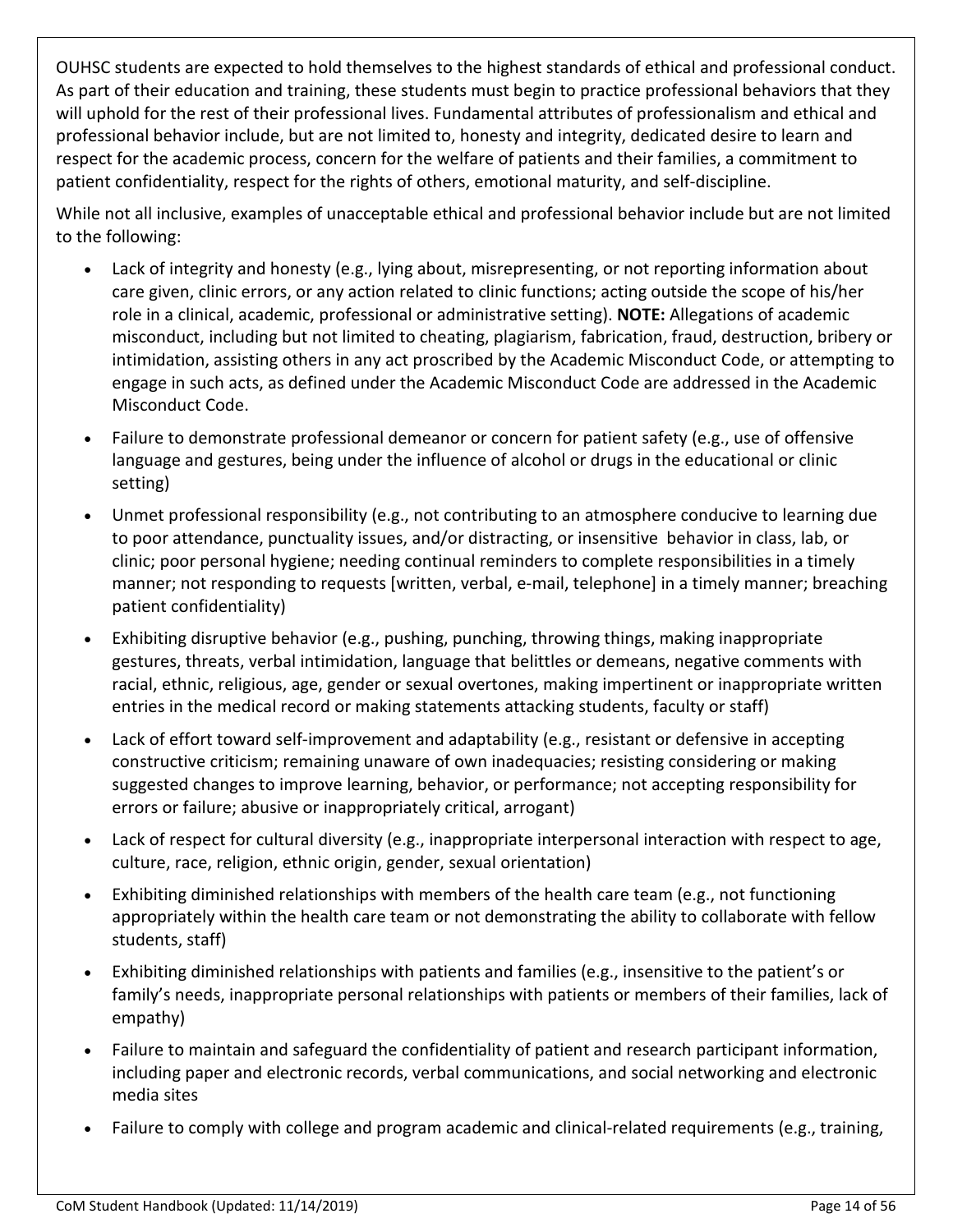immunization, HIPAA)

### **C. Procedures for Handling Breaches of Ethical and Professional Behavior Standards**

Violations of this Policy will be handled as follows:

### 1. **Who May File**

Complaints about possible breaches of ethical and professional behavior may be initiated by individuals within the College or Department/Section (students, faculty, staff, and administration) or by external sources (patients, families, visitors, extramural rotation sites, other agencies with which a student has had contact). If reported elsewhere, the initial complaint should be promptly forwarded to the student's program director or assistant/associate dean of student affairs or directly to the Dean of the College. The formal complaint must be in writing, with a brief description of the evidence, and submitted within 10 University business days after discovery of the incident, exclusive of University breaks and academic intercessions.

### 2. **Complaints Review and Investigation; Sanctions**

Any egregious unethical or unprofessional behavior must be reported to the Dean and could result in the student's being immediately suspended or dismissed from the program. Examples of egregious or unprofessional behavior would include but are not limited to patient endangerment, unacceptable patient management, inappropriate alteration of patient records, or behavior that poses a danger to persons or property or an ongoing threat of or disruption of the academic process. The Dean must consult with the Vice Provost for Academic Affairs, Legal Counsel and other officials as appropriate to determine if the matter should proceed under other applicable University policies. Should the Dean take the immediate action of suspending or dismissing a student from the program, the student may request a hearing under the Academic Appeals Board process, as described in Section 3 below.

For less egregious unethical and unprofessional behavior, rather than filing a formal complaint about professional behavior, the faculty member or program director may conclude (but is not required to conclude) that the incident is more appropriately treated as an instructional rather than a disciplinary matter. In such cases, the faculty member or program director will contact the student directly to discuss the issue, provide feedback, and make suggestions for how the behavior at issue can be improved. If the faculty member or program director believes that an effective resolution resulted from meeting with the student, no further action is required. The incident shall be documented in the student's file and may be used in the future, where applicable, to indicate a pattern, practice, failure to benefit from redirection.

In the event that the faculty member or program director determines that giving the student feedback about issues of concern was not successful in resolving the issue or if the behavior is of a significant or serious nature (but not warranting immediate suspension or dismissal), a Professionalism Concerns Report (PCR) will be completed by the faculty member or program director. The focus of this PCR process is educational, with the goal of helping the health professions student move forward successfully in coursework, clinical practice experience, and interactions within the Health Sciences Center community.

A PCR must be filed with the college's assistant/associate dean of student affairs within 10 University business days from the time the behavior was observed or reported, exclusive of University breaks and academic intercessions.

Following receipt of the PCR, the college's assistant/associate dean of student affairs will meet with the student to discuss ways in which the unprofessional behavior can be improved, thus allowing the student adequate opportunity to make appropriate behavioral changes. The student will be asked to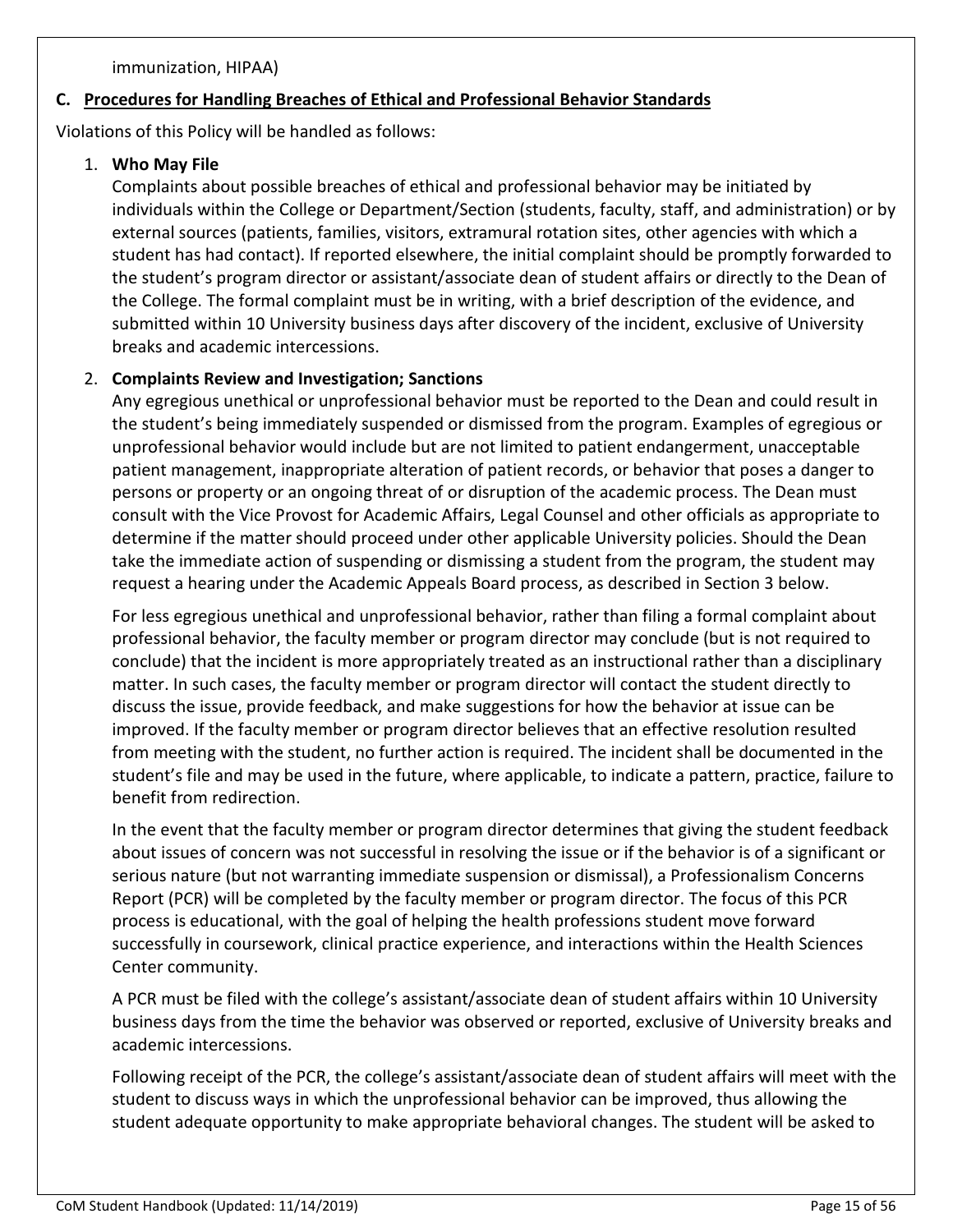sign the PCR to acknowledge that the PCR has been reviewed and may respond to the PCR by providing additional written information. The college's assistant/associate dean of student affairs may require remedial action, such as a corrective action plan, mandated counseling or probationary status, which shall be noted on the PCR. The PCR is then forwarded to the college Dean and to the Graduate College Dean, if applicable.

In the event that a student fails on three occasions to meet the expected standards of ethical and professional conduct as documented by PCRs and/or documentation in the student's file, the assistant/associate dean of student affairs or if appropriate, the Graduate College Dean, has the option to place the student on probation, suspend the student, or dismiss the student, depending on the nature of the student's behavior. Prior to any such action, the student affairs dean, Graduate College Dean, or other appropriate administrator will meet with the student, identify the concerns, identify the anticipated action, and provide the student an opportunity to present his/her version of events leading to the situation. Within 3 days of such meeting, the student will be provided notice of the action taken. If dissatisfied with the action taken, the student may request a hearing in accordance with Section 3 below.

### 3. **Appeal Process**

Students who are dismissed or suspended from their program may request a hearing under the OUHSC Academic Appeals Policy (Section 4.16 and Appendix C of the OUHSC Faculty Handbook).

A student may not appeal an action taken simply because he/she does not agree with it.

**(Regents, 12-1-11)** 

### **POLICY ON THE INTERACTIONS BETWEEN VENDORS AND MEDICAL STUDENTS: [OU CoM Policy: 322](https://hippocrates.ouhsc.edu/policy/policy_view.cfm?policyNumber=322)**

OU CoM students should maintain ethical relationships with vendors. This policy parallels similar policies developed by OU Physicians and the OU CoM Graduate Medical Education Committee. This policy applies to all OU CoM students when they are acting within the course and scope of their role as students and future medical professionals. For the purposes of this policy a **vendor** refers to any corporation or entity external to The University of Oklahoma® which provides or may provide goods or services for administrative or clinical operations. This includes (but is not limited to): pharmaceutical organizations, home health care agencies, hospice organizations, durable medical equipment providers, laboratories, office supply organizations, consultants, etc.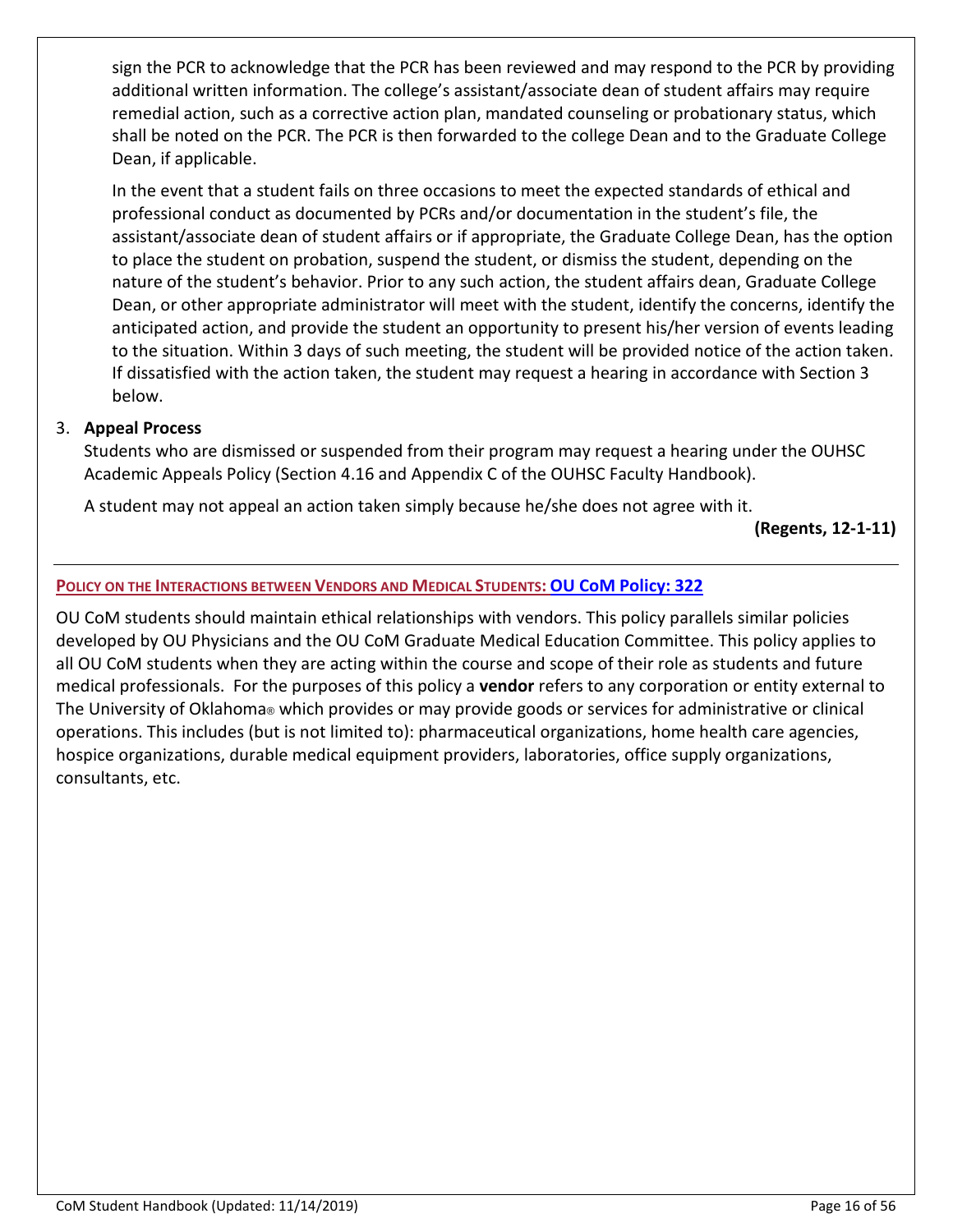# **ABSENCES**

### **ABSENCES: [OU CoM Policy: 306](https://hippocrates.ouhsc.edu/policy/policy_view.cfm?policyNumber=306)**

OU CoM students pursuing the Doctor of Medicine degree are aspiring to a profession in which full participation in the learning environment is an essential component of lifelong learning and aligns with accreditation and licensing standards. Professional development dictates that, as physicians in training, students are expected to make medical school their highest priority. Attendance and participation are expected in all educational activities, and are required for all other sessions specified by the Course/Clerkship Directors. Attendance and participation are assessed and documented in the Medical Student Performance Evaluation (MSPE also known as the Dean's Letter).

Refer to the policy for clarification on:

- Attendance and Punctuality Expectations
- Consequences of Absences
- Special Circumstances

### **ABSENCE FOR RESIDENCY INTERVIEWS: [OU CoM Policy: 306](https://hippocrates.ouhsc.edu/policy/policy_view.cfm?policyNumber=306)**

The OU CoM is committed to helping students achieve competitiveness as applicants for residency positions. The Dean's Office, Department Chairs, and Course Directors understand that there may be times when scheduled residency interviews conflict with class obligations. Course Directors have been encouraged to extend some flexibility when the interview season is under way.

It is the student's responsibility to provide Course Directors with as much advance notice as possible of the need to be away for interviews. Providing only a few days' notice is not appropriate.

The request should be submitted in writing to the Course Director. The use of a written request helps minimize the risk of misunderstanding about the dates and duration of the absence. This is particularly important for those rotations which schedule clinical activities based on the expectation that students will be available for participation.

Course Directors retain the prerogative to require some "make up" accommodation for the absence if the quality of the educational experience has been compromised.

### **LOA: LEAVE OF ABSENCE: [OU CoM Policy: 307](https://hippocrates.ouhsc.edu/policy/policy_view.cfm?policyNumber=307)**

Leave of absence (LOA) may be granted for up to one year, but requires review and approval by one of the Associate Deans. All LOA requests must be made in writing and submitted to one of the Associate Deans.

Examples of reasons for LOA may include: extraordinary personal/family situations or illness, health concerns, pursue research experience, pursue an additional degree such as Ph.D. or M.P.H, etc. Academic difficulty in itself is not a sufficient reason to request a leave of absence.

Students who are granted an LOA for health concerns will be required to submit a letter from a medical or mental health provider before re-enrolling.

Students who are on an LOA are not enrolled in the COM. Health and disability insurance coverage may be affected while on leave. Students on a leave cannot receive financial aid. The University considers a student on LOA to be in continuous enrollment and subject to adhering to all University and College compliance issues, to include but not limited to urine drug screen, national criminal background check, etc.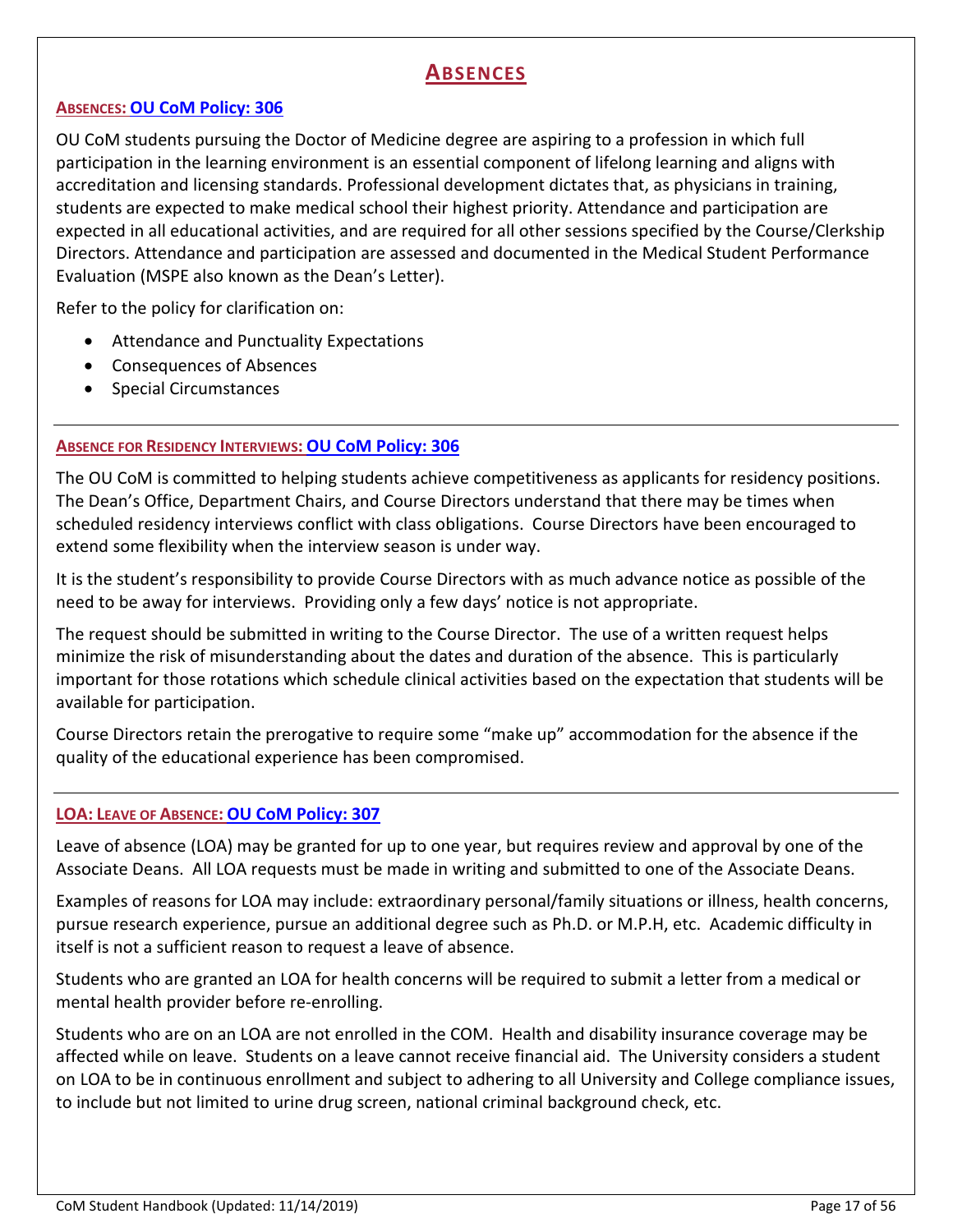### **GRADES AND LEAVE OF ABSENCE (LOA): [OU CoM Policy: 413](https://hippocrates.ouhsc.edu/policy/policy_view.cfm?policyNumber=413)**

If a student is granted an approved Leave of Absence (LOA) before 5/8 of a course is completed, they will receive a "W" grade for that course. If an approved LOA is granted after 5/8 of the course is completed, the course director will assign a "W" if the student is currently passing the course and an "F" if the student is currently failing the course.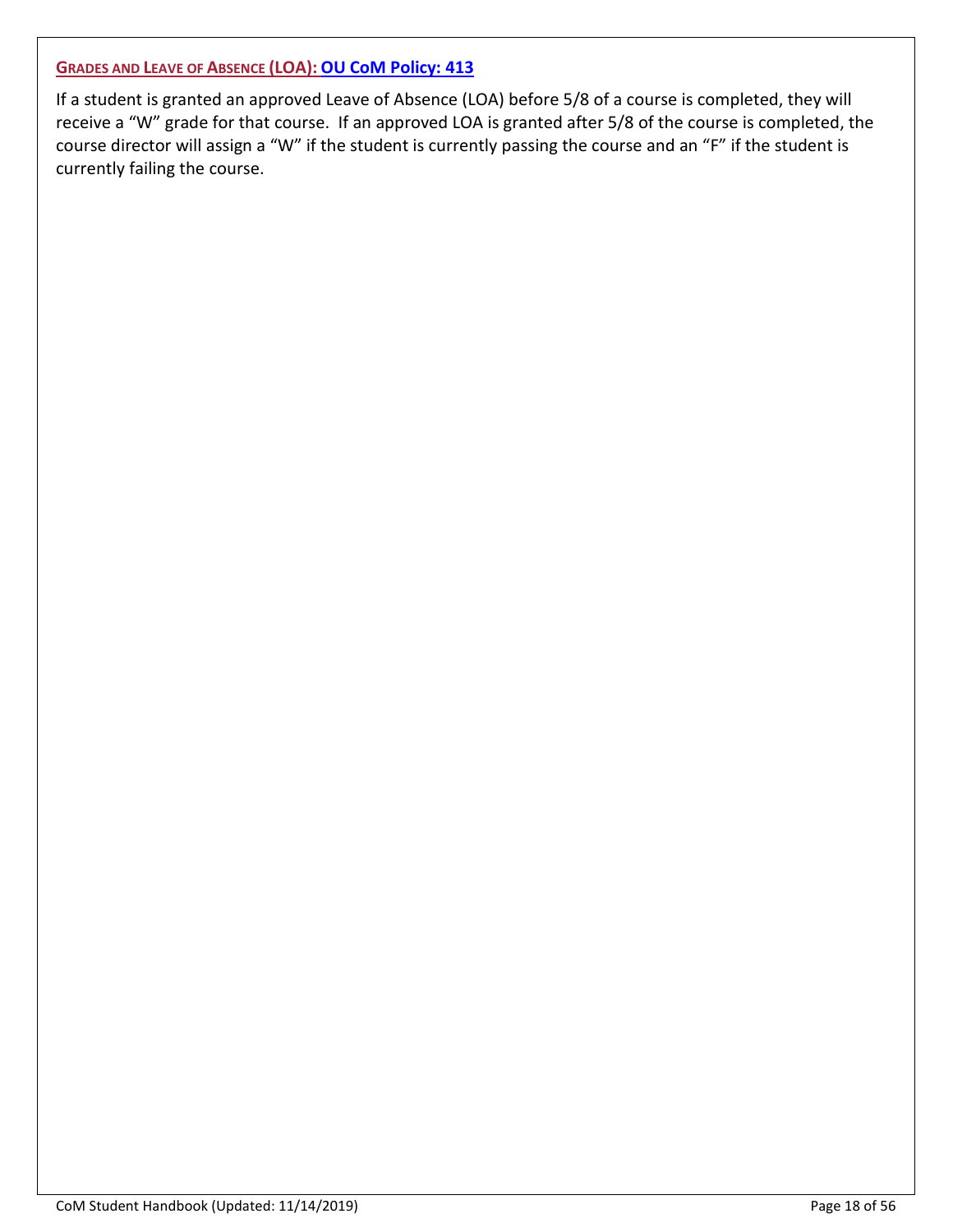# **MILITARY**

### **STUDENTS WITH MILITARY OBLIGATIONS**: **[OU CoM Policy: 303](https://hippocrates.ouhsc.edu/policy/policy_view.cfm?policyNumber=303)**

Students who have completed their third-year requirements are eligible for off-campus electives if they are in good academic standing. Students with military obligations are allowed to take eight weeks off-campus to fulfill active duty military obligations as well as graduation requirements. All guidelines governing off-campus electives are followed.

**MILITARY RESERVE CALL-UP**: **[OU CoM Policy: 311](https://hippocrates.ouhsc.edu/policy/policy_view.cfm?policyNumber=311)**

Please refer to the policy for specifics.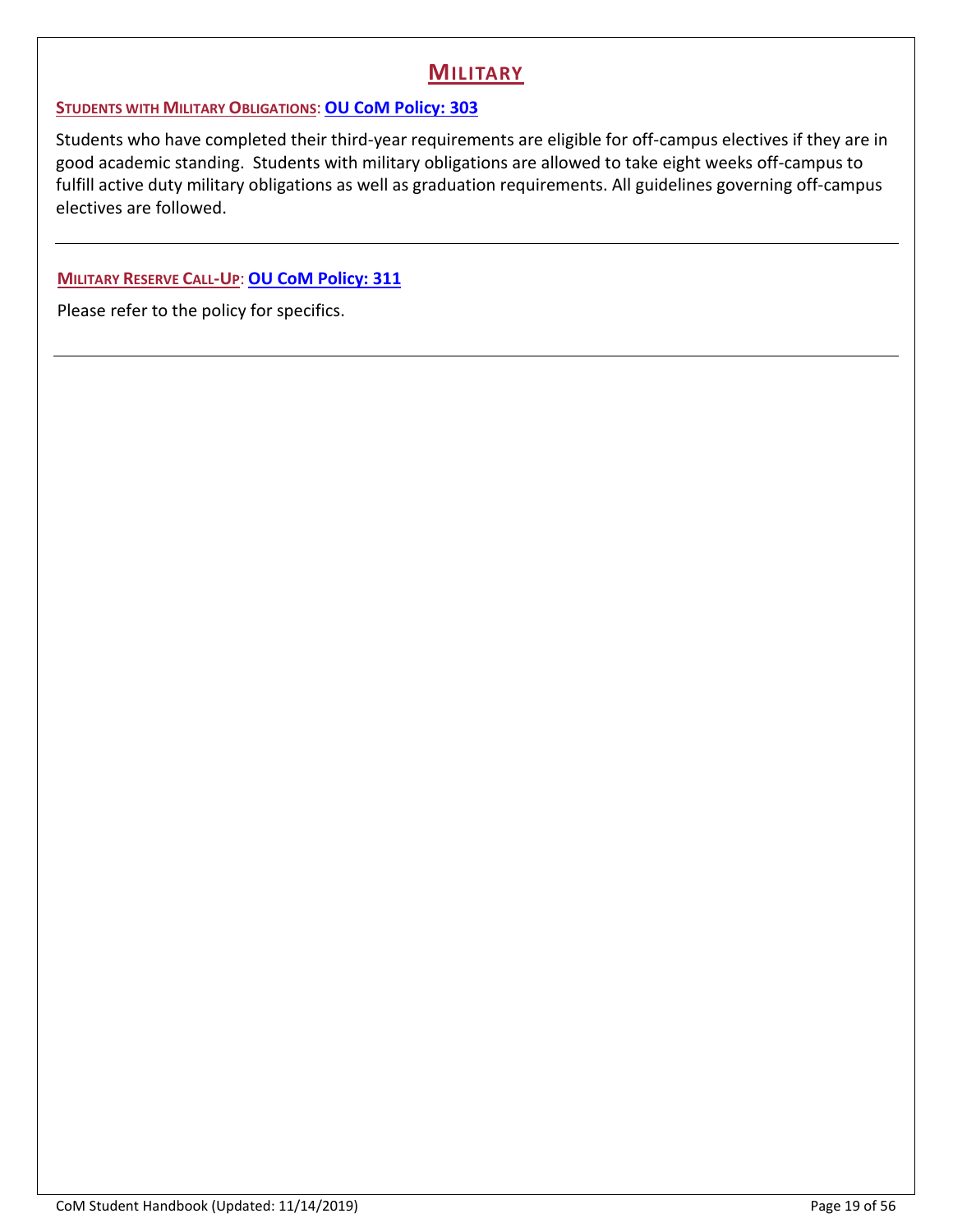# **HONORS**

### **GUIDELINES FOR HONORS DESIGNATION OF GRADUATES**: **[OU CoM Policy: 316](https://hippocrates.ouhsc.edu/policy/policy_view.cfm?policyNumber=316)**

There will be two levels of recognition for graduates: Special Distinction and Distinction. The top 1/6<sup>th</sup> of the class on the basis of cumulative percentages weighted by clock hours for all graded courses will be eligible for either Special Distinction or Distinction.

Special Distinction will be reserved for those students obtaining a ranking in the top five percent of graduating students on the basis of cumulative percentages weighted by clock hours for all graded courses.

Distinction is reserved for the balance of the top  $1/6<sup>th</sup>$  of the graduating students on the basis of cumulative percentages weighted by clock hours for all graded courses.

### **AOA: ALPHA OMEGA ALPHA HONOR MEDICAL SOCIETY**

Alpha Omega Alpha (AOA) is a national honor society established in 1902 at the College of Physicians and Surgeons in Chicago by a group of medical students headed by William Webster Root. Their goal was the creation of a society that would foster honesty and formulate higher ideals of scholastic achievement. The letters AOA represent the first letters of a Greek motto which means "Worthy to serve the suffering."

Currently there are over 120 active chapters in the United States and Canada, including the OU CoM.

Membership in AOA is a distinction for medical students that is recognized and honored by all in the profession. Members are selected by the medical school chapter itself, and to be eligible, a student must be in the upper 25 percent of the class. No more than one-sixth (16.67 percent) of the number of students expected to graduate may be elected to membership.

Because of the value of AOA membership to students who are in the process of applying for residencies, our local chapter seeks to have members elected in time to have that distinction reflected in students' résumés.

### **GOLD HUMANISM HONOR SOCIETY**

Established by the Arnold P. Gold Foundation in the late 1990's, the Gold Humanism Honor Society honors medical students for demonstrated excellence in clinical care, leadership, compassion, and dedication to service. Selection typically occurs during the spring semester of the third year.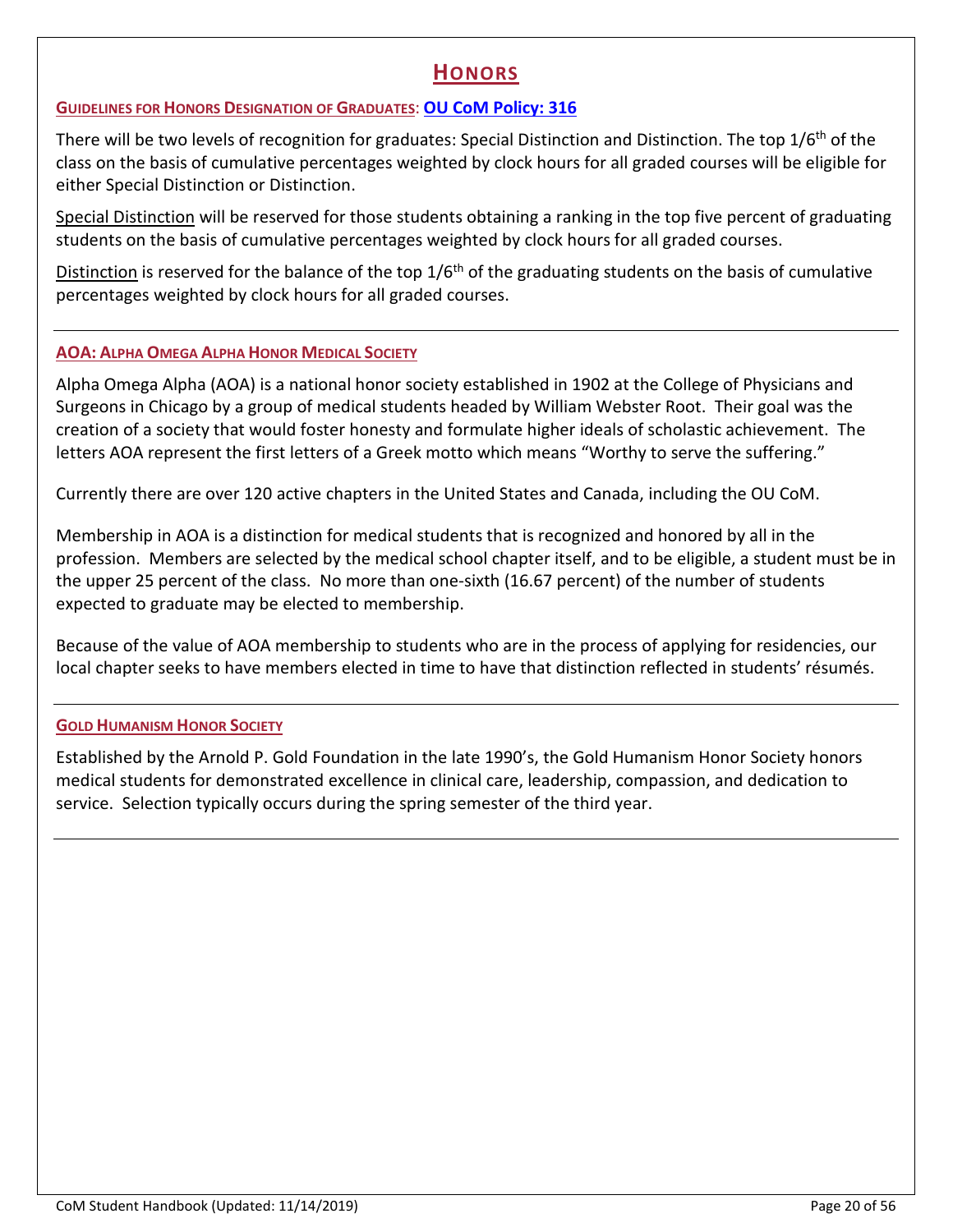# **SCHEDULING FIRST-YEAR THROUGH FOURTH-YEAR**

### **First-Year Scheduling (Preclinical Curriculum)**

First-year medical students are enrolled automatically into their courses through the OU CoM Office of Student Affairs (OKC) and Office of Student Services (Tulsa SCM). A student's enrollment may be blocked if specific information requested by the University is not received in advance of matriculation (i.e., failing to submit a final undergraduate transcript to Admissions and Records, etc.) or if a hold is placed on the student's account for failing to fulfill specific obligations (i.e., not completing online training, lacking immunizations, carrying a debt on a Bursar's account, etc.).

MS1 course information can be found by clicking the link below then selecting the link to the Preclinical Course Catalog:<https://hippocrates.ouhsc.edu/directory/preclinical/>

In preparation for SECOND-year, medical students will be required to:

- Complete annual urine drug screening
- Complete annual criminal background check
- Complete online HIPAA Privacy and Security training
- Complete online EHSO BBP and Tb training
- Ensure all vaccinations and immunizations are current (including Tb skin test)
- *Additional requirements as assigned*

### **Second-Year Scheduling (Preclinical Curriculum)**

Second-year medical students are enrolled automatically into their courses through the OU CoM Office of Student Affairs. A student's enrollment may be blocked if specific information requested by the University is not received in advance of matriculation (i.e., failing to submit a final undergraduate transcript to Admissions and Records, etc.) or if a hold is placed on the student's account for failing to fulfill specific obligations (i.e., not completing online training, lacking immunizations, carrying a debt on a Bursar's account, etc.). All secondyear medical students are enrolled in the following courses, which are graded on an honors, pass, and fail scale.

Updated MS2 course information can be found by clicking the link below then selecting the link to the Preclinical Course Catalog:<https://hippocrates.ouhsc.edu/directory/preclinical/>

In preparation for THIRD-year, second-year medical students will be required to:

- Sit for USMLE Step 1 *Fee*
- Certify in Advance Cardiac Life Support (ACLS) *Fee*
- Recertify in Basic Life Support (BLS) *Fee*
- Complete annual urine drug screening *Fee*
- Complete annual criminal background check *Fee*
- Complete online HIPAA Privacy and Security training
- Complete online EHSO BBP and Tb training
- Complete Meditech training (OKC campus only)
- Complete Veteran Administration Hospital's security paperwork (OKC campus only)
- Complete Hospital Paperwork for Tulsa area hospitals: St. John, Hillcrest, St. Francis (Tulsa only)
- Ensure all vaccinations and immunizations are current (including Tb skin test)
- *Additional requirements as assigned*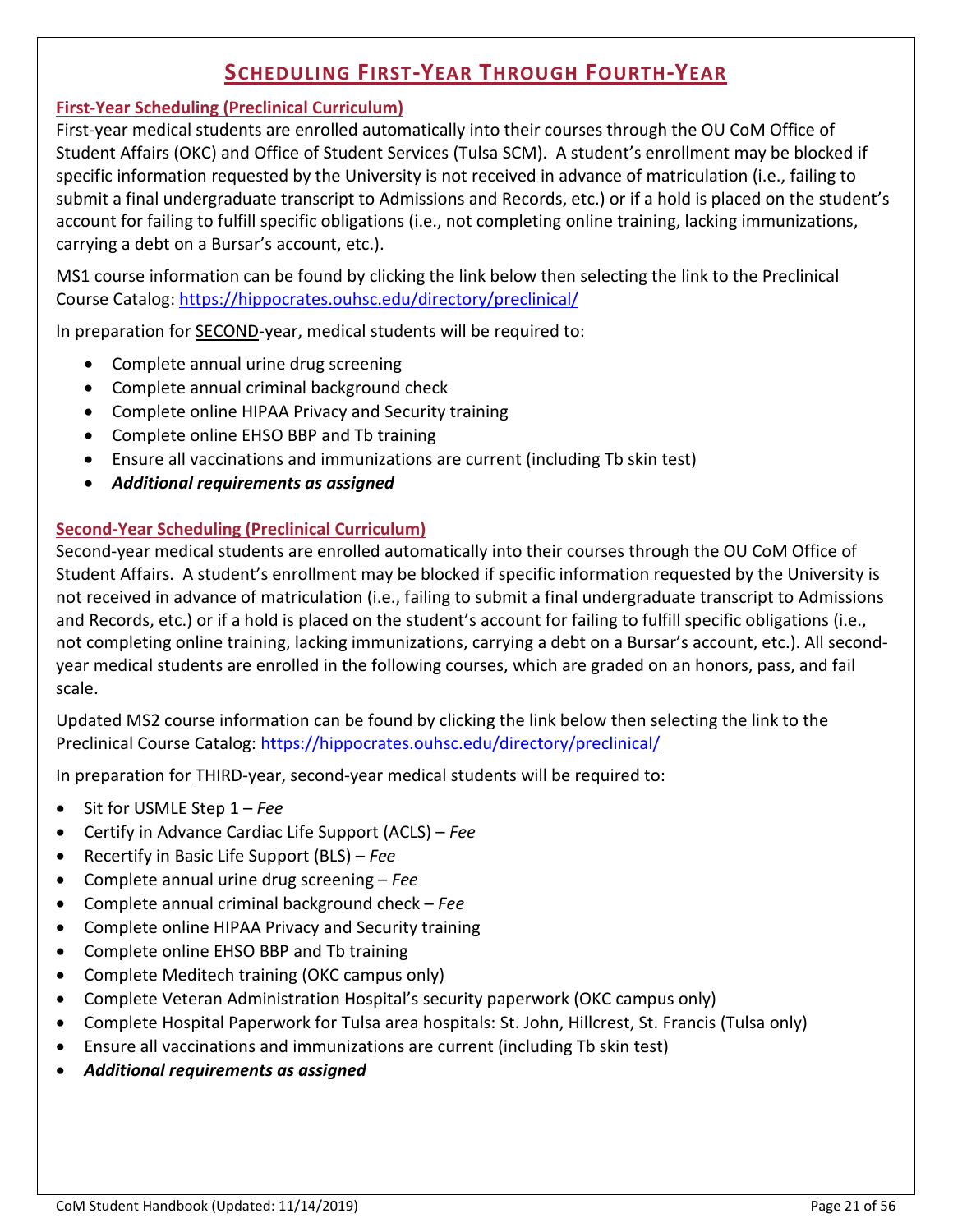### **Third-Year Scheduling (Clinical Sciences Curriculum)**

**Seven (7) Core Clinical Clerkships**: All students are required to successfully complete seven (7) core clinical clerkships during third-year. The seven (7) core clinical clerkships are graded A, B, C, D, and F. These include Family Medicine, Medicine, Neurology, Obstetrics/Gynecology, Pediatrics, Psychiatry, and Surgery.

Updated MS3 clerkship course information can be found by clicking the link below then selecting the link to the Clerkship Catalog:<https://hippocrates.ouhsc.edu/directory/clerkships/>

**Three (3) Selectives**: Students are also required to successfully complete three (3) selectives during thirdyear. Unless otherwise noted, each selective is two-weeks and include: Anesthesiology, Dermatology, Emergency Medicine (Tulsa), Emergency Medicine-Adult, Emergency Medicine-Pediatric, Medical Informatics (Tulsa), Neurosurgery, Ophthalmology, Orthopedic Surgery, Otolaryngology, Pathology & Laboratory Medicine, Radiation Oncology, Radiology-Diagnostic, Sports Medicine (Tulsa), and Urology.

Updated MS3 selective course information can be found by clicking the link below then selecting the link to the Selectives Catalog:<https://hippocrates.ouhsc.edu/directory/selectives/>

Selectives are graded satisfactory/unsatisfactory.

Unlike the lock-step schedule for the first two years of medical school, in which all students take the same courses (with the exception of the enrichment courses) at the same time, the students' third-year schedule varies and is based upon templates that arrange enrollment in clinical courses upon the maximum number of students a specific course may accommodate at any one time. This means that not all of the students will enroll in the same courses at the same time. A random number draw will determine the order in which students select their templates (ascending order students choose their templates and in descending order students choose their selectives).

Third-year students may not change their schedule without expressed permission from the Associate Dean for Student Affairs.

In preparation for FOURTH-year, medical students will be required to:

- Complete annual urine drug screening
- Complete annual criminal background check
- Complete online HIPAA Privacy and Security training
- Complete online EHSO BBP and Tb training
- Ensure all vaccinations and immunizations are current (including Tb skin test)
- *Additional requirements as assigned*

### **Fourth-Year Scheduling (Clinical Sciences Curriculum)**

Fourth-year scheduling is considerably more flexible compared to first- through-third-year scheduling. The flexibility allows fourth-years to schedule on-campus and off-campus elective rotations in clerkships that may be of particular interest or applicable toward their intended career path. Geriatric and Capstone are graded A, B, C, D, and F. Sub-internship and electives are graded satisfactory/ unsatisfactory.

Similar to third-year scheduling, a random number draw will determine the order in which students select their required core clerkships and electives.

Updated MS4 elective course information can be found by clicking the link below then selecting the link to the Selectives Catalog: <https://hippocrates.ouhsc.edu/directory/electives/>

Fourth-year students may change their schedule twice. After that, students may not change their schedule without expressed permission from the campus Associate Dean for Student Affairs. Requests for schedule changes must be submitted 30 calendar days in advance.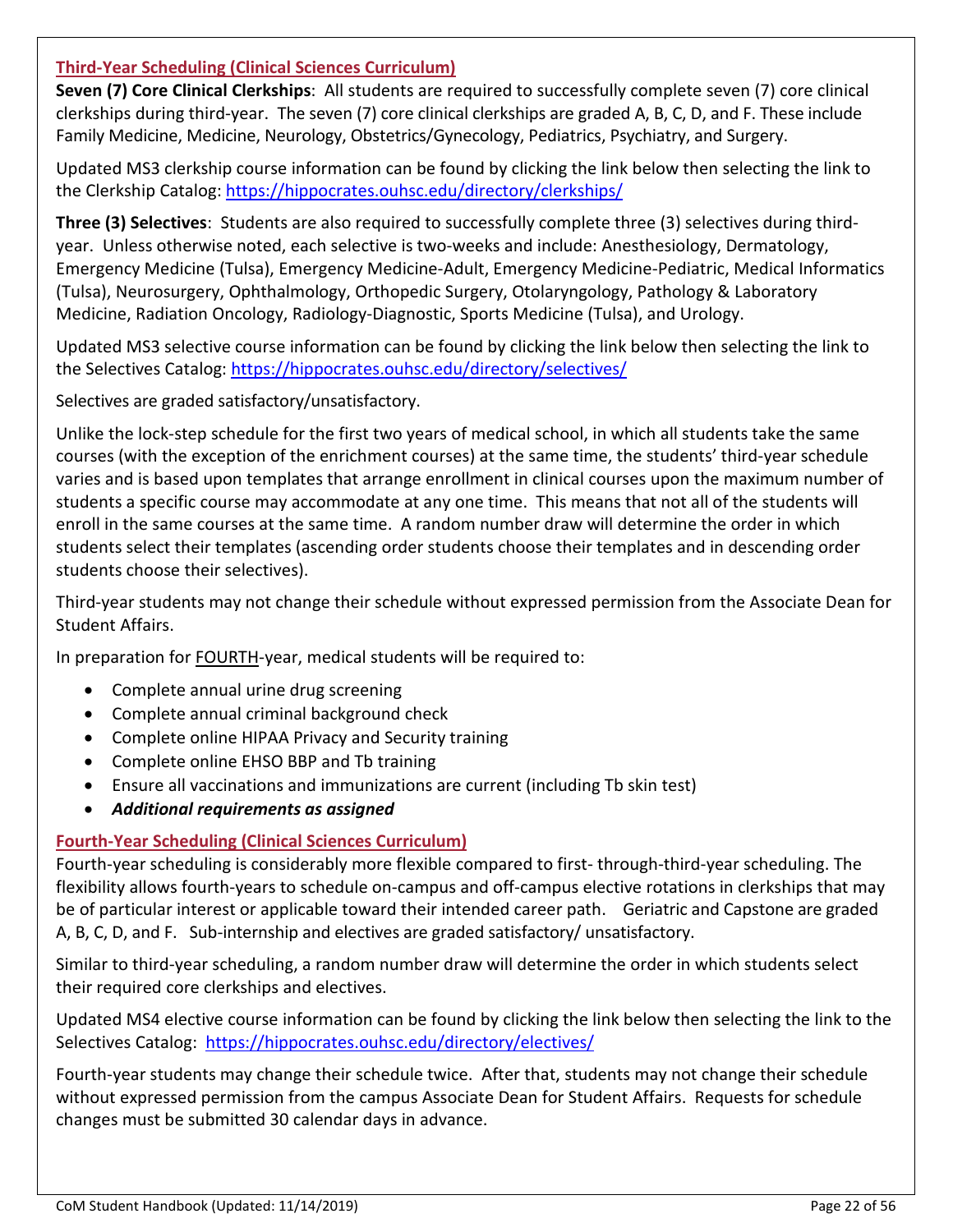### **TB MASK**

On some clinical rotations, both on-campus and off-campus, a Tb mask may be required.

To get a TB mask, first ask the site what brand of TB respirator it uses at the facility. Once you know the TB brand used, follow these instructions:

- Go t[o https://apps.ouhsc.edu/Respirator.](https://apps.ouhsc.edu/Respirator)
- $\Box$  Sign-in using your OUHSC username/password
- $\Box$  Complete the online questionnaire and make sure to hit submit at the end
- $\Box$  Once completed an email will automatically be generated to Julie Brooks, Employee Health Nurse. Julie will review your form and approve you for fit testing if appropriate.
- $\Box$  Once approved, you will receive an automated email confirming approval with instructions to await notification from EHSO staff on the next available Respirator Fit Testing event.

Questions? Contact Andrea Kyker Miller – Environmental Health and Safety Office, (271-3000; [Andrea.D.Kyker-1@ou.edu\)](mailto:Andrea.D.Kyker-1@ou.edu)

Student Health does not do the fit testing for students so please follow the instructions outlined above.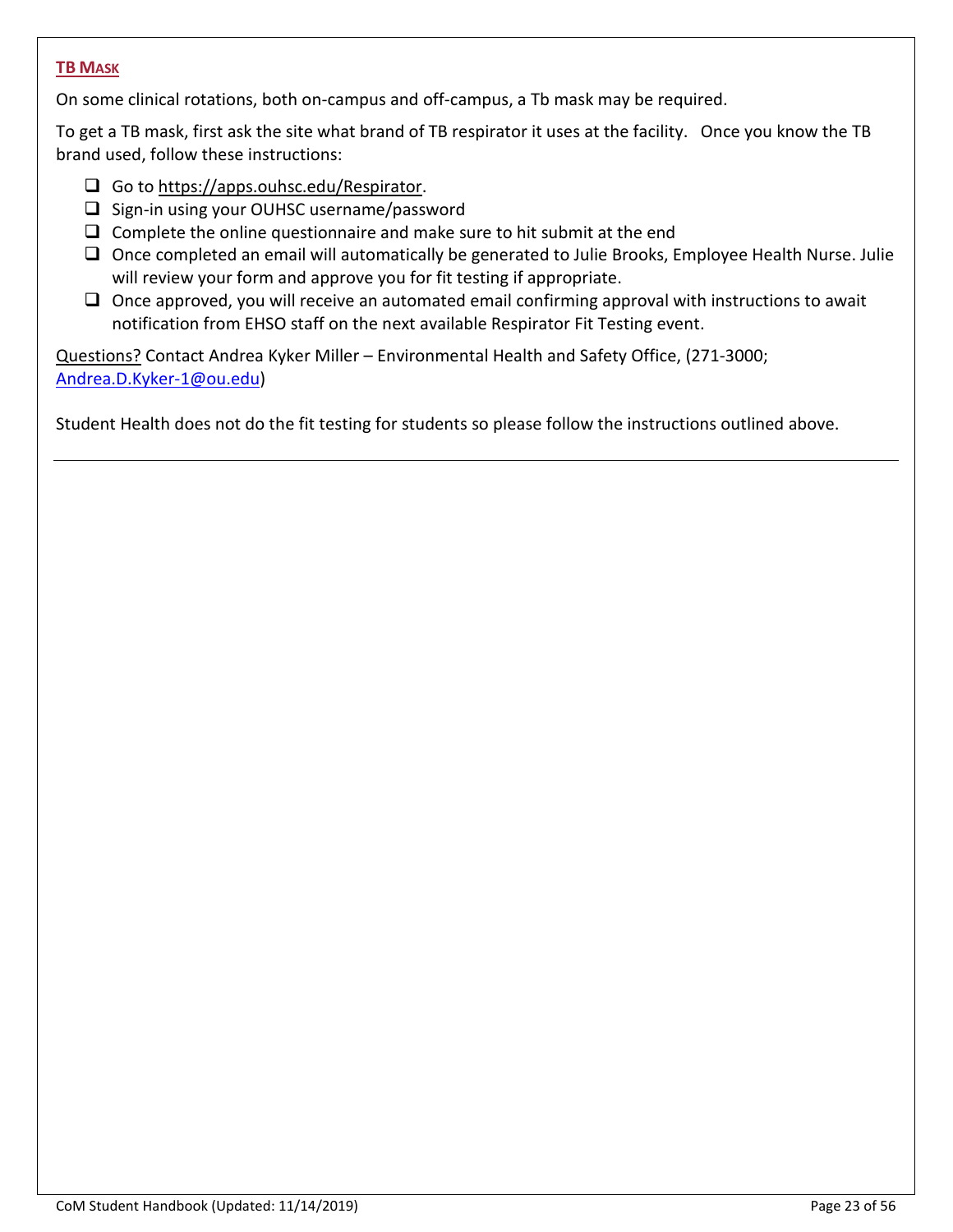# **COMPLIANCE & REQUIREMENTS**

### **CRIMINAL BACKGROUND CHECKS; [OUHSC Faculty Handbook:](http://www.ouhsc.edu/provost/documents/FacultyHandbookOUHSC.pdf) APPENDIX C**

The "Criminal Background Checks Policy for Current Students and Conditionally Accepted Applicants-Health Sciences Center" is intended for all University of Oklahoma Health Sciences (OUHSC) conditionally accepted applicants and enrolled HSC students. A national Criminal Background Check (CBC) is required of each conditionally accepted applicant prior to full admission and at least annually thereafter for every continuing student.

Conditionally accepted applicants and enrolled students must pay the costs associated with procuring a CBC.

Enrolled students will, at a minimum, complete CBCs each year at a time designated by their respective college/program or more frequently if required by clinical rotation sites or by the University.

The University will generally honor CBCs for a period of one year, but a CBC may be necessary more frequently, depending on class, rotation, or practicum site requirement. Any student who has a break in enrollment may be required to complete a CBC before the student is permitted to re-enroll in any courses. The University considers a student on a Leave of Absence to be in continuous enrollment.

The University will designate approved vendors to perform the CBC and will recognize CBCs from vendors that are approved by the centralized application services with which it participates. Results from any entity other than those designated by the University or a participating centralized application service will not be accepted. The list of approved vendors will be maintained by the office of Academic Affairs/Admissions and Records.

### **DRUG SCREENING FOR STUDENTS ATTENDING A CLINICAL ROTATION SETTING**; **[OUHSC Student Handbook:](https://studenthandbook.ouhsc.edu/) 2.8**

Drug screening(s) are required of all students in designated programs effective Fall Semester 2008 and accepted applicants to designated programs beginning Spring Semester 2009 as defined in **Scope/Designated Programs** above. As applicable, students/accepted applicants who do not pass the drug screening may be unable to complete degree requirements or may be denied admission to or suspended or dismissed from the degree program.

Students and accepted applicants must pay the cost of the drug screenings.

OUHSC will designate an approved vendor(s) to perform the drug screenings. Results from any company or government entity other than those designated by OUHSC will not be accepted.

The drug screening shall include testing for at least the following drug panels:

- 1. Amphetamines
- 2. Barbiturates
- 3. Benzodiazepines
- 4. Cocaine Metabolite
- 5. Opiates
- 6. Phencyclidine (PCP)
- 7. Marijuana (THC) Metabolite
- 8. Methadone
- 9. Methaqualone
- 10. Propoxyphene
- 11. Meperidine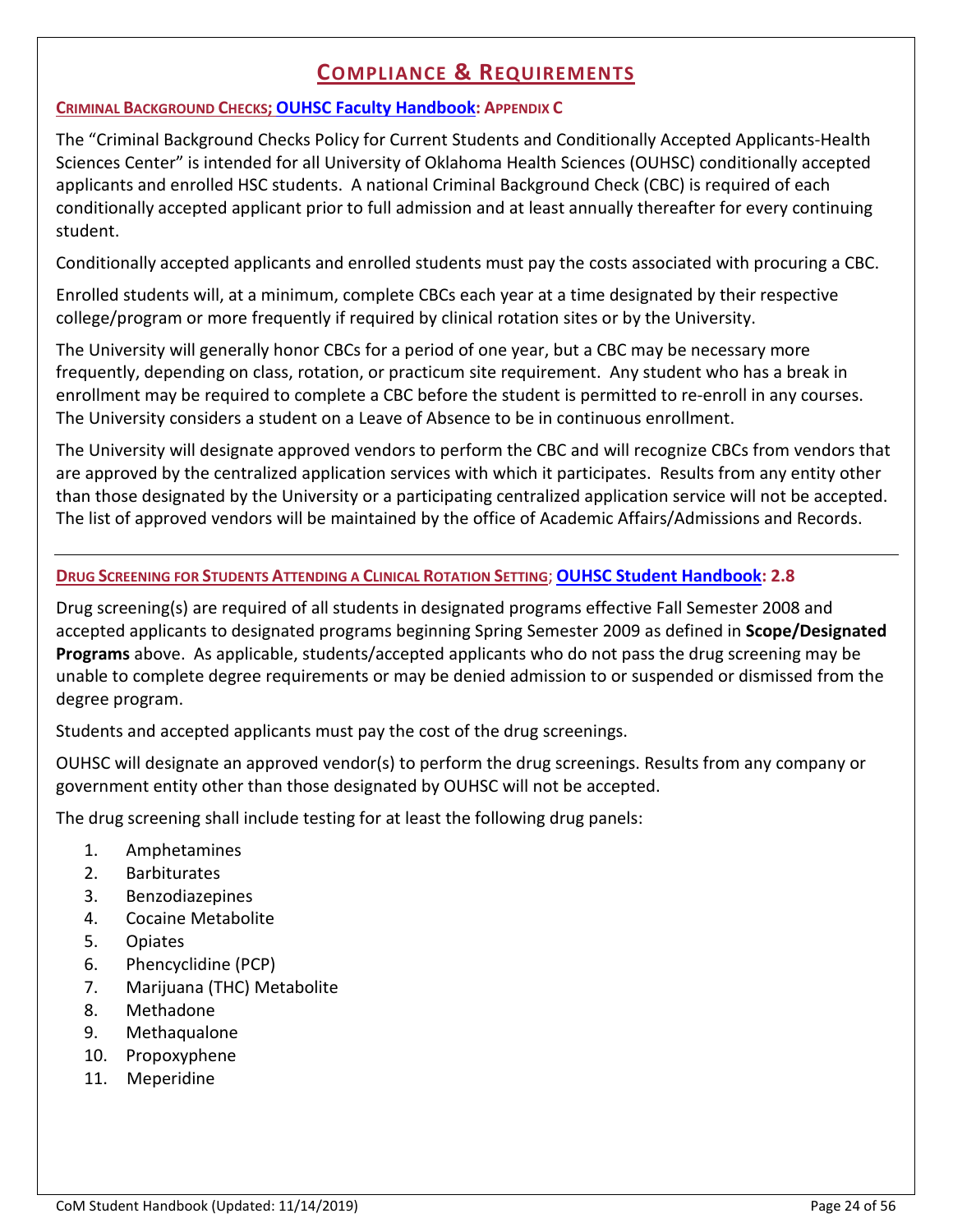### **BLS /ACLS CERTIFICATION REQUIREMENTS**:**[OU CoM Policy: 310](https://hippocrates.ouhsc.edu/policy/policy_view.cfm?policyNumber=310)**

All students in the M.D. program of the OU CoM are required to carry current certification in Basic Life Support (BLS). All newly admitted students are required to verify certification prior to matriculation. All students in the M.D. program of the OU CoM are required to take Advance Cardiac Life Support (ACLS) training prior to beginning third year clinical rotations. The costs associated with these requirements are borne by the student, and the costs are reflected in the student's financial aid package.

### **STUDENT HEALTH REQUIREMENTS**: **[OU CoM Policy: 309](https://hippocrates.ouhsc.edu/policy/policy_view.cfm?policyNumber=309)**

Being both a student in the OU CoM and a participant in health care delivery in a variety of clinical settings requires attention to steps to ensure one's protection.

Please refer to **[OU CoM Policy 309 Student Health Requirements](https://hippocrates.ouhsc.edu/policy/policy_view.cfm?policyNumber=309)** for thorough explanation of expectations regarding:

- 1. **[Personal Health Insurance](http://students.ouhsc.edu/HealthInsurance.aspx)**
- 2. **Immunizations [and Vaccinations](http://students.ouhsc.edu/SHWC.aspx)**
- 3. **[HIPAA \(Health Insurance Portability and Accountability Act\)](https://apps.ouhsc.edu/hipaa/)**. Completion of **Security** and **Privacy** training is required annually.
- 4. **[Post-exposure care and treatment](http://students.ouhsc.edu/SHWC.aspx)** procedure for blood-borne pathogens, air-borne pathogens, and needle stick injuries.
- 5. **[Training in Blood-Borne Pathogens \(BBP\) and Tuberculosis \(Tb\)](https://onpoint.ouhsc.edu/Account/LogOn?ReturnUrl=%2f) through the Environmental Health [and Safety Office \(EHSO\)](https://onpoint.ouhsc.edu/Account/LogOn?ReturnUrl=%2f)**. All EHSO training is accomplished through **[OnPoint](https://onpoint.ouhsc.edu/Account/LogOn?ReturnUrl=%2f)** (Annual training is required for both BBP and Tb).
- 6. Influenza requirements

### **[POST-EXPOSURE TREATMENT FOR BLOOD-BORNE PATHOGENS OR NEEDLE STICKS](http://students.ouhsc.edu/SHWC.aspx)**

A student (including a visiting student) exposed to a blood or body fluid during the regular work week should report the incident immediately to the Course Director and seek care at the [OU Physicians Student Health &](http://students.ouhsc.edu/SHWC.aspx) [Wellness Clinic,](http://students.ouhsc.edu/SHWC.aspx) with no cost to the student. A student exposed at an off-campus medical site or after hours should present immediately to the Emergency Department in the facility where the exposure occurred, with charges billed to the student's health insurance. At the next available opportunity the affected student should report the incident to the Student Health Service for follow-up care

### **Oklahoma City Tulsa**

[OU Physicians Student Health & Wellness Clinic](http://students.ouhsc.edu/SHWC.aspx) [Student Health Service](http://www.ou.edu/tulsastudentaffairs/resources/health) OU Physicians Building OU-Tulsa Student Affairs 825 NE 10th St., Suite 4A 4502 E. 41s St., Room 1C76 Monday-Friday, 7 a.m.  $-5$  p.m.  $\blacksquare$  Monday-Friday, 8 a.m.  $-5$  p.m. 405-271-2577 918-660-3102 [studenthealthnurse@ouhsc.edu](mailto:studenthealthnurse@ouhsc.edu)

**NEEDLE STICK COVERAGE** – While needle stick coverage is NOT required, you are strongly encouraged to consider purchasing needle stick coverage through your insurance carrier.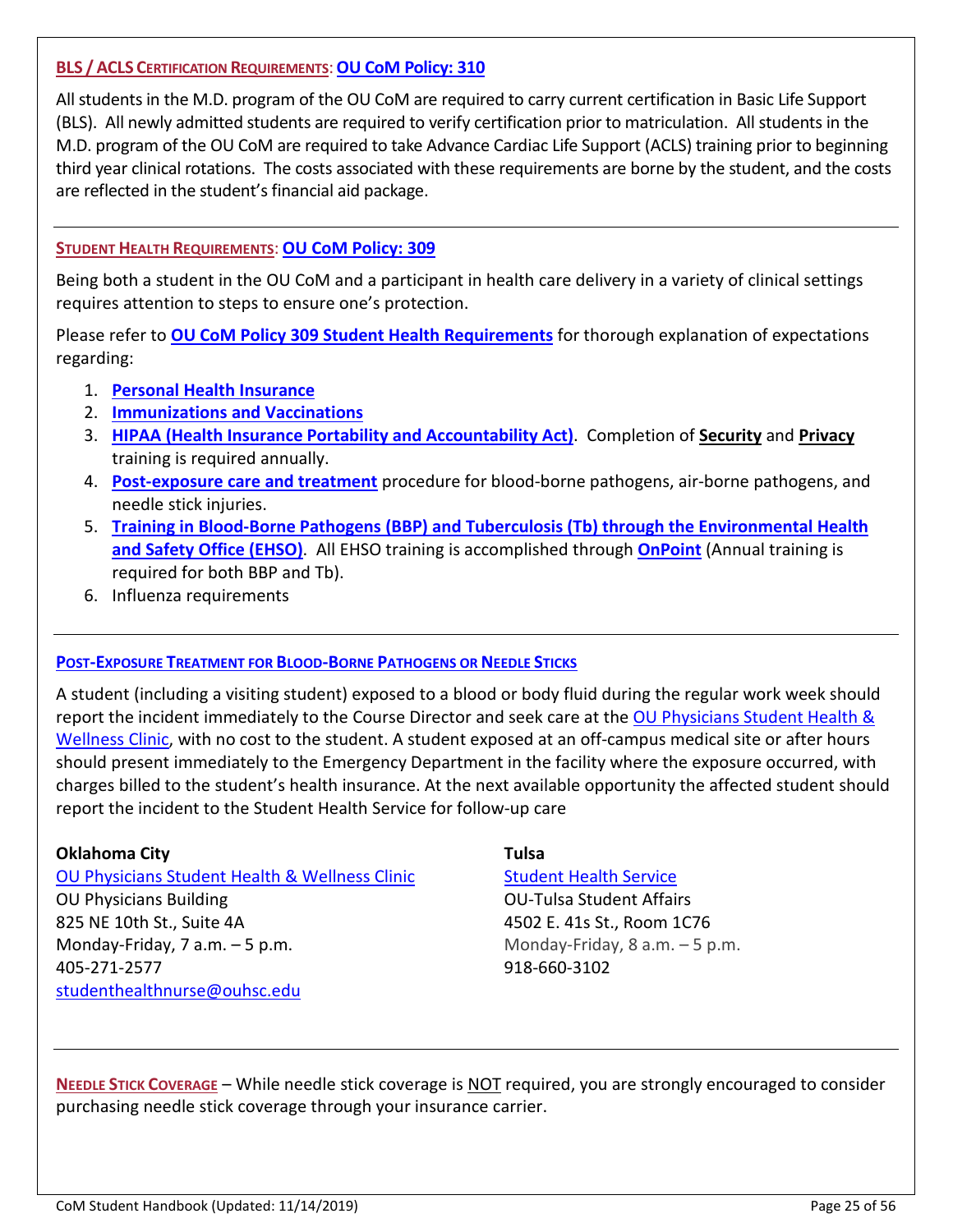# **SUPPORT & ASSISTANCE**

### **STUDENT COUNSELING SERVICES: [OKC](http://students.ouhsc.edu/SCS.aspx) & [TULSA](http://www.ou.edu/tulsa/)**

Medical school is a rewarding and gratifying experience, but for some it may also be a challenging, stressful, and arduous journey. If the pressures begin to overwhelm, seeks support and assistance.

**[In OKC](http://students.ouhsc.edu/SCS.aspx)** – Contact [Student Counseling Services,](http://students.ouhsc.edu/SCS.aspx) 405-271-7336 [\(counselors@ouhsc.edu\)](mailto:counselors@ouhsc.edu). Student Counseling Center is located in the David L. Boren Student Union.

**[In Tulsa](http://www.ou.edu/tulsastudentaffairs/resources/counseling)** – Contact Amy Dupre Casanova, Ph.D.[, OU Tulsa Student Counseling Services,](http://www.ou.edu/tulsastudentaffairs/resources/counseling) at (918) 660-3109 or [Amy-Casanova@ouhsc.edu](mailto:Amy-Casanova@ouhsc.edu) To protect your confidentiality, please limit your email messages to scheduling information only.

### **EDUCATIONAL ASSISTANCE AND COUNSELING**

Medical education is high-stakes and often stressful. The COM provides educational assistance and counseling services for students who encounter academic or personal difficulties. Academic tutors will be available as needed upon request through the Office of Student Affairs.

**Confidential counseling** for personal or emotional issues is available to all students through **University Counseling Services** (405) 271-7336 (OKC) or (918) 660-3109 (Tulsa SCM). Cost is incorporated into the student fee schedule.

**Educational Skills Counseling**. Upon completion of the "mini" examinations and/or the first test block, first year students deemed to be at risk may be offered the services of an educational counselor. The counselor can help students who experience test-taking anxiety, or who need to have their study or test-taking skills improved. To be eligible, a student must meet with an Associate Dean to assess whether referral to the educational counselor is indicated. Services are available through the Counseling Office (405) 271-7336 (OKC) or (918) 660-3109 (Tulsa SCM).

A maximum of five hours of counseling with an outside educational counselor may be allowed and paid by the College. If the student and counselor feel additional time would be beneficial, this additional time will be at the student's expense.

### **PROGRAM FOR MEDICAL STUDENTS WITH CHEMICAL DEPENDENCE PROBLEMS: OU COM [POLICY:](https://hippocrates.ouhsc.edu/policy/policy_view.cfm?policyNumber=317) 317**

The Oklahoma Health Professionals Program (OHPP) is a special program of the Oklahoma State Medical Association (OSMA). The program's purpose is to provide a peer-sponsored program for those physicians (and medical students) who have developed a chemical dependence problem.

### **[DISABILITY RESOURCE CENTER](http://www.ou.edu/drc)**

The University of Oklahoma® is committed to the goal of achieving equal educational opportunity and full participation for students with disabilities. Consistent with the Rehabilitation Act of 1973, as amended, and the Americans with Disabilities Act of 1990, as amended, The University of Oklahoma® ensures that no "qualified individual with a disability" will be excluded from participation in, be denied the benefits of, or otherwise be subjected to discrimination solely on the basis of disability under any program or activity offered by The University of Oklahoma®.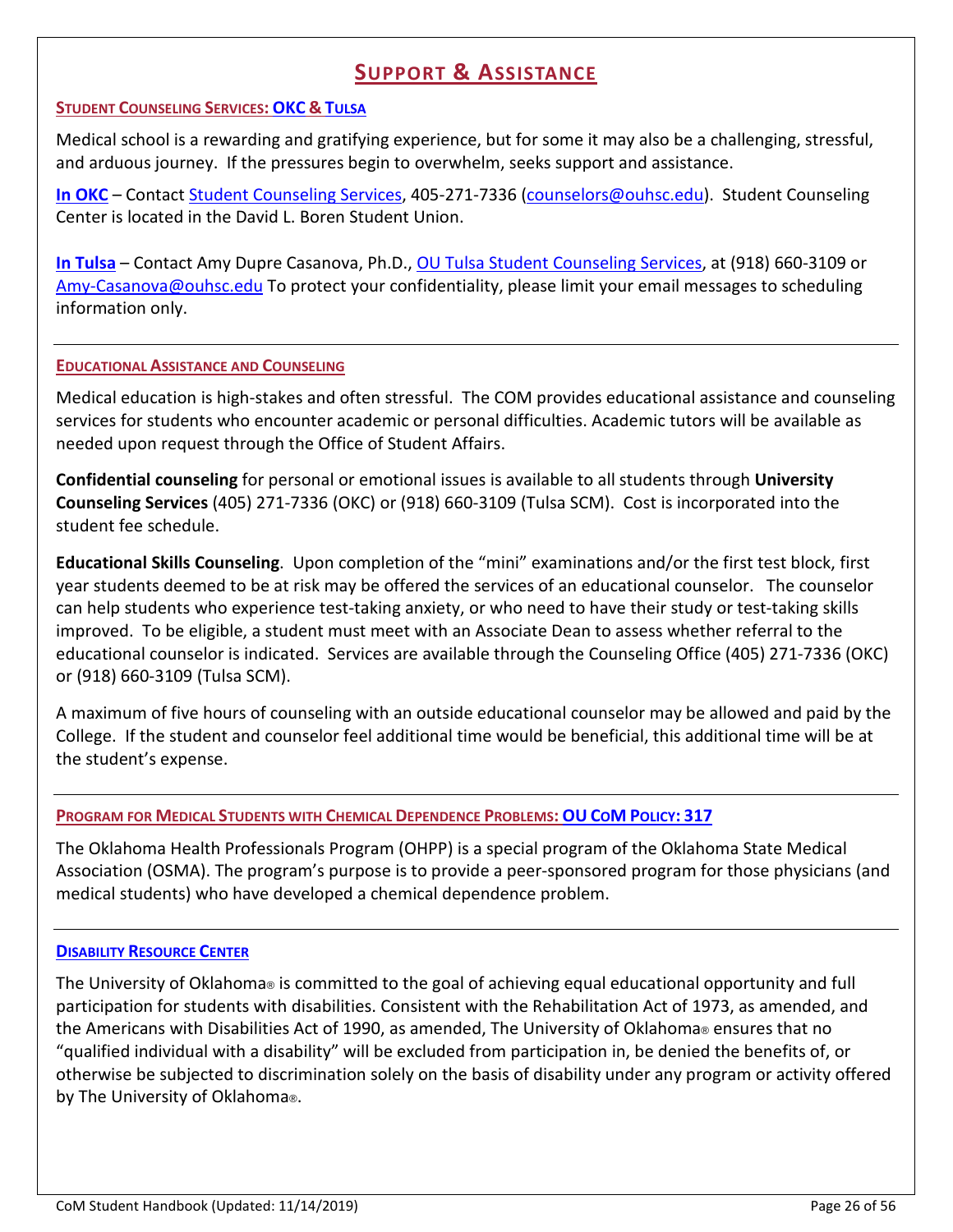Accommodations on the basis of disability are available by contacting the [Disability Resource Center \(DRC\)](http://www.ou.edu/drc) by email, [drc@ou.edu,](mailto:drc@ou.edu) or by calling (405) 325-3852 Voice or (405) 325-4173 TDD. Students requesting disabilityrelated services or accommodations are required to submit appropriate documentation to substantiate the disability. DRC staff will review the documentation and send an e-mail to the student's university e-mail account that explains the eligibility determination. Students can expect to receive an initial response within 15 University business days of the Center's receipt of the documentation. Students with disabilities will then schedule an appointment for an initial intake procedure with the DRC staff. During this appointment DRC staff and the student will engage in an interactive process and discuss any history of accommodation, strengths and limitations, and review policies/procedures.

Information on policies and registration with DRC may be found on the DRC website at [www.ou.edu/drc](http://www.ou.edu/drc).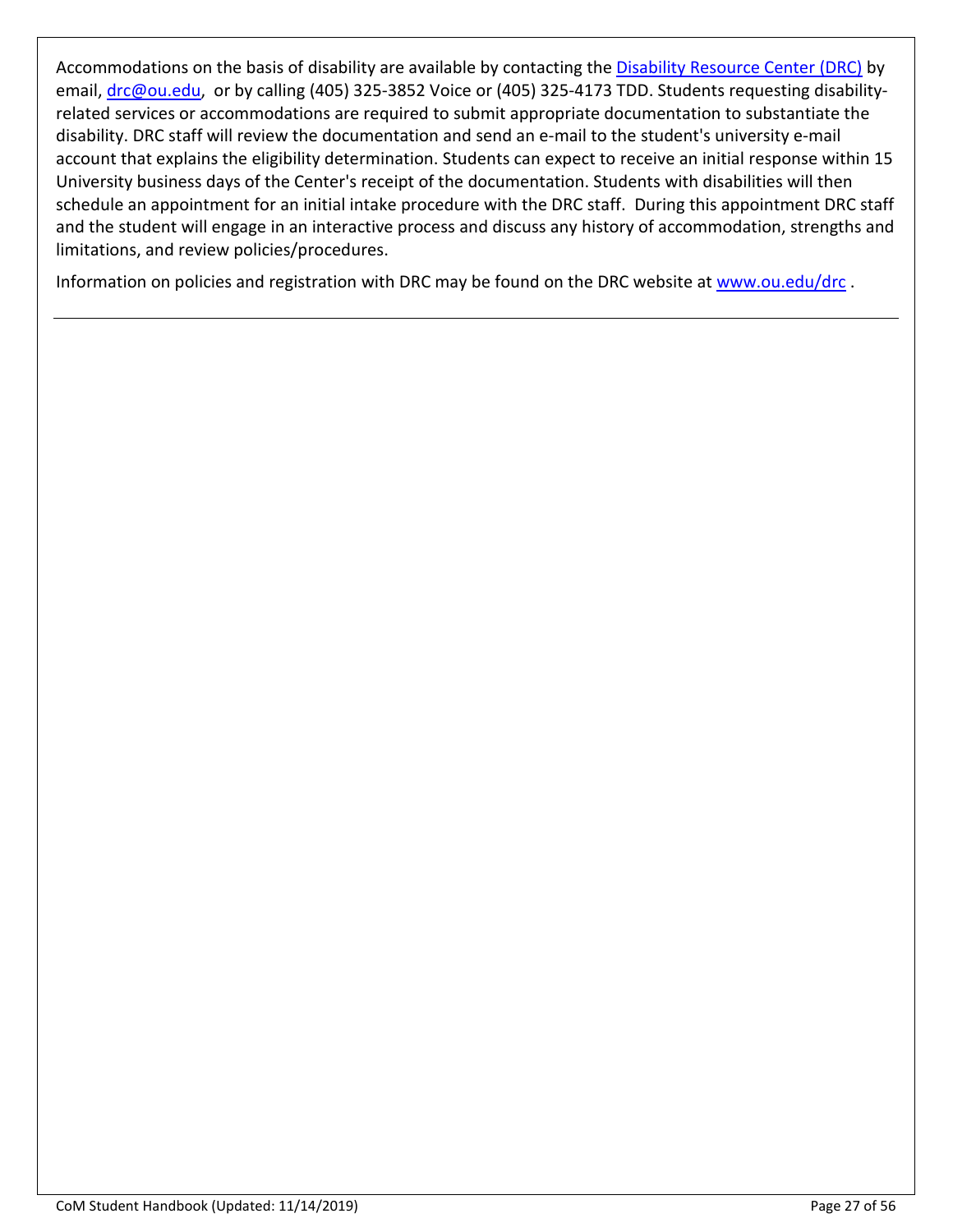# **The University of Oklahoma**® **College of Medicine Sponsored Medical Student Group Disability Program**

The University of Oklahoma® College of Medicine Oklahoma City, Oklahoma 73190

### **Providers You Can Count On**

The University of Oklahoma**®** College of Medicine medical student group disability insurance policy (G384067) was developed by Health Sciences Assurance Consulting, Inc. (HSAC) and Macori, Inc. in collaboration with the Office of Student Affairs. The insurance plan was developed to meet unique needs faced by medical and other health science students and is periodically updated based upon input from students and student advisors. The principals of HSAC have over fifty years of insurance experience and have worked with over 100 Health Sciences Institutions in designing student, resident/fellow and faculty/physician group practice programs. Working exclusively within the academic Health Sciences community HSAC has provided informative insurance briefings for Student Affairs Administrators who are members of the Association of American Medical Colleges (AAMC), American Association of Dental Schools (AADS), American Osteopathic Association (AOA) and the American Association of Colleges of Podiatric Medicine (AACPM) to assist them in better understanding and managing their student insurance programs. HSAC works only with companies rated A or better by A.M. Best, a leading authority on rating insurance companies.

The University of Oklahoma**®** College of Medicine sponsored medical student disability plan is underwritten by **The Guardian Life Insurance Company of America,** 7 Hanover Square, New York, NY 10004, rated A++ (superior) by A.M. Best. The rating of The Guardian Life Insurance Company of America reflects the company's conservative operating strategy, its superior capitalization, high quality investment portfolio and excellent liquidity position. In addition, this rating acknowledges the company's diversified product portfolio and the strong positions which the company maintains in the small-to-medium case size accident and health, dental insurance and professional and upper-income individual life insurance segments. Guardian also holds a prominent role in the industry as a reinsurer of life insurance written by other companies.

Students suffering a disabling injury or illness should submit notice of their disability to Guardian within 30 days of their disability. Disability claim forms are available from The University of Oklahoma**®** College of Medicine, Office of Student Affairs.

### **Disability Income Insurance Plan**

The disability plan protects you in case you become disabled. If you become totally disabled as defined in the policy, you can receive a monthly benefit starting on the 91st consecutive day after disability begins and continuing until disability ends, the date of death, until required proof of disability is not provided or Social Security retirement age. However, benefit payments for disability due to mental or emotional conditions, alcohol or drug abuse, as defined in the policy of insurance, for which treatment is received on an out-patient basis will be limited to a total of 24 payments in your lifetime. But, if at the end of benefit payments as described above, you are being treated for the cause of your disability as an inpatient in a qualified institution our payments will be extended as defined in the policy of insurance. **Disability monthly benefit amounts:**

# • \$1,500 for all medical students.

• An annual cost of living benefit equal to 3% of your net monthly benefit after 48 months of disability.

All premium payments are waived for your long term disability income insurance which fall due while disability payments are being paid.

If you become totally and permanently disabled, as defined in the policy of insurance, you are eligible for the following benefits:

• Repayment of all eligible debt, up to \$200,000, that you are legally liable to repay to a financial lending institution for college and/or medical education expenses.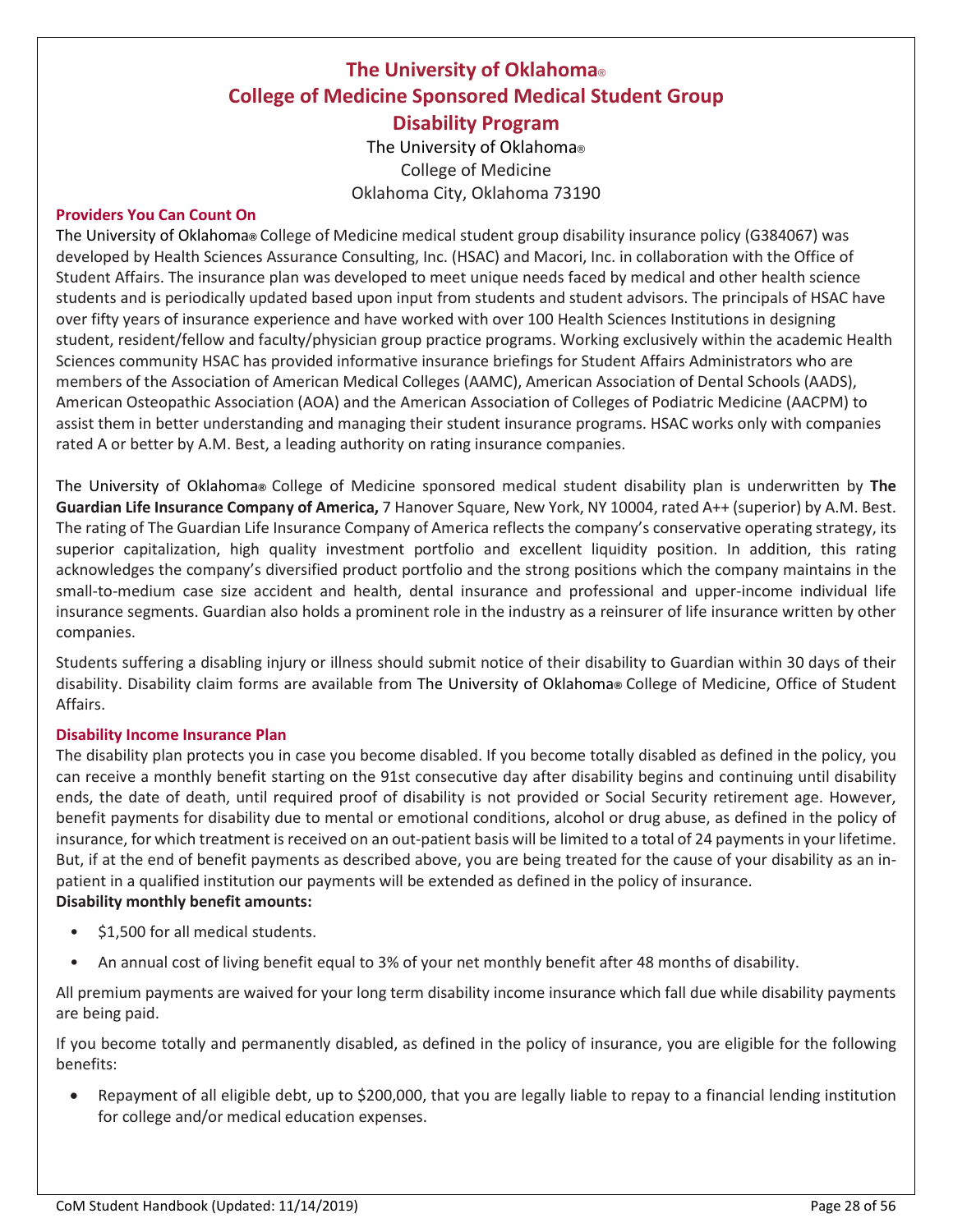- A critical disability supplement that increases your monthly benefit to \$3,000 for all students.
- Lump Sum Benefit of \$5,000.
- Survivor Benefit of three times your last monthly benefit. (Refer to policy for details.)

This plan also includes a conversion privilege to continue your disability insurance when you begin residency training. Physicians beginning a residency may convert to a monthly benefit of \$2,000. Premiums will increase and the resident will be billed for the resident disability plan on an individual basis. Premium payments must be made in a timely fashion as defined in the policy or the coverage will terminate. For details regarding your conversion privilege please contact Health Sciences Assurance Consulting, Inc.

**Student Assistance Program:** Guardian provides the following confidential services to students as part of the Disability plan:

- Telephonic consultation with an SAP Counselor
- 3 free sessions with a local counselor
- Web site with information on wellness, a legal and financial center and more

For additional information, please contact Guardian Work Life Matters at (800) 386-7055 or online at [www.ibhworklife.com.](http://www.ibhworklife.com/)

**Pre-existing conditions:** A pre-existing condition is a sickness or injury, including all related conditions and complications, for which, in the 3 months before your insurance under this plan starts, you: (a) receive advice or treatment from a doctor; take prescribed drugs; or receive other medical care or treatment, including consultation with a doctor; or (b) exhibit symptoms which would cause an ordinary prudent person to seek medical advice, diagnosis, care or treatment. We do not pay benefits for disability caused by such a condition unless it starts after you are insured under this plan for 12 consecutive months.

A pregnancy which exists on the date your insurance under this plan starts is also a pre-existing condition.

If this plan replaces another plan, the pre-existing condition limitation shown above will not apply if you: (a) were insured on the day before this plan started under a long term disability plan the plan sponsor had with another insurer; and (b) meet the requirements as defined in the policy of insurance.

**What is not covered:** We do not cover any period of disability caused, directly or indirectly, by: (a) declared or undeclared war or act of war or armed aggression; (b) your service in the armed forces, National Guard, or military reserves of any state or country; (c) your taking part in a riot or other civil disorder; (d) your commission of, or attempt to commit, a felony; (e) your unlawful use or threat of force on another person without his or her consent; (f) intentional self-injury or attempted suicide while sane or insane; (g) job related or on-the-job injury; or (h) conditions for which benefits are payable by Workers' Compensation or life laws.

We do not pay benefits for any period during which you are confined to any facility as a result of your conviction of a crime or public offense.

We do not pay benefits for any period during which you are not under the regular care and treatment of a doctor.

We do not pay benefits for any period of disability which starts before you are insured by this plan. In addition, no benefit will be payable for any period during which your loss of status as a regular full-time student is not due to your disability.

For questions regarding your disability insurance plan please call:

Health Sciences Assurance Consulting, Inc. 1-888-978-8355

This brochure is a summary of benefits. The Certificate of Coverage contains a complete listing of benefits, limitations, exclusions and a description of the terms and conditions of coverage. The Certificate will govern and control the payment of benefits. UOKMS/DI/11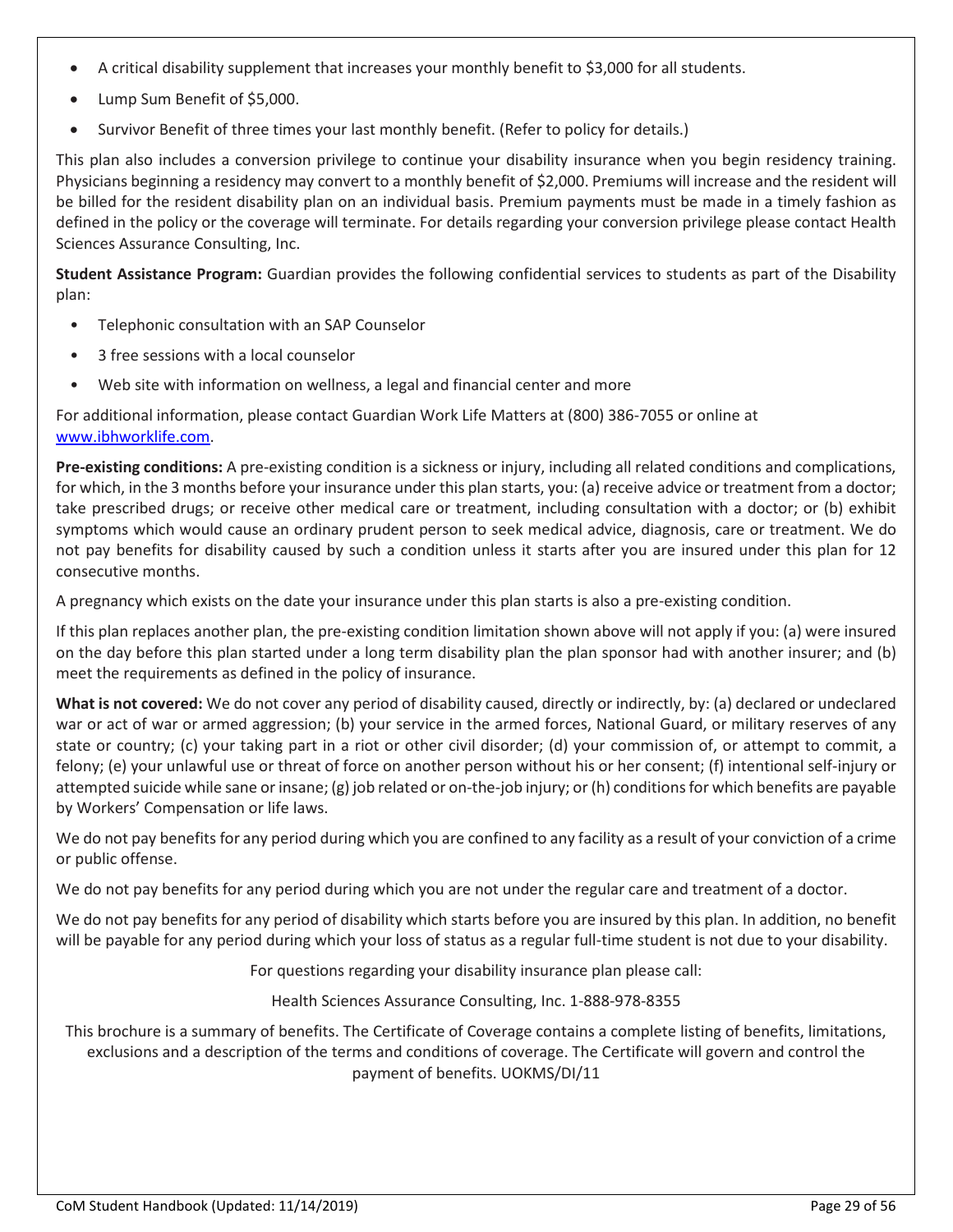# **STUDENT RECORDS**

### **STUDENT RECORDS**

The permanent academic record accumulated by students in the OU College of Medicine is maintained by the **Registrar** of the College. Upon written request, copies of the student's transcript will be made available to the student.

While a student is active in the College of Medicine, an academic folder is maintained in the **Office of Student Services**. It contains biographic information, application information, personal correspondence, and reports of academic progress or academic actions. The contents of this folder are available for review by the student upon request.

### **RELEASE OF STUDENT INFORMATION AND ACCESS TO STUDENT RECORDS** (**[Faculty Handbook:](http://www.ouhsc.edu/provost/documents/FacultyHandbookOUHSC.pdf) 4.26)**

Information maintained by The University of Oklahoma**®** about students and in some instance former students is covered under the Family Educational Rights and Privacy Act (FERPA). FERPA information is defined as either directory or confidential. Any office gathering such information and/or having custody of it shall release it only in accordance with this policy or as otherwise require by law. When a student enrolls at the university and furnishes data required for academic and personal records, there is an implicit and justifiable assumption of trust placed in the University as custodian of such information. This relationship continues with regard to any data subsequently generated during the student's enrollment.

While the University fully acknowledges the student's rights of privacy concerning this information, it also recognizes that certain information is part of the public record and may be released for legitimate purposes in accordance with applicable law.

The University of Oklahoma®, in compliance with FERPA has designated specific information as Directory Information:

- Name
- Home & Permanent Address
- Email Address
- Telephone numbers
- Major Field of study
- Class year
- Enrollment status
- Anticipated degree date
- Participation in officially recognized University activities
- Degrees and awards received (including outstanding or recognized academic achievement)
- Most recent previous educational institution attended.

This is information which routinely appears in student directories and alumni publications and may be freely released. Upon written request by the student, directory information will be treated as confidential and released only with the student's consent except where disclosure is required or permitted by law. Students may at any time request that directory information be treated as confidential. Student should contact the Registrar at their specific campus location for the appropriate forms. Students should be advised that by withholding directory information, University officials are prohibited from releasing any form of information without their consent, or as permitted or required by law. This means the status of students who apply for an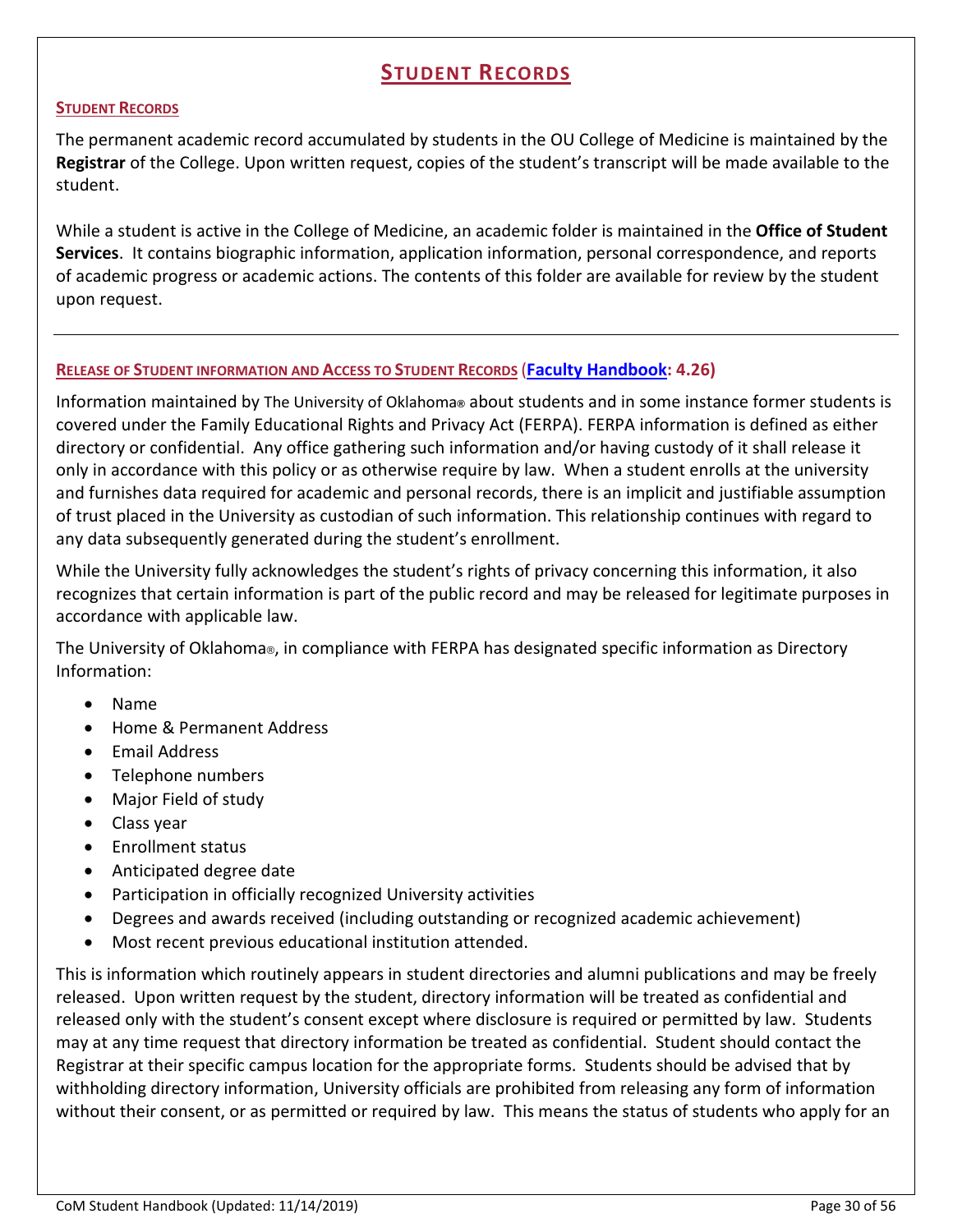auto loan, good student discount, or apartment lease, or who need employment verification, enrollment verification, or loan deferments, for example, will only be verified by University officials when accompanied by a release from the student.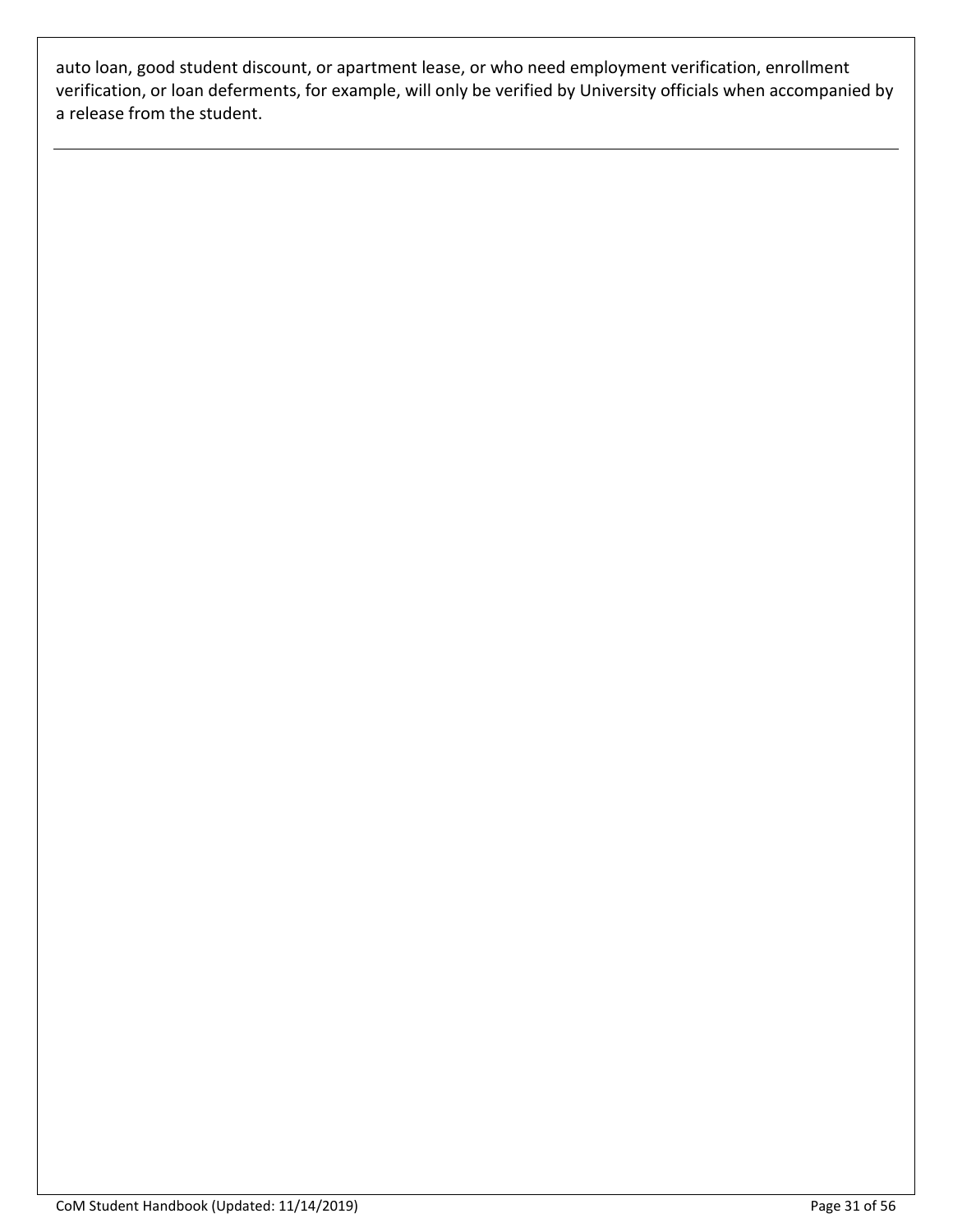### **OU COMMUNITY HEALTH ALLIANCE (OUCHA)**

**OU COMMUNITY HEALTH ALLIANCE (OUCHA) I & II ELECTIVE COURSE DESCRIPTIONS (OKC ONLY)**

Tulsa students Visit [Tulsa SCM OUCHA site](http://www.ou.edu/tulsa/community_medicine/md-program-scm-track/community-health-alliance-elective) for specific information

### **Course Director**[: Dale W. Bratzler, D.O., M.P.H.](https://publichealth.ouhsc.edu/Faculty-and-Staff/Faculty-and-Staff-Contacts/Health-Administration-and-Policy/Bratzler)

**Contact: [OU Community Health Alliance](https://ouhsc.edu/communityhealth/)** Clinical Skills Education and Testing Center 940 NE 13 Street, 6 Floor Garrison Tower OU Children's Physician Building Oklahoma City, Oklahoma 73126 Phone: 405-271-2769 Fax: 405-271-2761 Email: [communityhealth@ouhsc.edu](mailto:communityhealth@ouhsc.edu)

### **Participation**

- 1. Students must be enrolled in the College of Medicine and in good standing to earn credit for Community Health I and II.
- 1. Students will earn credit by completing hours and logging them on the website, http://www.ouhsc.edu/communityhealth/. **Clinic hours must be logged within 60 days of volunteering. Health Education and Community Involvement hours must be logged within 6 months of volunteering.**
- 2. Students may participate in organization activities, such as volunteering, without choosing to later enroll in the elective course.
- 3. To participate in the elective courses, students should visit http://www.ouhsc.edu/communityhealth/ for more information. All questions should be directed to the OU Community Health Alliance President.

### **Enrollment**

- 1. To be eligible to enroll in Community Health I, students must complete and document 60 clinical hours, 12 health education initiative hours, and 8 community involvement hours.
	- a. For initial enrollment during the  $4<sup>th</sup>$  year, students must have completed all of their health education hours and community involvement hours, and at least 50 of the 60 required clinical hours. All 60 of the required clinical hours must be completed by the end of January of the fourth year to be eligible for the elective.
- 2. To be eligible to enroll in Community Health II, students must have met the requirements for Community Health I, and also completed an additional 20 clinical hours (80 total).
	- a. For initial enrollment during the  $4<sup>th</sup>$  year, students much have completed the requirements for CH I, and at least 65 of the 80 required clinical hours. All 80 of the required clinical hours must be completed by the end of January of the fourth year to be eligible for the elective.
- 3. An hours check for graduation will be conducted and sent to the Deans' Office in the fall semester of the fourth year to ensure students have accrued enough hours to earn credit in Community Health I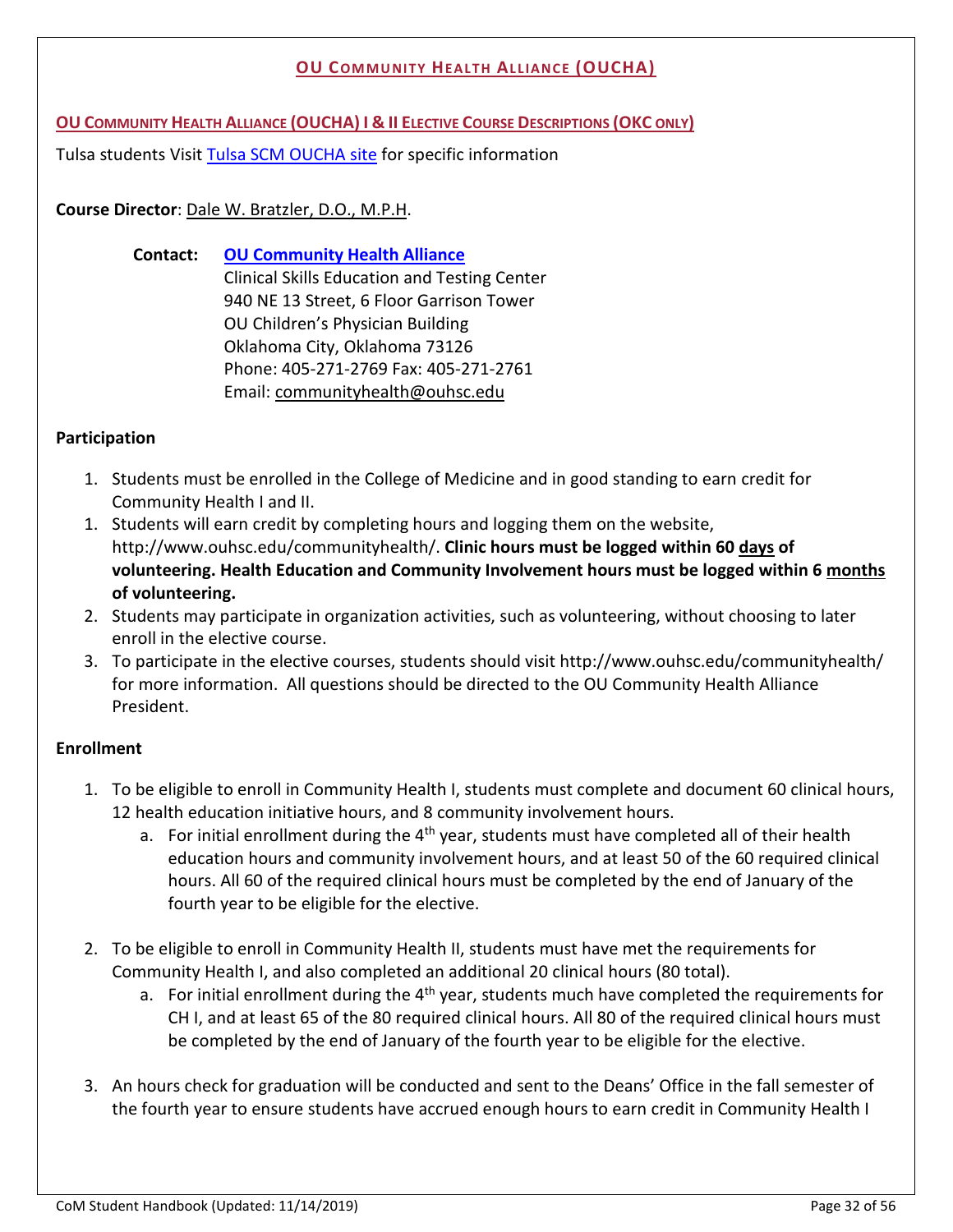and/or Community Health II.

- 4. Students will enroll in the Deans' Office when scheduling their fourth year spring semester.
- 5. By enrolling in Community Health I or II you are committing to completion of all course requirements for clinical, community involvement, and health education hours prior to the end of January of your fourth year. Students may only enroll in Community Health I or II during the spring semester of their fourth year.
- 6. Failure to complete course requirements in a scheduled course may result in delay of graduation.
- 7. If a student suspects they will be unable to complete the course requirements after enrolling in CHI or CHII, they must contact the Dean's office prior to February 1 of their fourth year to amend their schedule. This is crucial for obtaining all credits required for graduation from the OU College of Medicine.
- 8. An additional hours check will be conducted in January of fourth year to verify that all course requirements have been completed by students who have enrolled in the Community Health Courses.
- 9. For questions concerning enrollment, please contact the OU Community Health Alliance President.

### **Community Health I**

- Begins upon the first day of the first year of medical school.
- Hours completed prior to the first day of the first year of medical school will **not** count towards the CHI elective.
- 60 clinical hours, 12 health education initiative hours, and 8 community involvement hours are required for course credit.
- A graduation check to verify hours completed towards CH I will be conducted in January of fourth year.
- Two-week elective course credit will be awarded upon approval by the Course Director.
- Students are encouraged to consistently volunteer at clinics and participate in educational experiences throughout all four years of medical school.
- The course may be completed at either OU-OKC or OU-Tulsa. OU-Tulsa students may complete clinical hours at the Bedlam Clinic. Specific course requirements for OU-Tulsa students should be confirmed with the School of Community Medicine and may vary from those on the OKC campus.
- Students must be enrolled in the College of Medicine in good standing to earn credit. Academic standing in the College of Medicine will be evaluated annually. If a student is found to not be in good standing, the student will not be allowed to earn credit until they return to good standing.

### *Course Requirements*

### **- Clinical Volunteer Hours (60)**

- 60 hours volunteering in approved partner clinics. **Hours must be logged online within 60 days of volunteering in order to receive credit.**
- Clinical hours must be completed at approved Oklahoma City partner clinics. OU-Tulsa students may complete clinical hours at the Bedlam Clinic.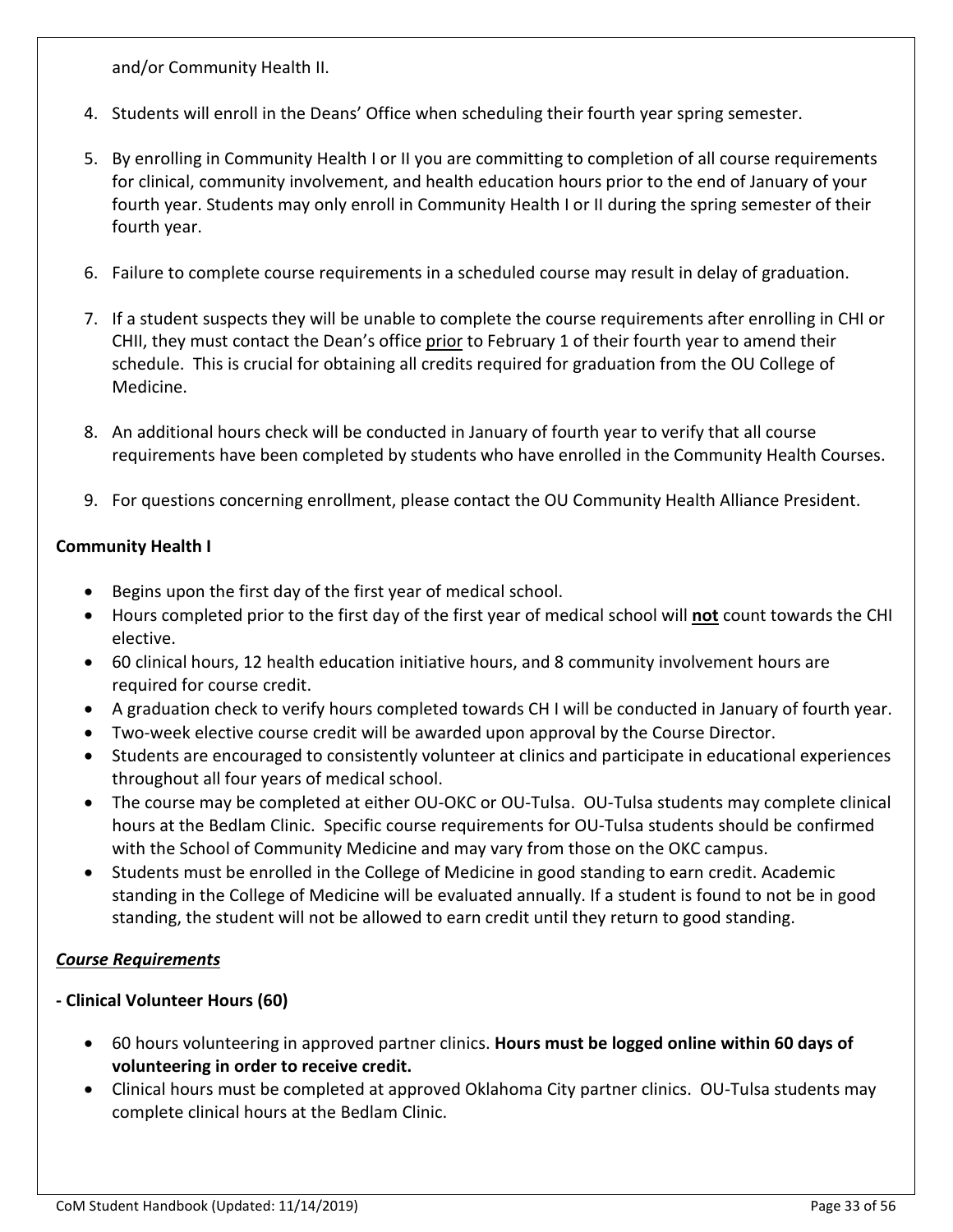- Sign-up for clinics varies with each individual clinic. Please visit http://www.ouhsc.edu/communityhealth/ for information on how to sign-up. If it is your first time to volunteer at the clinic, contact the Student Clinic Liaison for volunteer instructions. The Student Clinic Liaison is your resource for information about the clinics.
- **Clinical Medicine Facilitator** 
	- o While the bulk of clinical hours should be attained by volunteering at approved partner clinics, third and fourth year medical students may attain clinical hours by serving as a Clinical Medicine facilitator for first and second year medical students.

### **Health Education Initiatives Hours (12)**

- 12 hours of Health Education Initiatives. **Hours must be logged online within 6 months of volunteering in order to receive credit.** Please see the Health Education Initiatives section of the course description for more details.
- **Health Education Initiatives:**
	- o Adopt-A-Doc Volunteer
	- o Bridges to Access Planning Committee Member
	- o Doctors Back to School
	- o Ready, Set, Fit! Instructor
	- o Student Driven Health Education Initiatives
	- o Sun Safety
	- o Tar Wars Instructor
	- o Volunteering at a Health Fair
- Additional Health Education Initiatives must be approved by the OU Community Health Alliance President and the Course Director.

### **Community Involvement Hours (8)**

- 8 hours of Community Involvement. **Hours must be logged online within 6 months of volunteering in order to receive credit.**
- This component of the course encourages students to explore subjects that cater to their individual interests while being involved in projects that serve the community.
- Community Involvement Hours must be approved by the President of OU Community Health Alliance and the Course Director.
- Examples of Community Involvement Projects include but are not limited to:
	- o Health Advocacy Projects
	- o Health Dash
	- o International Healthcare Mission Trips
	- o Race for the Cure
	- o Student Interest Group Projects

### **Reflection Paper/ Special Project (Community Health I only)**

- Students may choose between the two following assignments for completion of the course—only one of the two needs to be completed for the course.
	- o **Reflection Paper**
		- This paper must be electronically submitted to the Course Director by the final day of your elective time period.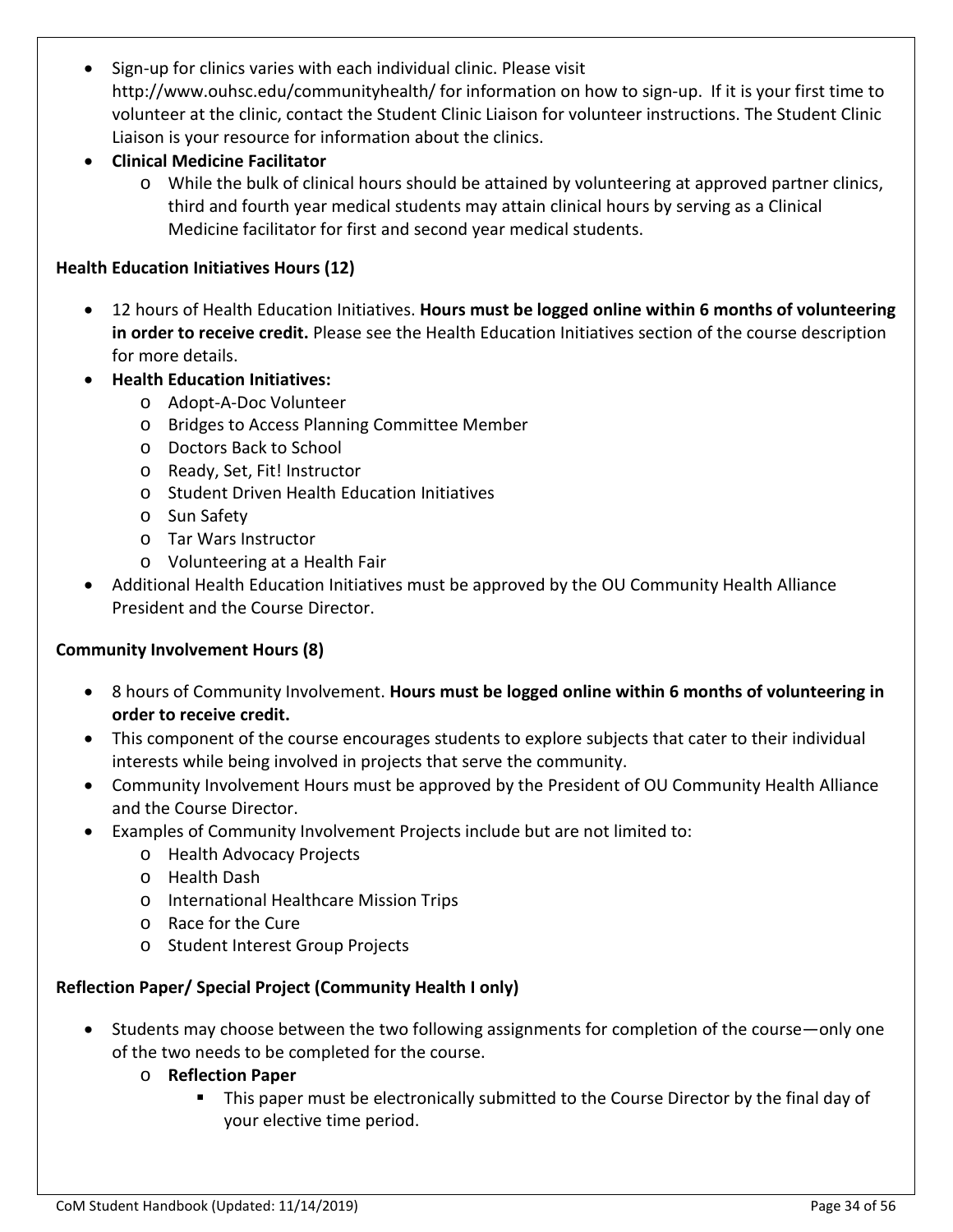- **Reflection papers must coincide with the following format:** 
	- Please include student name, student ID number, and date.
	- Double-space the essay and use one inch margins.
	- Content must include 500-1000 words.

Note: To get credit for participation in the elective, you must describe how your participation in the OUCHA experience helped you:

- Understand the challenges facing caregivers that provide services to the underserved;
- Enhance your knowledge/skills in the context of the medical school curriculum;
- Prepare for your role as a medical professional and citizen

(Students must address all three items for full credit.)

### o **Special Project**

- Must be pre-approved by the Course Director.
- Must be utilized and implemented before the end of the two week period for which you are enrolled during fourth year.
- Goal of project is to provide knowledge, resources, and experience, which will be used to provide better care for the underserved.
- **Must be unique and innovative.**
- 3-5 academic resource citations.
- Address the need for this project in community.
- Examples: Development of DM education curriculum for clinics, STD curriculum for adolescents at clinics/schools, outcomes based research on why/how student clinic experience is valuable.

### **Community Health II**

### *Course Requirements*

- Hours may be completed during all four years of medical school.
- 80 Hours of clinical volunteer experience is required for course credit. **Hours must be logged online within 60 days of volunteering in order to receive credit.**
- You do not have to complete Community Health I elective to participate in Community Health II elective. However you do have to meet the requirements for Community Health I (plus the additional 20 clinical hours) to be eligible to enroll in Community Health II.

### **- Clinical Volunteer Hours**

- Clinical hours must be completed at approved Oklahoma City partner clinics. OU-Tulsa students may complete clinical hours at the Bedlam Clinic.
- Students should serve as student team leaders at clinics including but not limited to:
	- o Answering questions from students that are within your scope of training
	- o Encouraging students to get involved with patient care
	- o Providing supervision as skills allow
	- o Teaching students history and physical exam skills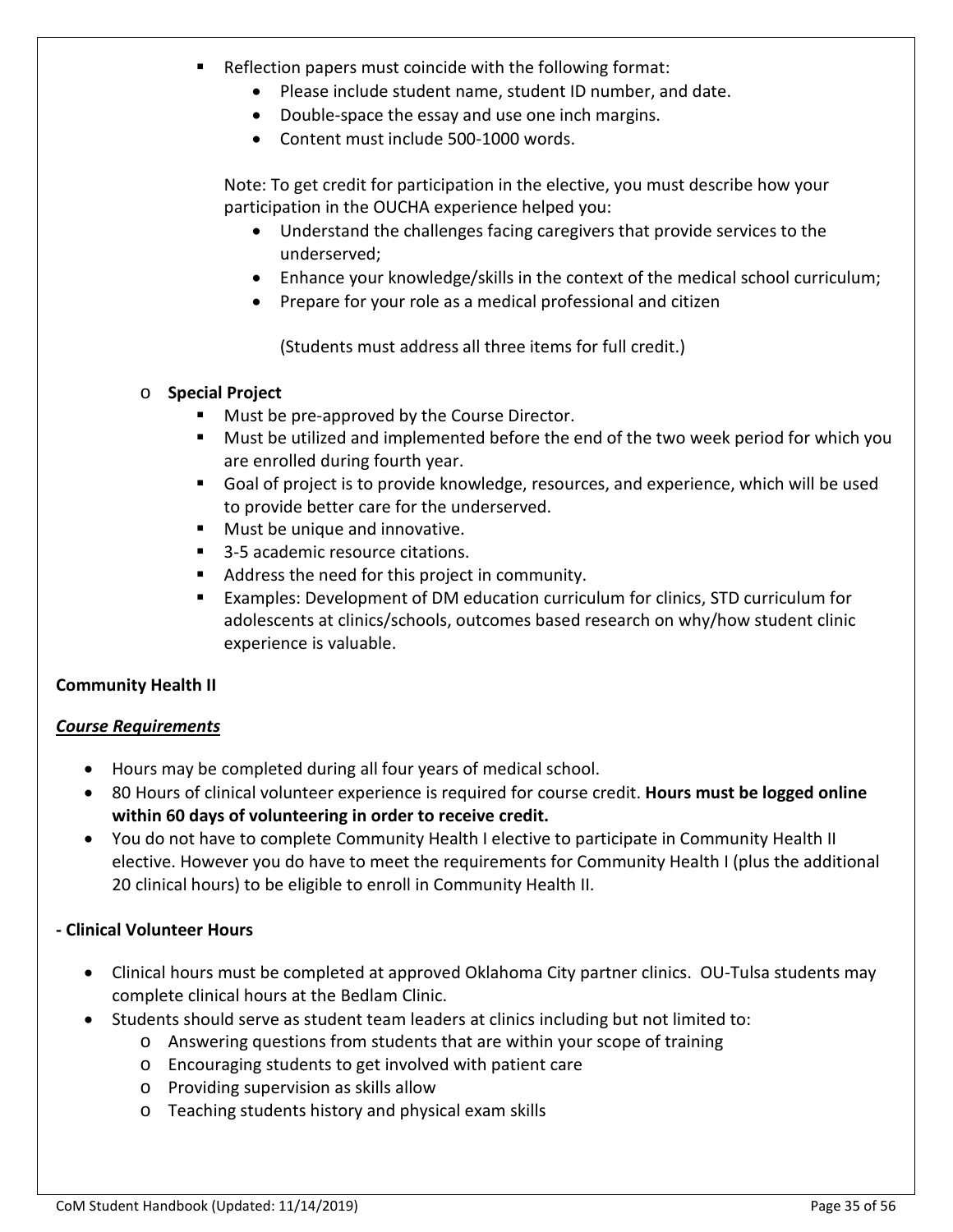• Sign-up for clinics varies with each individual clinic. Please visit http://www.ouhsc.edu/communityhealth/ for information on how to sign-up. If it is your first time to volunteer at the clinic, contact the Student Clinic Liaison for volunteer instructions. The Student Clinic Liaison is your resource for information about the clinics.

### **- Clinical Medicine Facilitator**

• While the bulk of clinical hours should be attained by volunteering at approved partner clinics, third and fourth year medical students may attain clinical hours by serving as a Clinical Medicine facilitator for first and second year medical students.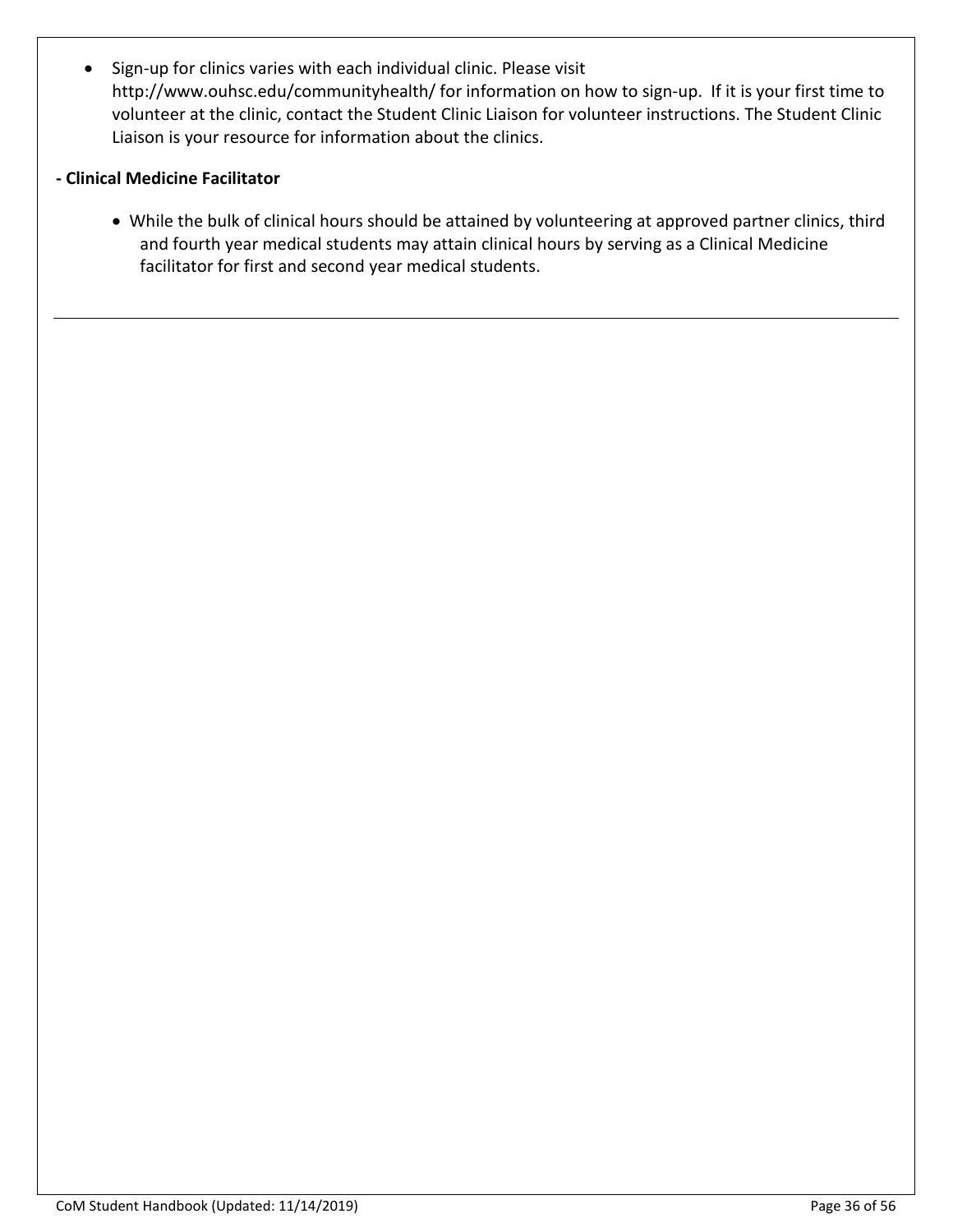# **INCOMING STUDENT CONFIDENTIALITY AGREEMENT**

Student acknowledges that as a result of the clinical and related activities it will undertake at or through OUHSC, Student may have access to confidential information, including patient identities. Student shall hold confidential all identifiable patient and OUHSC information obtained as a participant in these activities and will not disclose any personal, medical, financial, or related information to third parties, including family members, students and faculty members, or other health care providers. Student is committed to protecting from any disclosure, whether written or oral, any and all confidential information that Student may come into contact with. Student may not view or copy patient schedules, procedure schedules, patient medical records, or similar documents, except as permitted under this Agreement and any related affiliation agreements. Student may not use any confidential information in presentations, reports, social media, or publications of any kind.

Except as permitted in this Agreement or by law, Student will not use or disclose patient information in a manner that would violate the applicable requirements of the Health Insurance Portability and Accountability Act of 1996 ("HIPAA"). Student acknowledges that any breach of confidentiality or misuse of information may result in termination of Student's participation hereunder or in other actions deemed necessary by OUHSC. Unauthorized disclosure may cause irreparable injury to the owner of the information.

I have read these terms and I understand and agree to them. I also understand I may have additional obligations or limitations under the related Affiliation Agreement between OUHSC and Entity.

| <b>Student Signature</b>                                                                                          | Date | <b>Institution Witness</b>                                                              | Date |
|-------------------------------------------------------------------------------------------------------------------|------|-----------------------------------------------------------------------------------------|------|
| <b>Student Printed Name</b>                                                                                       |      |                                                                                         |      |
| <b>College of Medicine</b><br><b>Class of</b>                                                                     |      |                                                                                         |      |
| Oklahoma City, return to:<br><b>OU College of Medicine</b>                                                        |      | Tulsa SCM, return to:<br>4502 East 41st Street                                          |      |
| <b>Office of Student Affairs</b><br>PO Box 26901 - BSEB 200<br>Oklahoma City, OK 73126-0901<br>Fax - 405-271-2287 |      | <b>OU-TU SCM Student Services</b><br>Schusterman Center- 1C54<br><b>Tulsa, OK 74135</b> |      |
|                                                                                                                   |      |                                                                                         |      |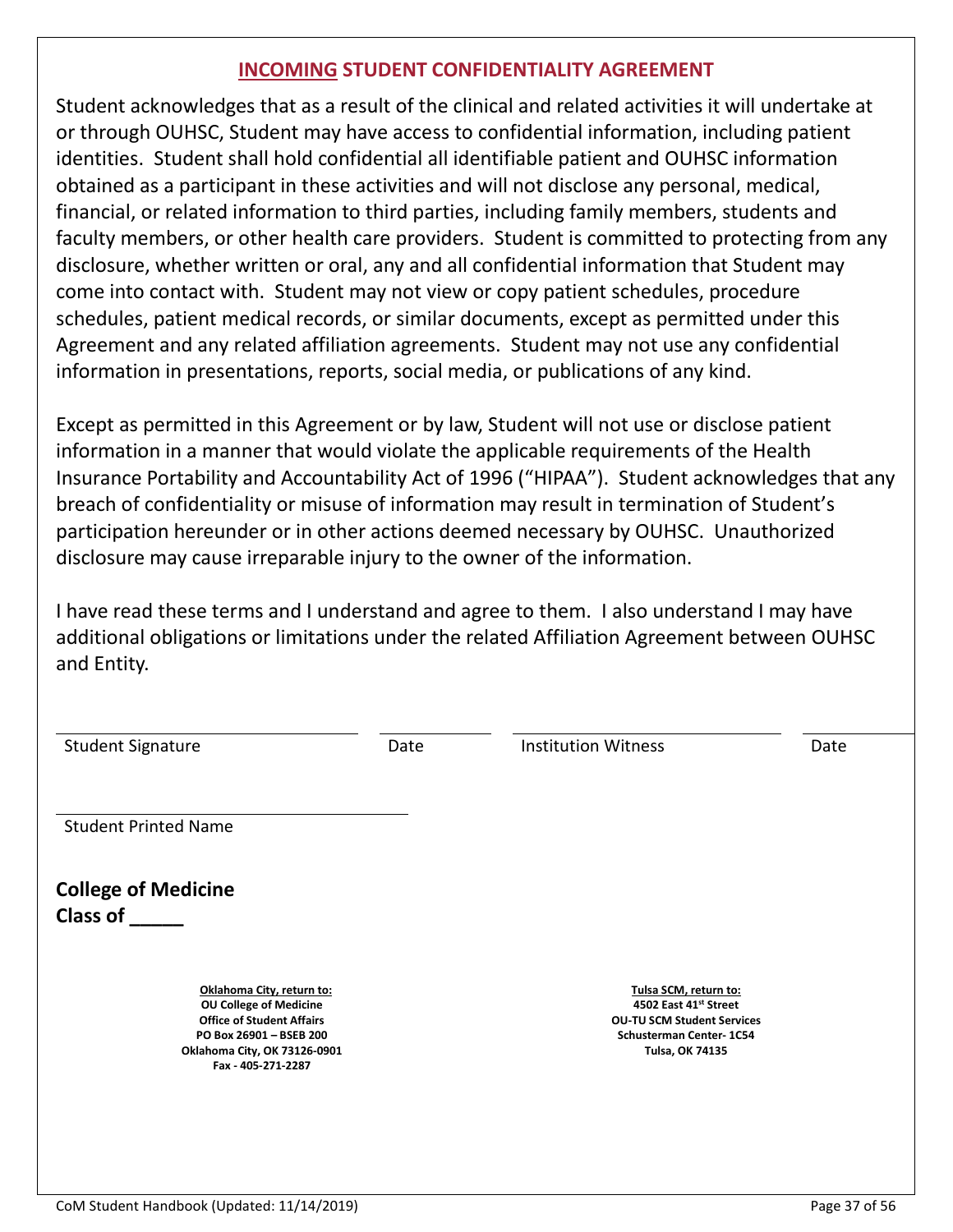# **OUTGOING STUDENT CONFIDENTIALITY AGREEMENT**

Student acknowledges that as a result of the clinical and related activities it will undertake at or through a designated facility, Student may have access to confidential information, including patient identities. Student shall hold confidential all identifiable patient and facility information obtained as a participant in these activities and to the extent allowed by law, will not disclose any personal, medical, financial, or related information to third parties, including family members, students and faculty members, or other health care providers. Student is committed to protecting from any disclosure, whether written or oral, any and all confidential information that Student may come into contact with. Student may not view or copy patient schedules, procedure schedules, patient medical records, or similar documents, except as permitted under this Agreement and any related affiliation agreements. Student may not use any confidential information in presentations, reports, social media, or publications of any kind, without Facility's prior written approval.

Except as permitted in this Agreement or by law, Student will not use or disclose patient information in a manner that would violate the applicable requirements of the Health Insurance Portability and Accountability Act of 1996 ("HIPAA"). Student acknowledges that any breach of confidentiality or misuse of information may result in termination of Student's participation hereunder or in other actions deemed necessary by facility. Unauthorized disclosure may cause irreparable injury to the owner of the information.

I have read these terms and I understand and agree to them. I also understand I may have additional obligations or limitations under the related Affiliation Agreement between OUHSC and the designated facility.

| <b>Student Signature</b>                                                                                                                                                                                                                 | Date                                                                                                                                                                                                                                     |
|------------------------------------------------------------------------------------------------------------------------------------------------------------------------------------------------------------------------------------------|------------------------------------------------------------------------------------------------------------------------------------------------------------------------------------------------------------------------------------------|
| <b>Student Printed Name</b>                                                                                                                                                                                                              |                                                                                                                                                                                                                                          |
| Oklahoma City, return to:<br><b>OU College of Medicine</b><br><b>Office of Student Affairs</b><br>941 Stanton L. Young Blvd.<br><b>Basic Sciences Education Building, Ste. 200</b><br>Oklahoma City, OK 73126-0901<br>Fax - 405-271-2287 | Tulsa SCM, return to:<br><b>School of Community Medicine</b><br><b>Office of Student Services</b><br>1C54-Schusterman Center<br>4502 East 41st Street<br><b>OU-TU SCM Student Services</b><br><b>Tulsa, OK 74135</b><br>FAX 405-660-3506 |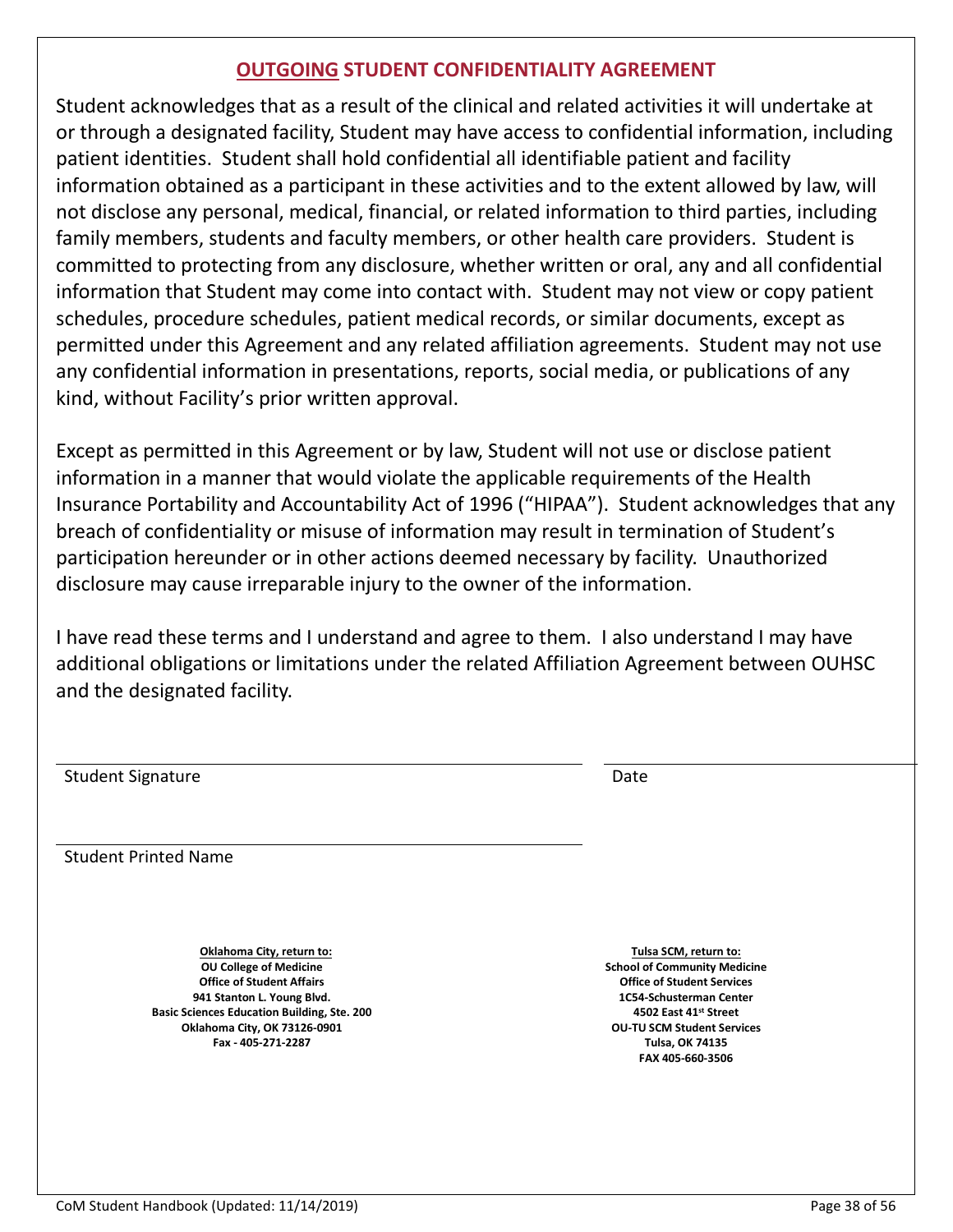# **DECLINATION FORM FOR SEASONAL INFLUENZA VACCINE**

| Name (printed): | 3-4 ID or Last 4 of SSN: |
|-----------------|--------------------------|
| Facility:       | Department:              |

This facility has recommended that I receive influenza vaccination in order to protect myself and the patients I serve.

### **I DO NOT WANT A FLU SHOT.**

I acknowledge that I am aware of the following facts:

- Influenza is a serious respiratory disease; on average, 36,000 Americans die every year from influenza-related causes.
- Influenza virus may be shed for up to 24 hours before symptoms begin, increasing the risk of transmission to others.
- Some people with influenza have no symptoms, increasing the risk of transmission to others.
- Influenza virus changes often, making annual vaccination necessary. Immunity following vaccination is strongest for 2 to 6 months. [In California, influenza usually begins circulating in early January and continues through February or March.]
- I understand that the influenza vaccine cannot transmit influenza and it does not prevent all disease.
- I have declined to receive the influenza vaccine for the 2014-2015 season. I acknowledge that influenza vaccination is recommended by the Centers for Disease Control and Prevention for all healthcare workers in order to prevent infection from and transmission of influenza and its complications, including death, to patients, my coworkers, my family, and my community.

*Knowing these facts, I choose to decline vaccination at this time.* **I may change my mind and accept vaccination** later, if vaccine is available. I have read and fully understand the information on this declination form. I am declining due to the following reasons (check all that apply):

 $\Box$  I believe I will get influenza if I get the vaccine.

□ I do not like needles.

- $\Box$  My philosophical or religious beliefs prohibit vaccination.
- $\Box$  I have an allergy or medical contraindication to receiving the vaccine.
- $\Box$  Other reason please tell us.
- I understand that if I choose to decline the influenza vaccine, and my job duties may cause me to infect patients or to become infected, I will be required to wear a surgical mask or respirator, as appropriate, within 6 feet of patients or in designated areas during influenza season.
- *◦* I understand that I may change my mind at any time and accept influenza vaccination, if vaccine is available.
- *l* have read and fully understand the information on this declination form.

Signature **Date of the Contract of the Contract of the Contract of the Contract of the Date of the Date of the D** 



\_\_\_\_\_\_\_\_\_\_\_\_\_\_\_\_\_\_\_\_\_\_\_\_\_\_\_\_\_\_\_\_\_\_\_\_\_\_\_\_\_\_\_\_\_\_\_\_\_\_\_\_\_\_\_\_\_\_ \_\_\_\_\_\_\_\_\_\_\_\_\_\_\_\_\_\_\_\_\_\_\_\_\_\_\_\_\_\_\_

OU Medical Center | The Children's Hospital | OU Medical Center Edmond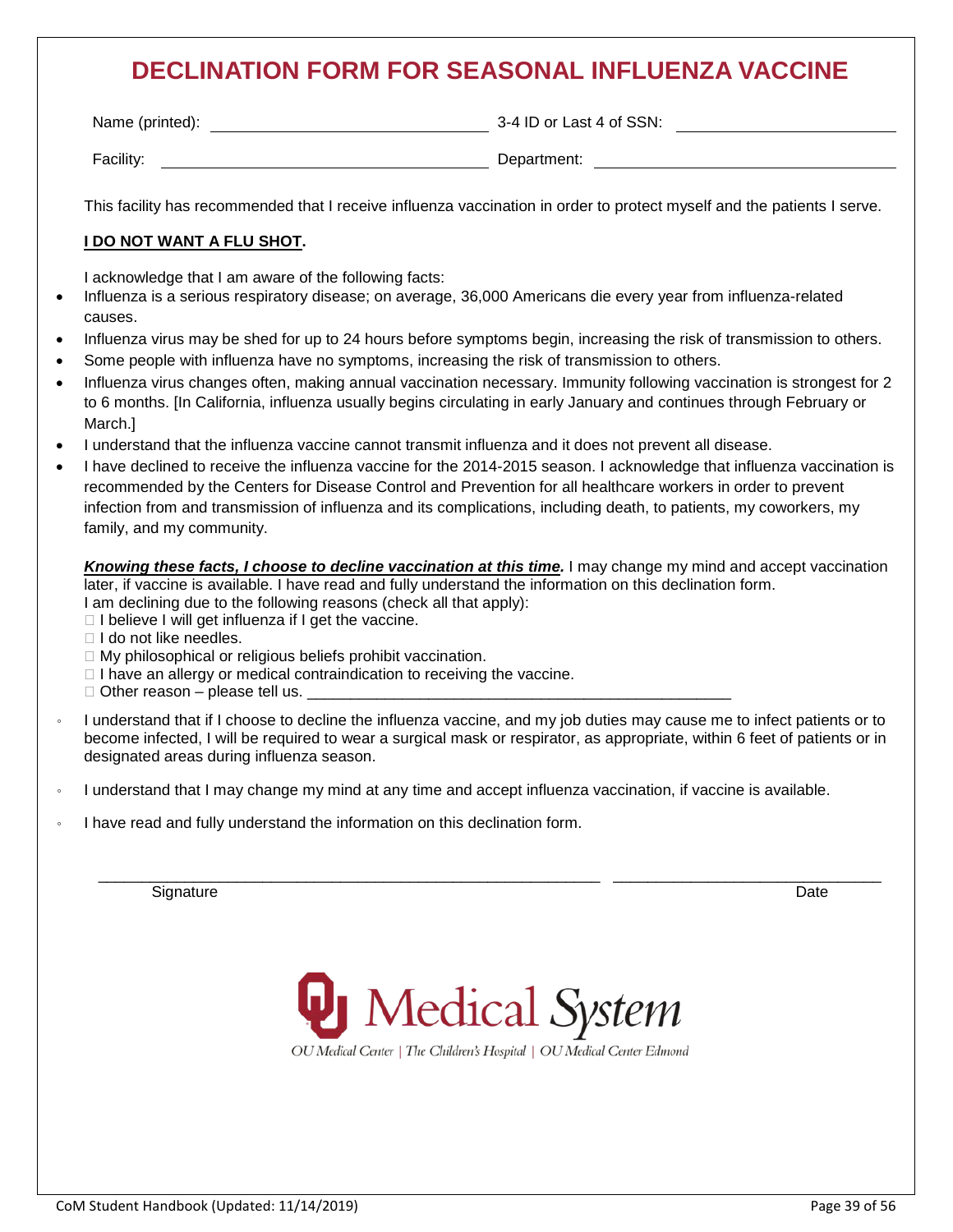### **STUDENT CONSENT AND RELEASE FOR USE OF PICTURE and VOICE\***

I consent to The Board of Regents of The University of Oklahoma**®** ("University") recording and disclosing my likeliness, image and voice as embodied in any picture, videotape, film, slide, or audio recording (collectively "Images") taken while I'm a student at The University of Oklahoma**®** Health Sciences Center. It is understood that these Images will be used at the discretion of the University including, but not limited to, for University/college/departmental publications, composite photos, website postings, brochures, newsletters, recruitment, promotion, identification, honors and awards, and other publications related to the University's teaching, research or public outreach mission. It is understood that these Images will be used for an academic purpose at the discretion of the University. To the extent the Images addressed herein are education records governed by the Family Educational Rights and Privacy Act of 1974, I grant the University permission to release the information to individuals or entities in furtherance of the purpose(s) stated in this paragraph to third parties. These individuals may include another student, employee or staff member, representative or contractor of the University, and/or the public (limited to public display and publication for purposes related to the University's academic mission).

By signing this Consent and Release, I grant to the University the absolute right and permission to copyright, in its own name or otherwise, and use, reuse, publish, and republish Images that may include my Image in whole or in part for the purposes identified in the above paragraph. I hereby waive any right, title or interest that I may have to these Images, including, but not limited to, the right to inspect or approve the finished product or products and the advertising copy, if applicable, or any use to which it may be applied. I agree that all such Images and plates and negatives and the like connected therewith, are and shall remain the property of the University. I release, discharge and agree to hold harmless The Board of Regents of The University of Oklahoma®, including, but not limited to, its Regents, officers, employees, agents, representatives and assigns, and all persons acting under the University's permission or authority from any and all claims, damages, and liability arising out of the use and disclosure of my Images and any publication thereof, including without limitation any claims of libel or invasion of privacy.

I am eighteen years of age or older and have the right to contract in my own name and I am not restricted by any other commitments to third parties and the University has no financial commitment or obligation to me as a result of this Agreement. I have read the above Consent and Release, prior to its execution, and I am fully familiar with its contents.

Date:

Name: Signature: Signature: Signature: Signature: Signature: Signature: Signature: Signature: Signature: Signature: Signature: Signature: Signature: Signature: Signature: Signature: Signature: Signature: Signature: Signatu

If Student is a minor:

Signature of Parent or Legal Guardian

This form shall remain valid through my enrollment at the University. However, I may revoke this Consent at any time by sending a written request to College of Medicine, Office of Student Affairs, PO Box 26901-BSEB 103, Oklahoma City, OK 73126-0901.

\*NOT FOR USE WITH RECORDING OF PROTECTED HEALTH INFORMATION ("PHI")

**Oklahoma City, return to: OU College of Medicine Office of Student Affairs 941 Stanton L. Young Blvd. Basic Sciences Education Building, Ste. 200 Oklahoma City, OK 73126-0901 Fax - 405-271-2287**

**Tulsa SCM, return to: School of Community Medicine Office of Student Services 1C54-Schusterman Center 4502 East 41st Street OU-TU SCM Student Services Tulsa, OK 74135 FAX 405-660-3506**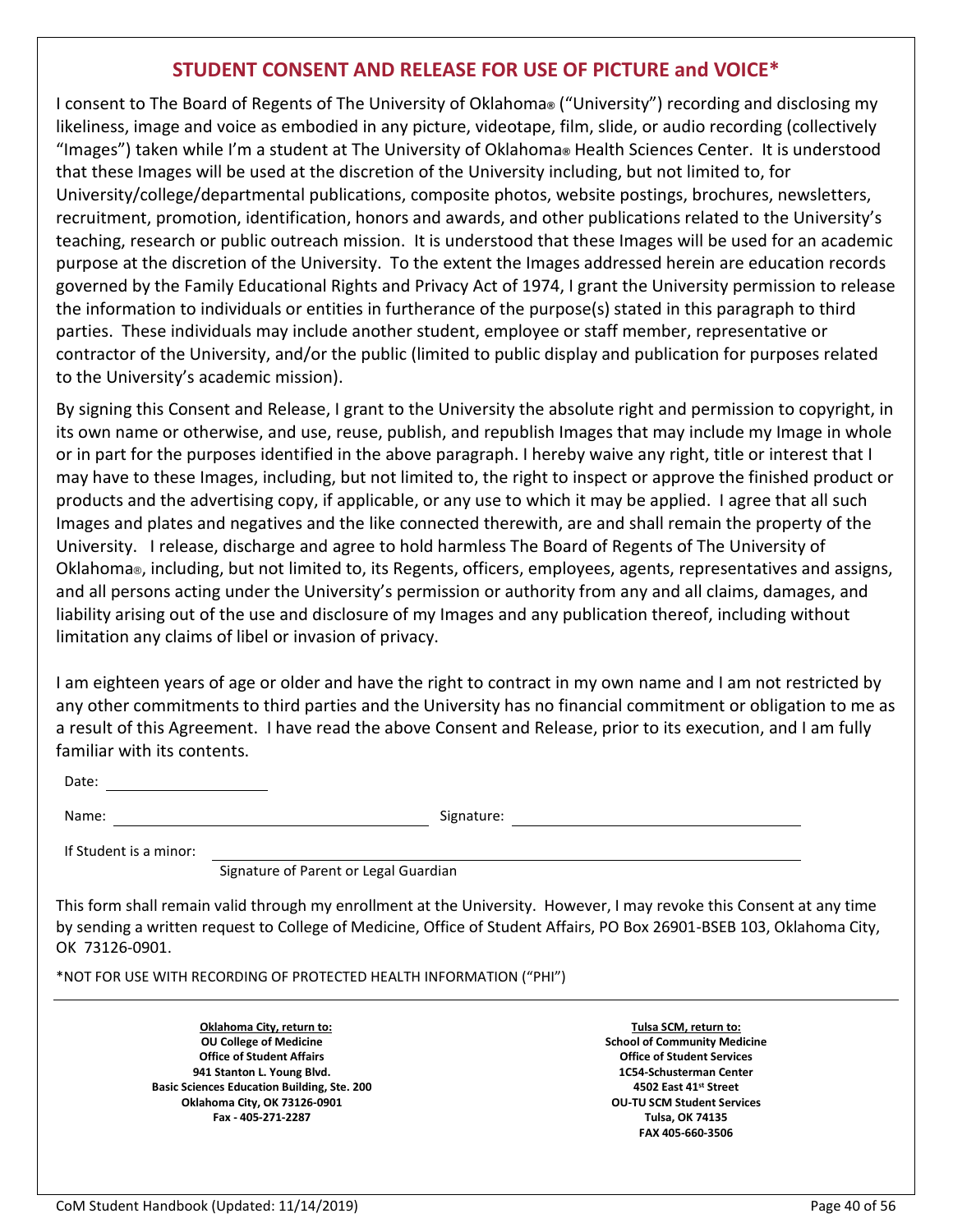# **STUDENT CONSENT TO RELEASE EDUCATION RECORDS TO ROTATION SITES**

Students are asked to carefully read and affirm that they have read and understand, and agree to the terms of the Student Consent to Release Education Records to Rotation Sites.

# STUDENT CONSENT TO RELEASE EDUCATION RECORDS TO ROTATION SITES

I understand that the success of my clinical or academic rotation may require communication between the staff of my rotation site and University program faculty and staff. These communications will relate to my education, performance, and progression in the rotation and may include, but are not limited to, discussion of the following:

- My interaction with patients /staff / instructors
- My performance
- My status in program
- My competency and skill levels
- My initiative and professional behavior

In addition, I understand that my Social Security Number (SSN) and Date of Birth may be shared with the VA, OUMC, and other participating facilities for purposes of tracking and billing.

Student Signature Date Date of the Student Signature Date Date Date Date Date

Student Printed Name

**Oklahoma City, return to: OU College of Medicine Office of Student Affairs 941 Stanton L. Young Blvd. Basic Sciences Education Building, Ste. 200 Oklahoma City, OK 73126-0901 Fax - 405-271-2287**

**Tulsa SCM, return to: School of Community Medicine Office of Student Services 1C54-Schusterman Center 4502 East 41st Street OU-TU SCM Student Services Tulsa, OK 74135 FAX 405-660-3506**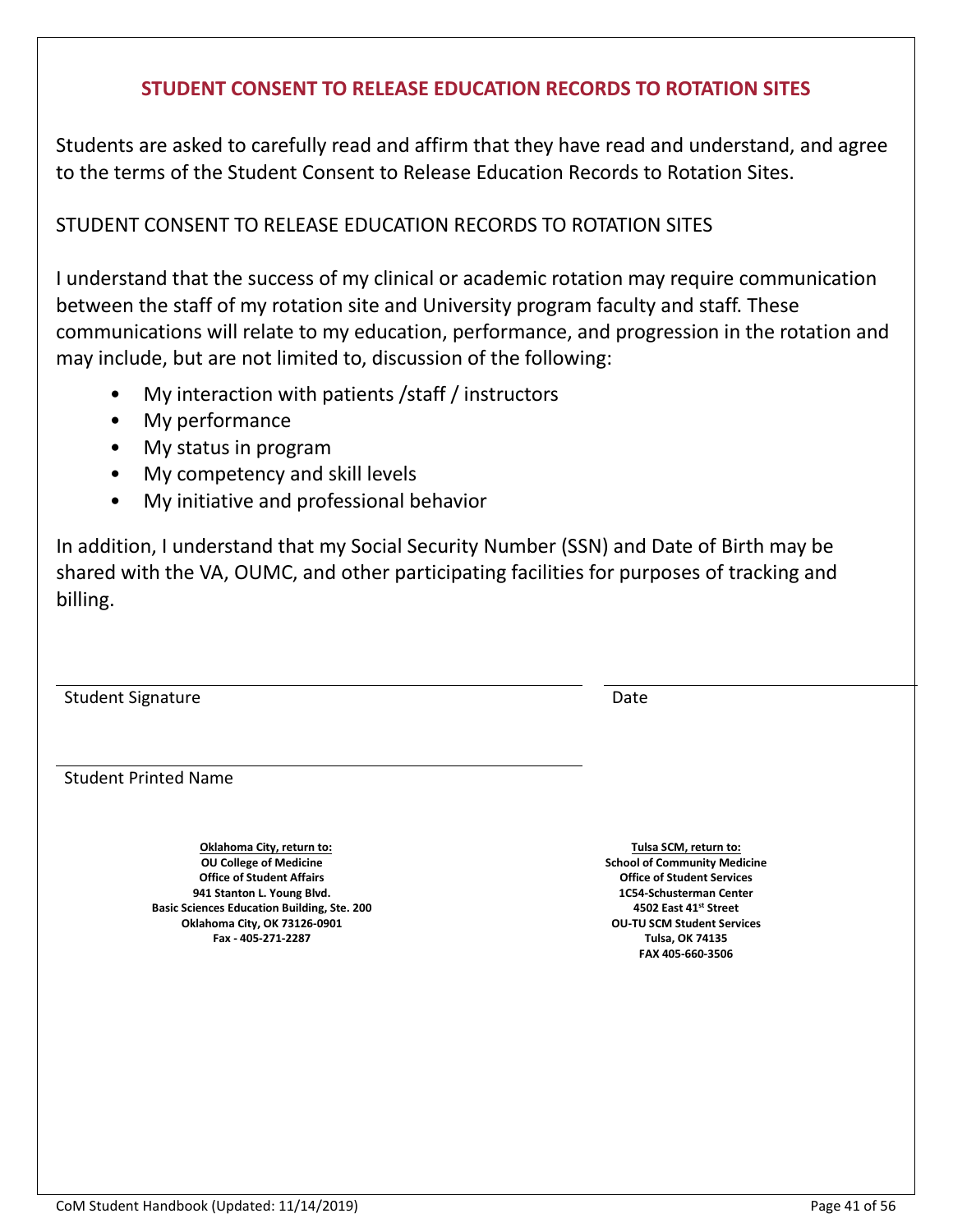# **Clinical Site Requirements and Restrictions (updated 5.29.2019) The University of Oklahoma College of Medicine**

**Student educational experiences at clinical sites are a privilege subject to various rules and conditions.**

**The following conditions, requirements, and/or restrictions apply to clinical education experiences that occur at clinical training sites. Students are required to fully observe, obey, and comply with each of the items listed below. Certain sites impose additional requirements (see Site-Specific Requirements below). Please read each of these items carefully. If students have questions they may contact the associate deans responsible for academic affairs or student affairs.**

- 1. Students are required to wear uniforms (student white coat) with name badges issued by the School, be well groomed and make a neat appearance while at the site.
- 2. Students must follow and abide by College of Medicine policies.
- 3. Students are required to be familiar with, adhere to, and abide by all administrative and/or clinical rules, regulations, policies, standards, and practices of the clinical training site including those regarding professional behaviors and attitudes that are applicable to students. Students are expected to participate in any applicable training that is provided by the site. Such materials and training may be provided and/or delivered by the clinical training site.
- 4. Students may be required by some sites to have a health/medical examination prior to beginning of training experience.
- 5. Students are required to follow the policies and procedures of the clinical training site with respect to confidentiality of patient/client records and information imparted during training experience, i.e. protected health information (PHI), as required by HIPAA and other applicable laws and regulations. These requirements survive the termination or expiration of the training experience.
- 6. Student's participation in rotation at clinical training site does not create an employment relationship between the student and the host agenda and student is not entitled to compensation, fringe benefits, worker's compensation, unemployment compensation, income tax withholding, social security or any other program benefit.
- 7. Students may not use in any manner the names, symbols, trademarks, service marks, or other intellectual property of the facility or its affiliates or subsidiaries without prior written consent.
- 8. Students may not circulate or publish any material (including classified information) related to the clinical learning experience without the written consent of the facility.
- 9. Students must sign Trainee Confidentiality Agreement (maintained in the Office of Student Affairs).
- 10. Students are allowed to observe College of Medicine holidays.
- 11. Students must be supervised at all times in accordance with College of Medicine policy #410. Students must report inadequate clinical supervision in accordance with policies #416 and 417.
- 12. Students are not permitted to accept orders from physicians or other health care professional in person or by telephone or call a physician or physician's office to obtain an order. Students may accept orders and assignment only from the faculty or the Instructor making patient assignments to the students.
- 13. Students are not permitted to double-check on medications or blood products.
- 14. Students must not begin or discontinue blood products, chemotherapy, or experimental drugs and therapies.
- 15. Students may not administer IV Push medications with or without supervision at some sites.
- 16. Students may not serve as witness to legal documents at some sites.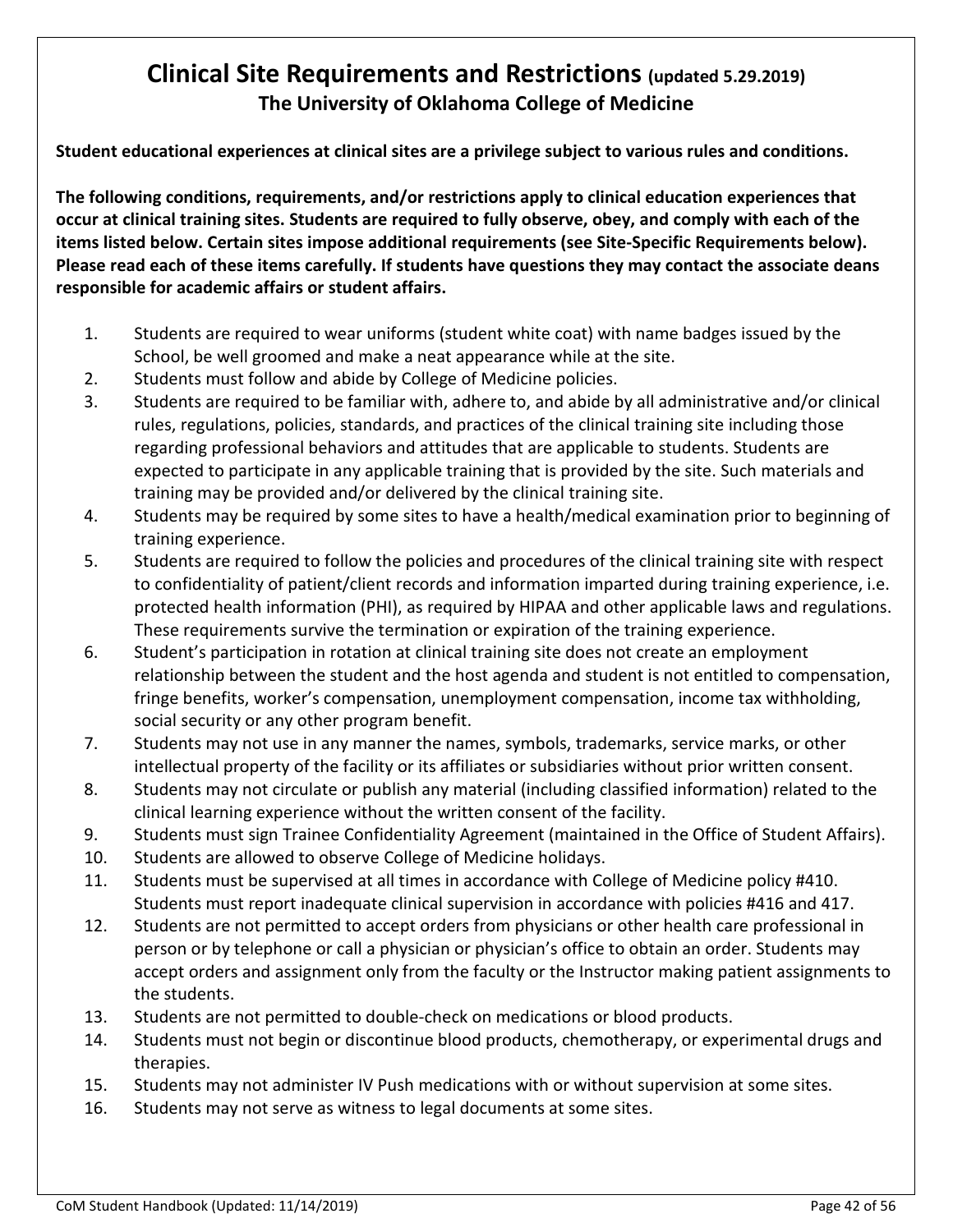- 17. Some sites require a Criminal Background Check (CBC) in addition to the one required by the College of Medicine (which may include fingerprinting). If a request is made, the student shall submit the requested information.
- 18. Some sites require verification of immunization/vaccination history. Upon request, the student will provide such documentation or request the Student Affairs Office to provide.
- 19. Some sites may require proof that student has received training in the prevention of transmission of both blood borne and airborne pathogens and in universal precautions. Upon request, the student will provide such documentation or request the Student Affairs Office to provide.
- 20. Some sites may require students to obtain, undergo, or utilize additional precautionary health requirements, medical examinations, or other protective measures. If a site imposes additional requirements beyond what the student has experienced in their education to that point, it is the student's responsibility to obtain and/or meet these requirements.
- 21. Some sites require that students maintain professional liability insurance in excess of the base amount provided by the College. Students must work with the college to obtain additional insurance as required by the site.
- 22. Some sites require that students maintain health insurance and may request students provide proof of insurance prior to beginning of training experience.
- 23. Some sites require that students submit to a substance abuse/drug screening test.
- 24. If a situation occurs where a student is requested to engage in actions that violate OU COM or OUHSC Policy, the student shall immediately contact the site supervisor and the associate dean responsible for student affairs.
- 25. If a student does not feel that they are able to perform the assigned clinical responsibilities he/she must contact his/her course director (or associate dean for student affairs if they are unable to reach the course director).
- 26. Students must provide their own transportation, to arrive and depart promptly, and park in appropriate designated areas only.
- 27. Students must maintain current BLS status at all times.
- 28. Students understand that they may be removed or withdrawn from the site when it is determined that further participation is not desirable.
- 29. Students are required to maintain confidentiality at all times and may not take any records, documents, facility materials from the facility at any time without written permission.
- 30. Students may also not use their cellular phones or any other devices to take photos or videos while in the facility.
- 31. Some sites may require students to receive an annual influenza vaccination or to sign a document indicating that they will wear a surgical mask while at the site because they did not receive the vaccine. Students must comply with the requirements that are specific to each site.

# **Site-Specific Requirements**

### **Local and Regional Institutions**

### **Adventist Health System/Sunbelt, Inc. d/b/a Florida Hospital**

- Evidence of a criminal background check, immunizations, 5-panel drug screen, tuberculosis screening and respiratory mask fit certificate for each rotating student.
- An acceptable criminal background check must be clear and is valid only if completed while student is enrolled in current program.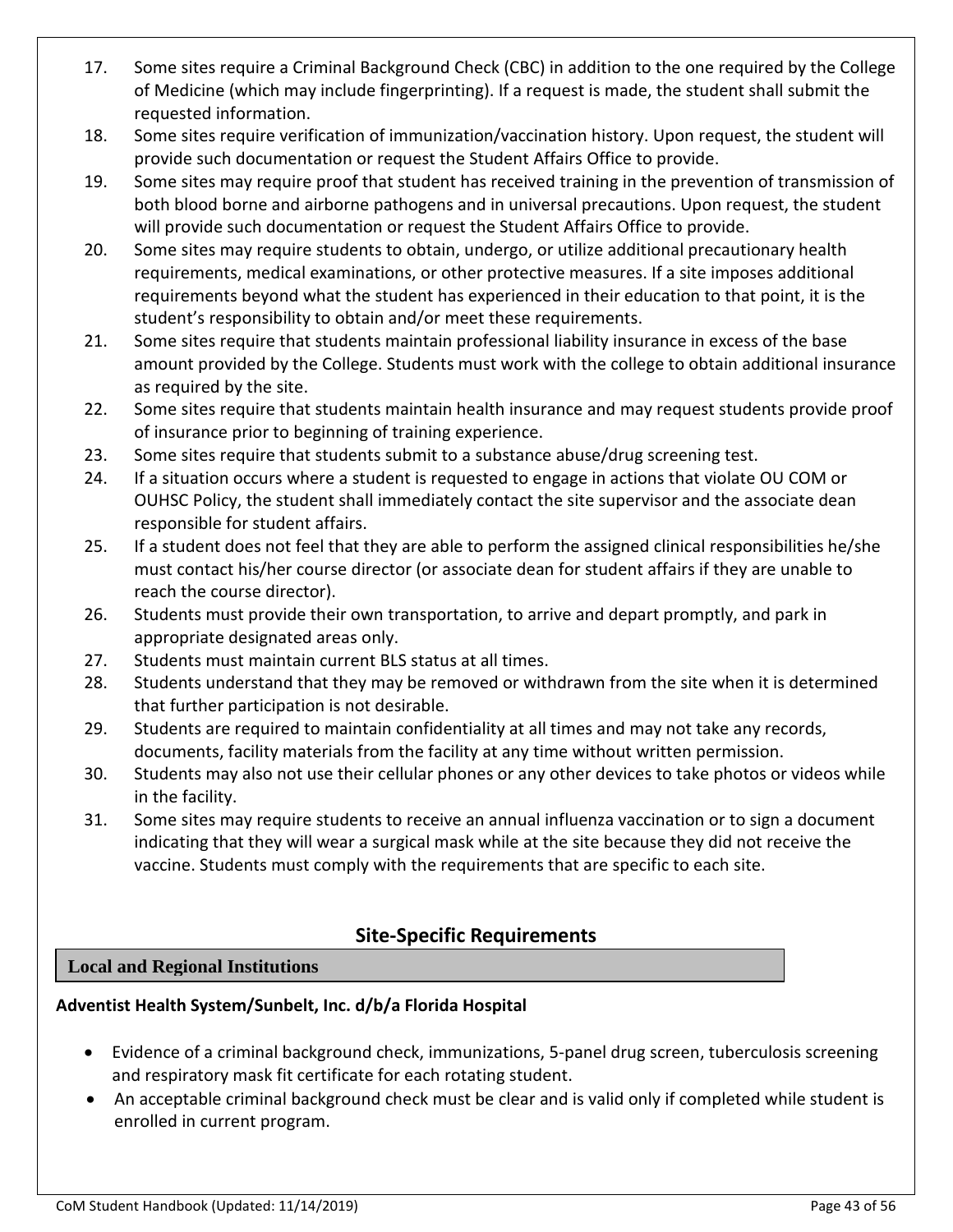- Required proof of immunizations must include MMR vaccination, varicella vaccination or immunity, and Hepatitis B vaccination. A signed waiver will be accepted if Hepatitis B vaccination is refused. Proof of a flu shot is required if rotating in the months of December through March. If flu shot is refused, student must wear mask in all patient areas.
- The required 5-panel drug screen must include screen for amphetamines, marijuana, cocaine, opiates, and phencyclidine. Drug screen only valid if completed while student is enrolled in current program.
- Tuberculosis screening and respiratory mask fit certificate must have been completed within 12 months of rotation.

### **AHS Hillcrest Medical Center**

• Students will sign a Student Confidentiality Agreement that will be kept on file in the College of Medicine. Copies of this signed document may be provided to the Facility upon request.

### **Armor Correctional Health Services, Inc.**

- Student shall follow all applicable administrative policies, standards, and practices of the Oklahoma County Sheriff's Office, in addition to those of the facility and College, relative to security, clinical education, clinical performance, and patient care, including confidentiality of Protected Health Information as described by HIPAA.
- Student shall not conduct any research involving the Facility's patients without prior written consent of the Affiliate.

### **Chickasaw Nation Medical Center**

- Students must have current CPR certification that meets facility standards before beginning clinical rotations.
- Students are responsible for timely compliance with the criminal background checks, including fingerprinting, in accordance with Chickasaw Nation Department of Health (CNDH) Policy Number 09 ADM 7210 as provided for in §5.

### **Christiana Care Health Services (CCHS)**

- Students must pass the following clearances:
	- o Criminal Background check (in accordance with the procedures established by OUCOM)
	- o Child Abuse Check (in accordance with procedures established CCHS, who will conduct this check)
	- o Elder Abuse Registry Check (in accordance with the procedures established by CCHS, who will conduct this check)
	- o Valid Visa for non-US citizen students
	- o Drug Screen (in accordance with procedures established by OUCOM)
	- o Such other requirements as CCHS may deem necessary or as required under Delaware State Law.
- Student must maintain professional insurance covering all acts and/or omissions of student participating under affiliation agreement: (i) professional liability insurance with a minimum limit of \$1,000,000 per occurrence and an annual aggregate limit of \$3,000,000 and (ii) proof of insurance.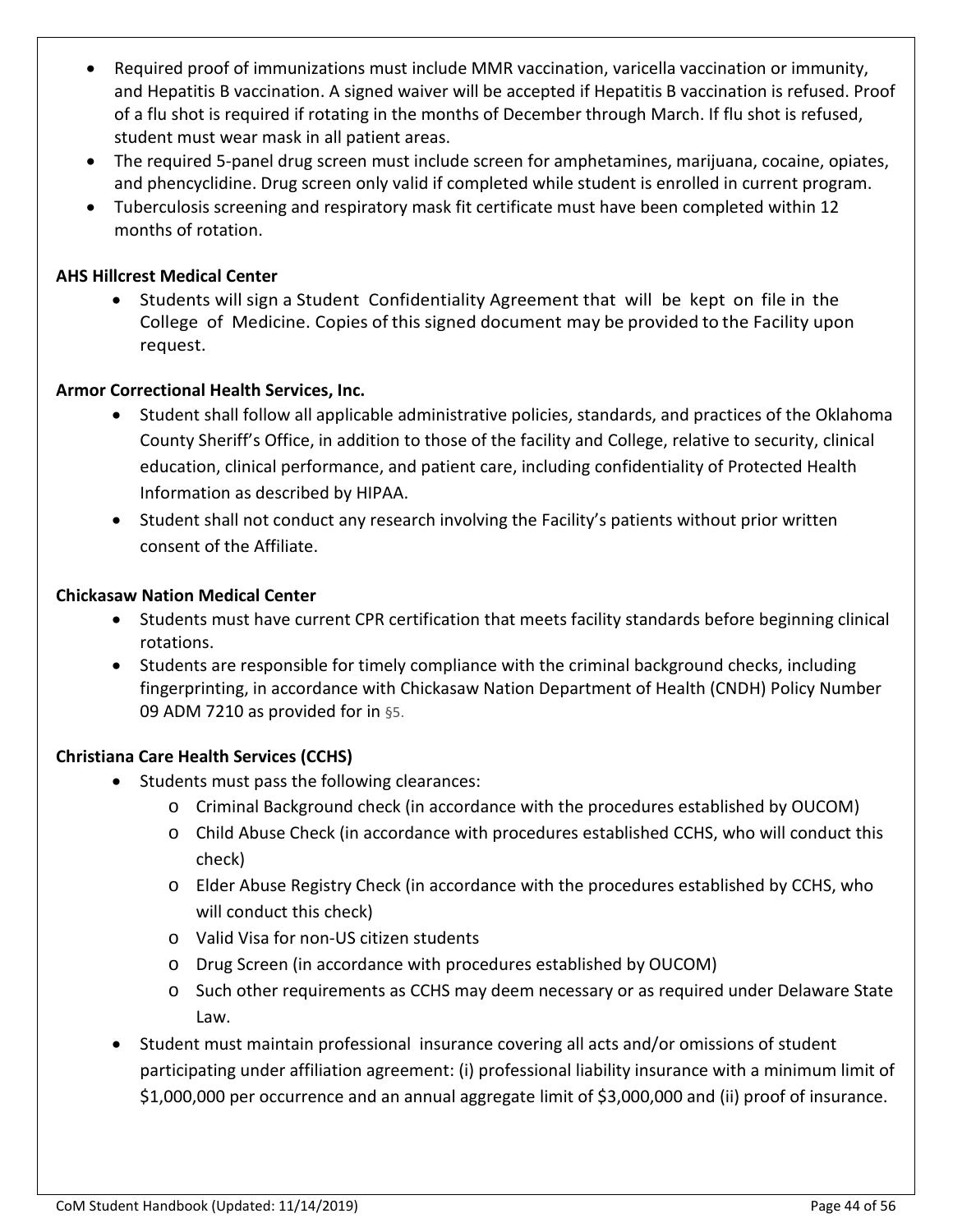### **Claremore Regional Hospital**

General Regulations:

- a. Fourth-Year Students are permitted to the following functions:
	- i. Assist in surgery
	- ii. History and Physical (H&P) under Direct Personal Physician Supervision, write SOAP notes with Direct Personal Physician Supervision and immediately cosigned by attending physician.
	- iii. Perform physical exam under Personal Physician Supervision.
	- iv. Observe procedure under Personal Physician Supervision.
	- v. Write progress or procedure notes under Direct Physician Supervision.
	- vi. Write ER charts under Direct Physician Supervision of ED physician, with appropriate documentation completed by ER physician.
	- vii. Write orders, including prescriptions, under Direct Physician Supervision with cosignature by attending physician before being taken off chart and/or any actions are taken based on the orders.
	- viii. Start IV after completing IV training, perform insertion of IVs or draw blood under Personal Physician Supervision: stick attempts limited to two (2) per patient and obtain patient consent prior to first attempt.
	- ix. Discharge summary under Direct Physician Supervision with co-signature by attending.
	- x. Perform procedures listed below under Personal Physician Supervision with appropriate written patient consent:
		- 1. Abscess, I&D
		- 2. Casting or Splintering
		- 3. Skin biopsy
		- 4. Laceration repair
		- 5. Nail excision
		- 6. Ocular Exam with Slit-Lamp
		- 7. Wart Treatment
		- 8. Insertion of Foley catheter
		- 9. Placement of Nasogastric tube
		- 10. Draw Arterial Blood Gas specimen
		- 11. Arthrocentesis
		- 12. Joint Injection
		- 13. Lumbar puncture
- b. Fourth-Year Students are not permitted to the following functions:
	- i. Order any treatment or medications without countersignature of physician.
	- ii. Write Inpatient or Outpatient Prescriptions without co-signature of attending physician.
	- iii. Write Surgery Reports.
	- iv. Write Consultation Reports.
	- v. Write orders regarding end of life, such as DNRs.
	- vi. Perform Procedures other than the **Patient Care Duties to be provided by Students** described above.
	- vii. Students cannot provide the following patient care duties
		- 1. Central Line
		- 2. PIC lines
		- 3. Intubation
		- 4. Cut down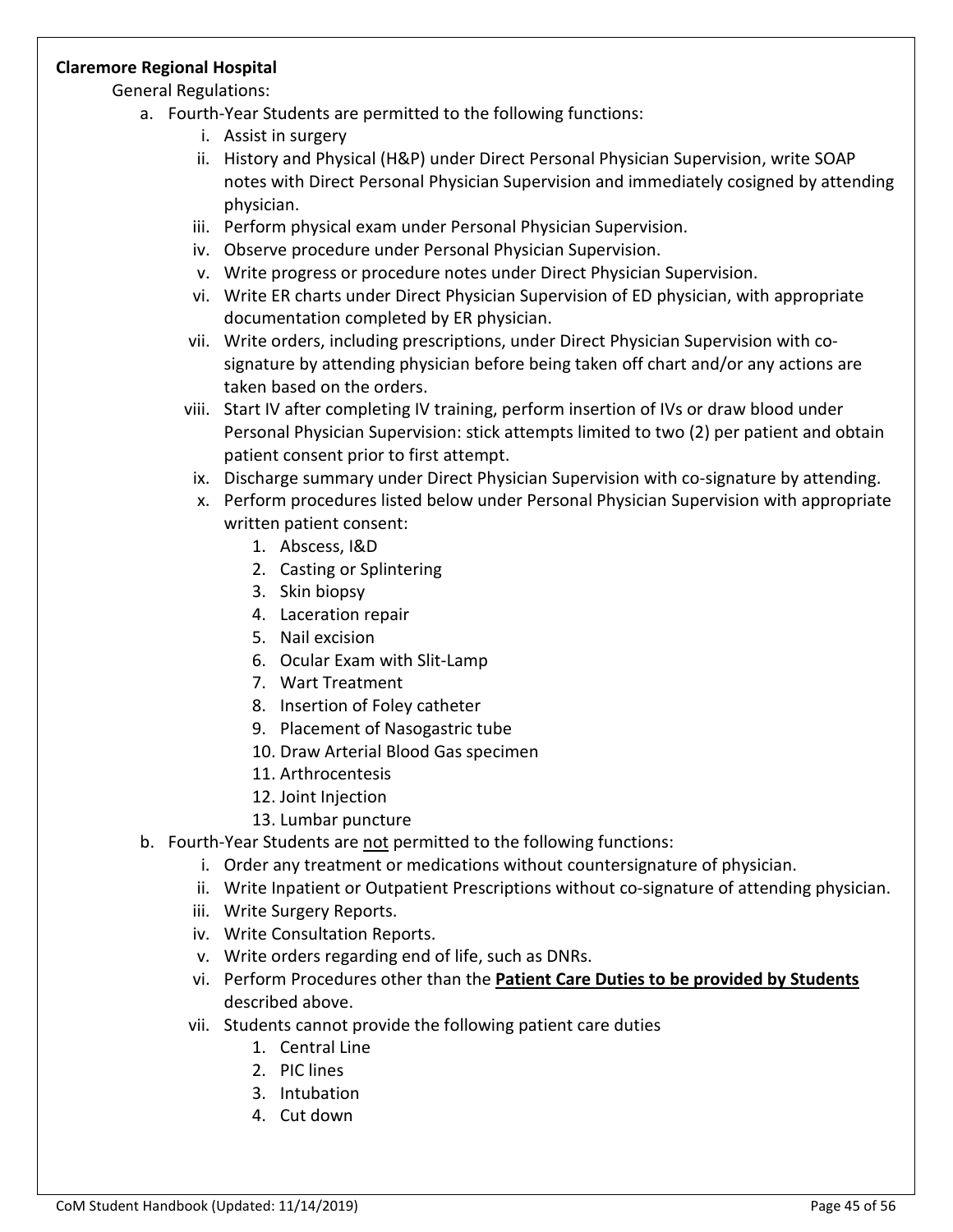### **Deaconess Health System, LLC (Hospital) and Deaconess Physician Services (Clinics) (AllianceHealth Deaconess)**

- Medical students must provide facility with copy of below forms before student may provide patient care services at facility:
	- o Substance Policy Consent Form
	- o Background Consent Form
	- o Student Confidentiality Agreement
- Medical Students are strictly prohibited from performing any and all functions that are not specifically permitted.
- Medical students may not do the following:
	- o Give verbal or telephone orders
	- o Write orders regarding end-of-life, such as DNR
	- o Dictate or otherwise serve as "scribe" for the supervising physician
- Scope of Duties Permitted:

Medical Student will be under the supervision and direction of the assigned hospital credentialed attending physician who will oversee the rotation(s) of the Medical Students while on rotation from School.

First-Year Students: First-Year Students are permitted to perform the following functions only:

 Observation and follow only, until successfully completion of Clinical Medicine I-Clinical Skills Training.

Thereafter, may also perform:

- History taking under direct physician supervision;
- Limited Physical Examination under personal physician supervision.

Second-Year Students: Second-Year Students are permitted to perform the following functions only:

- All functions permitted for First-Year Students as stated above
- **History taking under direct physician supervision**
- Limited Physical Examination under personal physician supervision until physician determines competency, after which student may perform Limited Physical Examination under direct physician supervision.

Third- and Fourth-Year Students: Third- and Fourth-Year students are permitted to perform the following functions only:

- All functions permitted for First- and Second-year Students, as stated above.
- Under direct physician supervision, may "round" on patients, to include:
	- Gathering lab, radiology, nursing and other information/results
		- Obtaining history
		- Performing Limited Physical Exam
		- Developing interim assessments and recommendations
- For genitourinary, breast or rectal exam, student may perform exam under personal physician supervision, if the supervising physician determines the student's readiness and a gender-appropriate chaperone is present, as indicated.
- Under direct physician supervision, may write student notes regarding E/M services or procedures.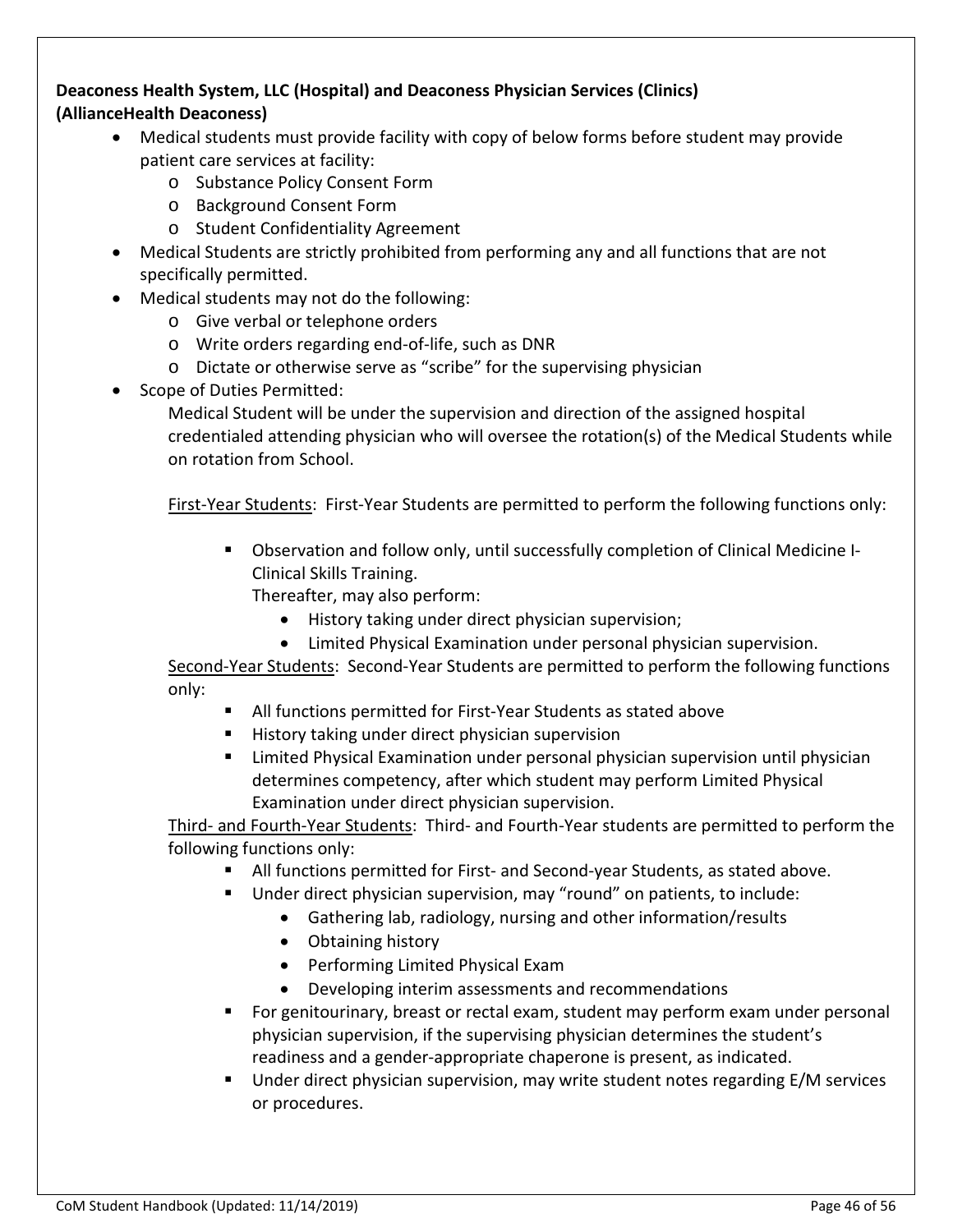- If such student notes are to be placed in the patient chart, they must be clearly labeled as student notes and co-signed by the supervising physician within 48 hours; these student notes are just that—student notes. They are not the progress note for the patient and never stand alone as such.
- If such notes are strictly for the educational experience of the student and will not be placed in the chart, they must not use patient identifiers and should be shredded as consistent with hospital HIPAA policies.
- May write orders on the chart which must be immediately reviewed and countersigned by supervising physician before any action is taken based on those orders.
- The following procedures may be performed by third- or fourth-year medical students only if (a) the supervising physician determines the student's readiness to start to perform the procedure under personal supervision, and (b) the supervising physician has the appropriate privileges, competency and teaching proficiency to educate medical students in their performance, and (c) upon obtaining appropriate patient consent.
	- The following procedures must be performed under the personal supervision of the physician until the physician determines the student is competent to perform the procedure:
		- Perform insertion of IVs or draw blood—stick attempts limited to two (2) per patient
		- Ocular Exam with Slit-Lamp
		- Wart treatment
		- Insertion of Foley catheter
		- Draw Arterial Blood Gas specimen
		- Placement of Nasogastric tube
	- The following procedures must always be performed by the student under personal physician supervision:
		- Incision and drainage of Abscess
		- Skin biopsy
		- Casting or Splinting
		- Arthrocentesis
		- Joint Injection
		- Lumbar puncture
		- Laceration repair
		- Scrub on cases in operating suite
- The above notwithstanding, duties and activities of students must not conflict with hospital policies.

### **Freeman Health System**

• Students mush must complete a full disclosure of their criminal history, if any, and a disclosure of whether or not they are listed on the Missouri Employee Disqualification List, all as required by §192.2495 and §192.2490 RSMo, upon registering with Freeman's Human Resources Department ("HR Department") on forms provided by Freeman's HR Department. Freeman will check to see if the Student is listed on the Missouri Employee Disqualification List at the time of registering the Student. Additionally, Freeman will run initial checks on Students with the following entities upon registration: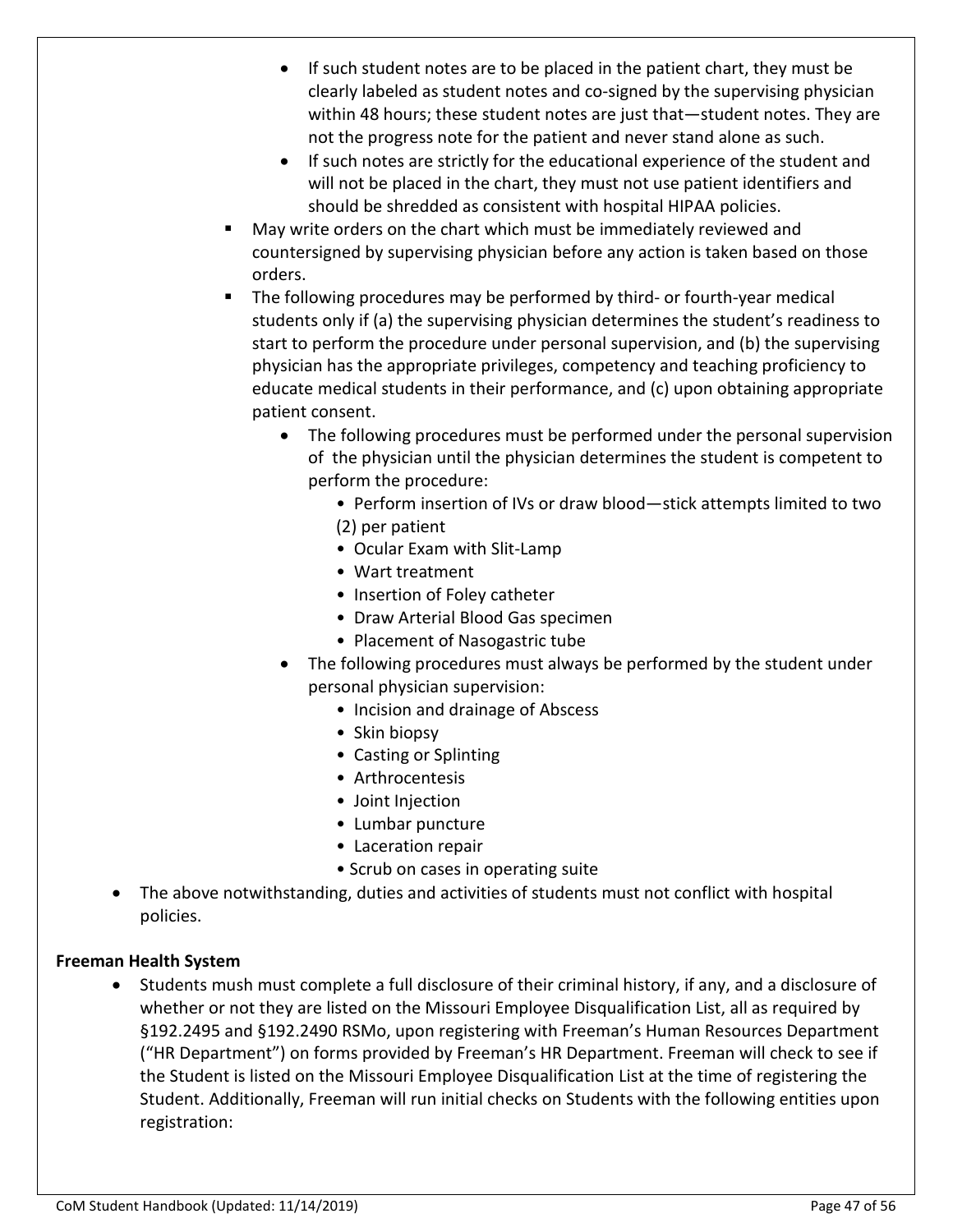- o EDL: https://www.prod.dss.mo.gov/NASN;
- o OIG: [http://exclusions.oig.hhs.gov/search.aspx;](http://exclusions.oig.hhs.gov/search.aspx)
- o SAM: [https://www.sam.gov/portal/public/SAM/;](https://www.sam.gov/portal/public/SAM/) and
- o DHS CNA: <https://webapp01.dhss.mo.gov/cnaregistry/CNASearch.aspx>
- Students will be required to sign a consent form, provided by Freeman's HR Department, as required by §192.2495 and §43.540 of the Revised Statutes of Missouri, so that Freeman may request, at its discretion, a criminal records review.
- Students are not permitted to perform any of the following, unless allowed within their existing licensure: (i) accept orders from physicians or other health care professionals in person or by telephone or to directly call a physician or physician's office to obtain an order; (ii) double-check on medications or blood products; or (iii) begin or discontinue blood products, chemotherapy or experimental drugs and therapies.
- Students must undergo initial processing at Freeman's Human Resources (HR) Department. Students must wear a name badge issued to them by Freeman or by College/University, if approved by Freeman, at all times while on the premises of Freeman.
- Students must return any Freeman equipment, including scrubs, used during the Student Rotation.

### **Hennepin County Medical Center**

- Students must have been administered a Mantoux test and follow-up, as indicated, within six months (or one year if on a yearly testing program) prior the student's start at Facility.
- Students must verify they have had Mumps, Rubella, Rubeola, Chickenpox and Hepatitis B screening and vaccination, as indicated. Students that will have direct patient access must have on file an annual influenza vaccine each year or a signed declination in their file maintained by College. Vaccination should be done before November 1 of every year.
- Students with infectious diseases or any open or dripping lesions on their body must be evaluated in the Facility Employee Health Service (EHS). EHS will determine their ability to participate in their duties and counsel the employee/student on precautions to prevent the spread of nosocomial disease.

### **AHS Hillcrest Medical Center**

• Students will sign a Student Confidentiality Agreement that will be kept on file in the College of Medicine. Copies of this signed document may be provided to the Facility upon request.

**Integris Sites** (including, but not limited to, Integris Baptist, Integris Mental Health Center, Integris Pediatric Neurology)

• Students are required to observe, comply with, and be bound by all INTEGRIS Health regulations, policies and procedures. Students are asked to contact INTEGRIS Health's, Inc. Corporate Compliance Hotline (888-243-9597) to report suspected fraud, abuse or other illegal or unethical activities. Students are asked to observe, comply with the INTEGRIS Code of Conduct (which may be found at: [https://integrisok.com/careers/career-development/integris-code-of-conduct\)](https://integrisok.com/careers/career-development/integris-code-of-conduct)

### **Maricopa Medical Center**

- Accepted application via the AAMC VSAS Program or signed application
- Curriculum Vitae
- Copy of School ID, Passport or State Issued ID Card
- Letter of Good Standing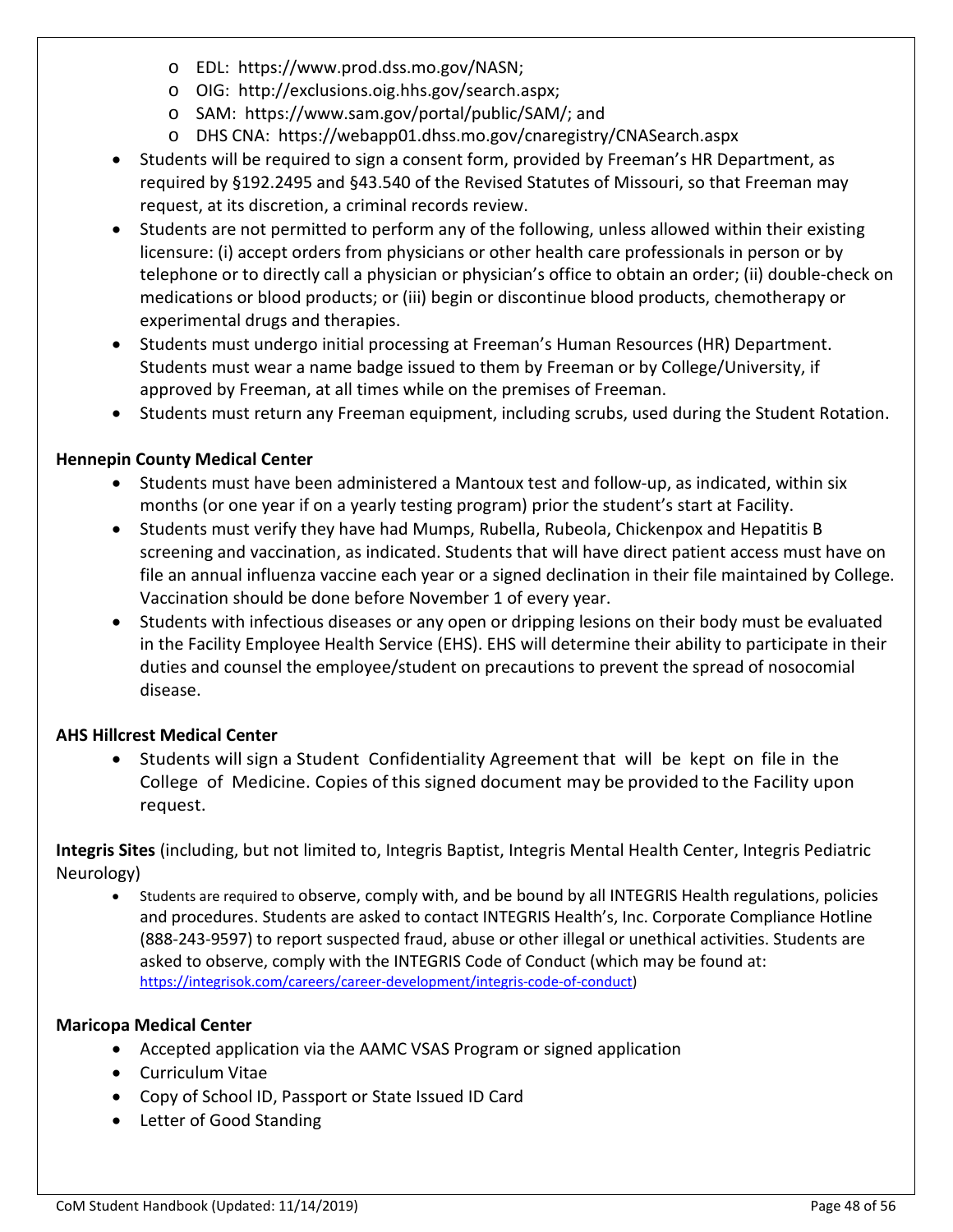- Transcripts Required for each academic year
- Proof of Professional Liability
- Signed Acknowledgement of Confidentiality
- USMLE/COMLEX Scores (4th year only)
- Verification of HIPAA training
- Proof of the following Immunizations: Flu Vaccine (Seasonal), MMR, Tetanus,
- Hepatitis B, Varicella, and ppd Status + or . If +, include
- result of chest radiograph
- Proof of compliance with School's background check policy or MIHS background check including criminal background check for a fee.
- Proof of current Basic Life Support Certification
- Documentation of a cleared drug screen
- If required, proof of TB particulate respirator training and fit test and inform Student that they are to bring their own respirator.

### **Muskogee Regional Medical Center**

- Each Program Participant will sign a Statement of Responsibility and Security.
- **Health of Program Participants**. All Program Participants shall, if required by Hospital, submit to a medical examination acceptable to Hospital prior to their participation in a Program at Hospital at least once a year or as otherwise required by applicable Oklahoma State law. Program Participant shall be responsible for arranging for the Program Participant's medical care and/or treatment, if necessary, including transportation in case of illness or injury while participating in a Program at Hospital. In no event shall Hospital be financially or otherwise responsible for said medical care and treatment.
- Dress Code; Breaks. All Program Participants shall remain on the Hospital premises for breaks, including meals. Program Participants shall pay for their own meals at Hospital.

### **Midwest Regional Medical Center- Midwest City, OK**

• Students will sign a Student Confidentiality Agreement

### **Norman Regional Health System- Norman, OK**

- Students must successfully complete a background check within 90 days before they visit the facility
- Students must have a current flu shot (wearing a mask is not acceptable)

### **Oklahoma City Indian Clinic—Oklahoma City, OK**

- Student must have documentation of influenza vaccination.
- This site requires that students maintain professional liability insurance in excess of the base amount provided by the College. Students must work with the college to obtain additional insurance coverage as required by the site.
- Student health information must include: Documentation of tuberculosis exposure screening, and immunity status against tetanus, Diphtheria, Measles (Rubeola), Mumps, Rubella, influenza, and Hepatitis B. Tuberculosis screening- either a negative T.B. skin test within the 12 months prior to beginning at the site or, if past skin test has been positive, at least one negative chest film since conversion.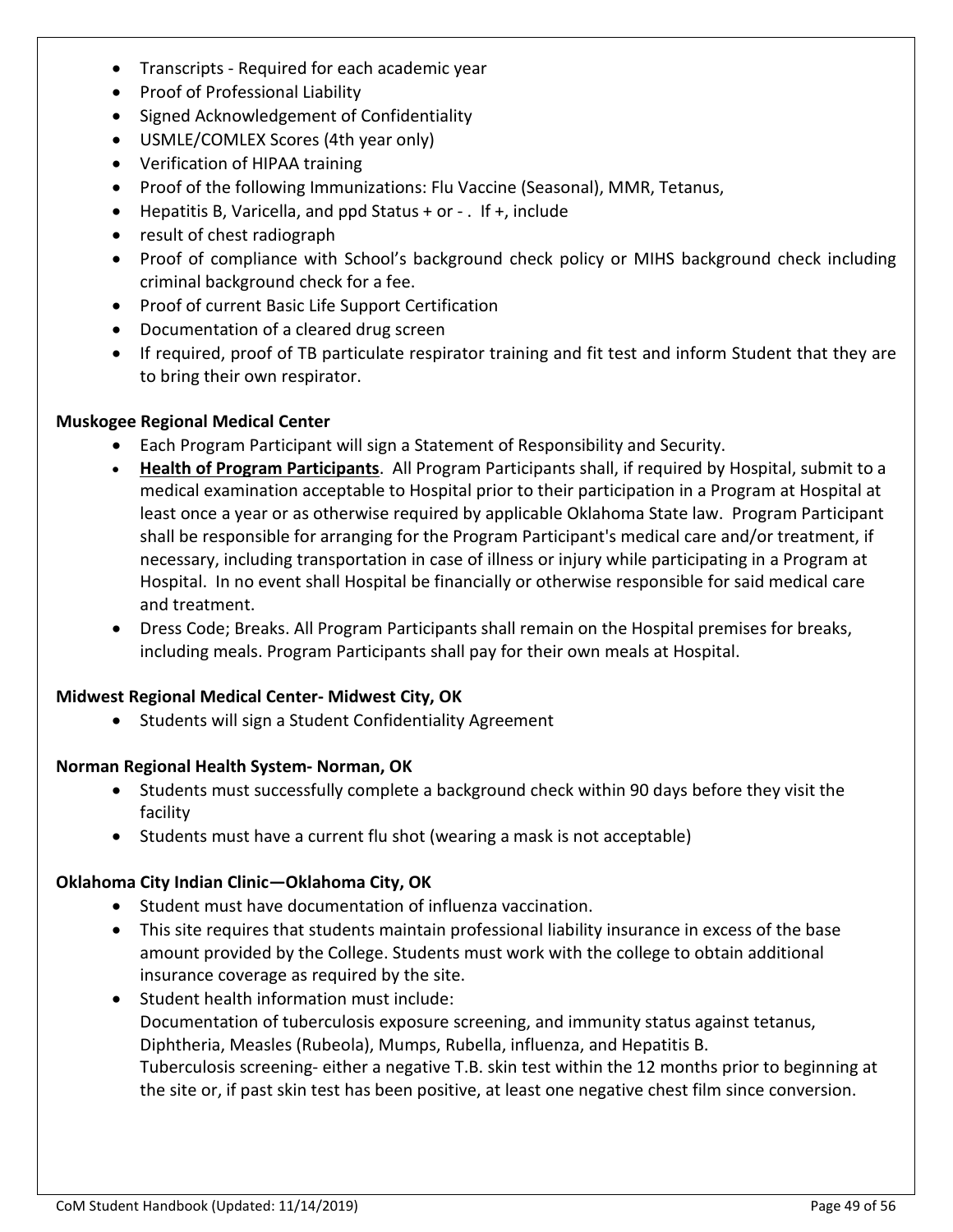Tetanus & Diphtheria immunity – documentation of vaccination including a booster within the last ten years if necessary

Mumps & Rubella Immunity – documentation of vaccination or documentation of rubella titer showing immunity

Rubeola (measles) Immunity – documentation of prior physician-diagnosed measles, or of titer showing immunity, birth before 1957, or documentation of receipt of two doses of measles vaccine on or after first birthday

Hepatitis B – documentation of vaccination or of Hepatitis B titer showing immunity.

### **OU Medicine, Inc.--Oklahoma City, OK**

• A Student may perform duties and procedures for which he or she is qualified

### **Regional Medical Laboratory, Inc.—Tulsa, OK**

- Student shall provide to the Facility verification of the following immunizations and tests on student: (i) comprehensive 10 panel drug testing; (ii) verification that immunity requirements are met and supported by documentations for Mumps, Rubella, Rubeola and Varicella in accordance with recommendations of the CDC; (iii) verification of Hepatitis B vaccination in accordance with recommendations of OSHA; (iv) TB test within past 12 months, and when results are positive, verification of supporting documentation for a chest x-ray reflecting no evidence of TB disease; (v) documentation of influenza vaccination or documentation of declination of influenza vaccine stating reasons for declination and (vi) verification of tdap immunization. The student shall be responsible for payment of any health care treatment resulting from drug testing. In addition, the student will have a background check from the state of residency run within one year of the first clinical at St. John facilities which reflect the following:
	- o Criminal history for each county of residence;
	- o National sexual offender registry;
	- o Social Security verification;
	- o Residency history; and
	- o National healthcare fraud and abuse scan (OIG, GSA);

Results of the background check will be given to facility by student. The facility will not share the contents or results of the background check with the school or its employees. Student will also provide a copy of the exclusion from Federal Programs Search available at [http://exclusions.oig.hhs.gov.](http://exclusions.oig.hhs.gov/)

• Student must receive from school an orientation training program before beginning clinical rotations with a dedicated section to safety training in compliance with applicable OSHA and CDC regulations concerning "Occupational Exposure to Blood Borne Pathogens." The training program will include information about blood borne diseases, pathogens, Exposure Control Plan, and Hazard Communication Program.

### **Spectrum Health System**

- Student must provide prior to rotation, written proof of current immunizations and TB skin test results in accordance with Spectrum requirements (which may be amended from time to time):
	- o Measles (Rubeola), Rubella, and Mumps
	- o Varicella (chickenpox)
	- o Hepatitis B
	- o Tetanus, Diphtheria, and Pertussis
	- o TB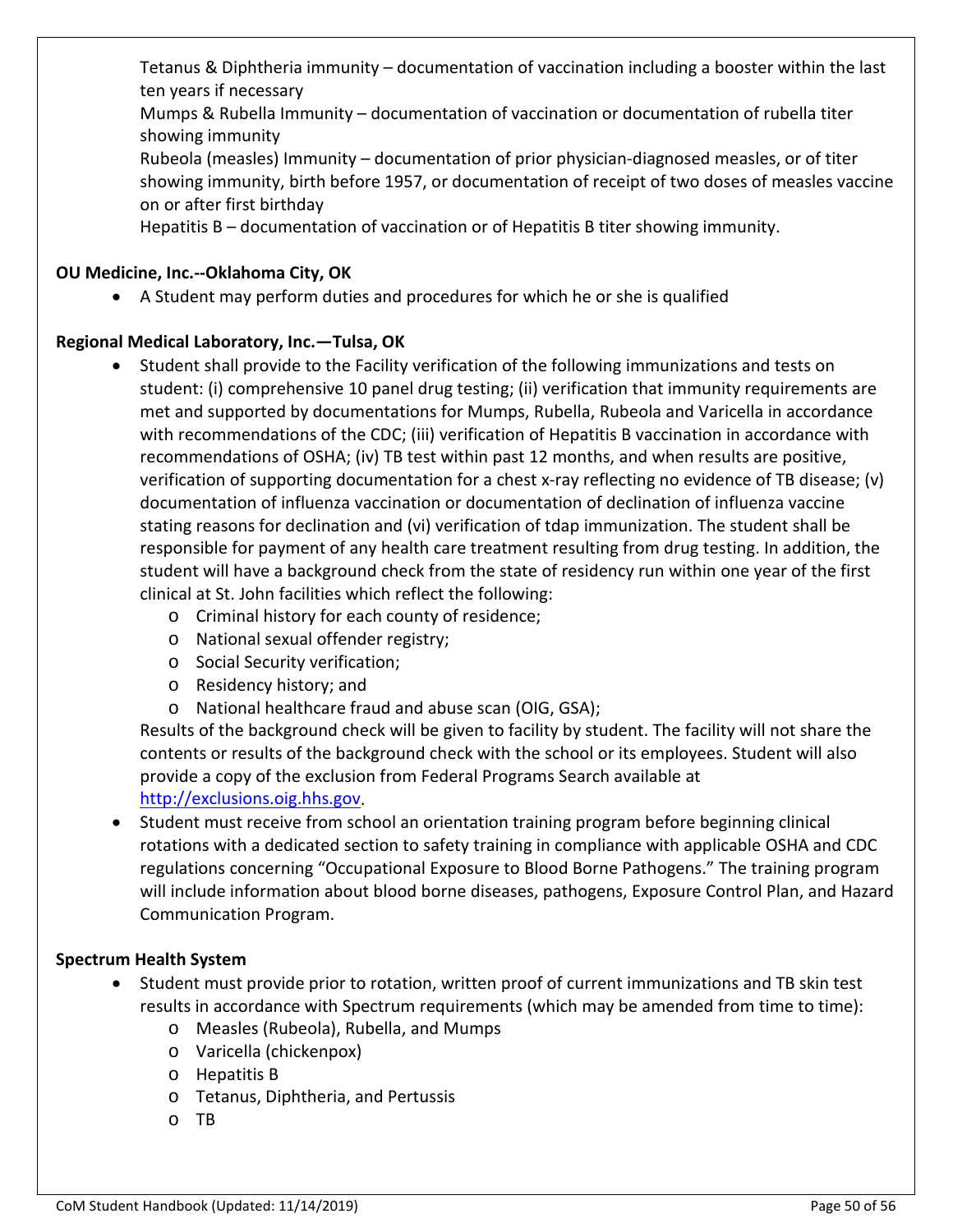- o Influenza Vaccination
- Student may be required to provide:
	- o Completed application
	- o Reference check
	- o Clinical skills check
	- o Proof of current licensure or certification
- Student may be subject to drug screens and criminal background checks per policies and procedures of Spectrum Health
- Student will be required to completed training in OSHA Blood borne Pathogen standards prior to rotation
- Student must maintain the confidentiality of patient information and records: students may not (1) disclose, discuss or otherwise reveal any information regarding patients or visitors except that which is required in the course of performing their duties; (2) discuss a patient's condition in public areas; (3) share or disclose a computer user ID password or use another staff member's computer ID or password; or (4) use a code, access a file or retrieve any stored information unless they are specifically authorized to do so by Spectrum Health.
- Student must abide by all Spectrum Health policies and procedures.
- Student must attend Spectrum Health orientation, which includes introduction to their policies and procedures, including safety, infection control, documentation guidelines specific and appropriate to the educational opportunity, and orientation with Spectrum Offices of Research Administration, if applicable, prior to rotation.
- Student understands importance of having in force an individual policy of health insurance; Spectrum assumes not responsibility for costs related to medical care received by student.

### **St. John Medical Center**

- All enrolled Students who independently shadow a physician outside the Clinical Rotations must notify both the Medical Staff office at St. John Medical Center, Inc. and the COO of the participating hospital prior to the experience. If the student does not notify both the Medical Staff Office and the applicable COO, then the Student will not be permitted to participate in the shadowing experience.
- Student and/or College shall provide to the Facility verification of the following immunizations and tests on Student: (i) comprehensive 10 panel drug testing; (ii) verification that immunity requirements are met and supported by documentation for: Mumps, Rubella, Rubeola and Varicella in accordance with recommendations of the Centers for Disease Control (CDC); (iii) verification of Hepatitis 8 vaccination in accordance with recommendations of OSHA; (iv) TB test within past twelve months, and when results are positive, verification of supporting documentation for a chest x-ray reflecting no evidence of TB disease; (v) documentation of influenza vaccination or documentation of declination of influenza vaccine stating reasons for declination and (vi) verification of tdap immunization. The student shall be responsible for payment of any health care treatment resulting from drug testing.
- In addition, the Student will have a background check from the state of residency within 1 year of the first clinical at St. John facilities on each Student which will reflect the following:
	- i. Criminal history for each county of residence;
	- ii. National sexual offender registry;
	- iii. Social Security verification;
	- IV. Residency history; and
	- v. National healthcare fraud and abuse scan (OIG, GSA);

Results of the background check will be given to Facility by Student.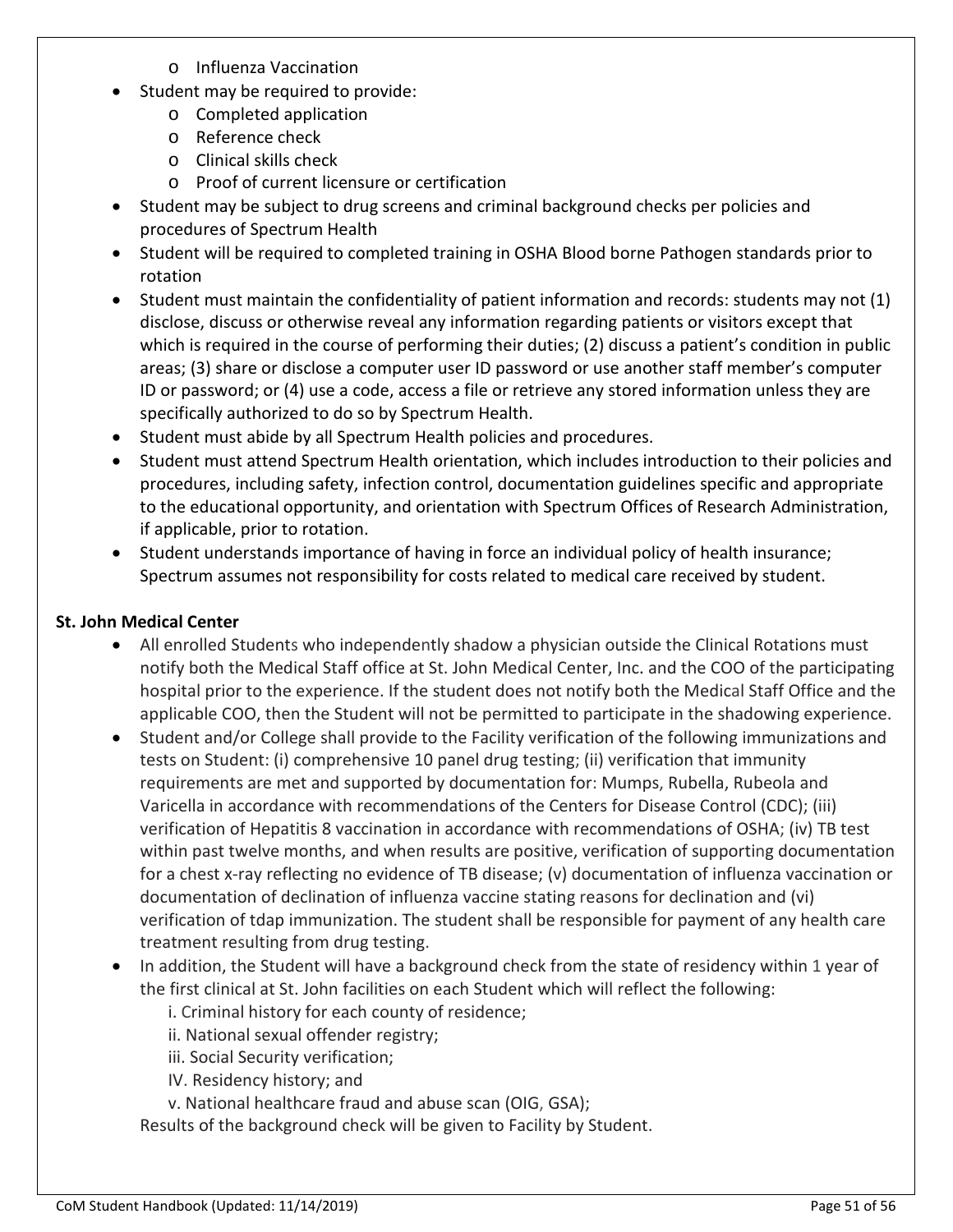- Before beginning the clinical rotations, the College shall require that each Student and on-site faculty have current cardiopulmonary resuscitation (CPR) certification that meets standards acceptable to the Facility.
- College will provide an Orientation Training Program to Students and Instructors before beginning clinical rotations with a dedicated section to safety training in compliance with applicable OSHA and CDC regulations concerning "Occupational Exposure to Blood Borne Pathogens." The training program will include information about blood borne diseases, pathogens, Exposure Control Plan, and Hazard Communication Program.
- College shall verify that Students have received information regarding Hazardous Communication and Standard Precautions and received, completed, and returned the Facility's orientation packet provided to the College by Facility prior to assignment to the Facility.

### **Valir Health, LLC**

- For each Instructor and Student who will participate in the Clinical Rotations, the School shall provide to the Facility verification of the following immunizations and tests: (i) a complete Hepatitis B vaccination series (series of three or waiver); (ii) current negative PPD or chest x-ray; (iii) MMR vaccination(s) or positive titer(s); (iv) a written verification of varicella history, varicella vaccination or a varicella titer by a physician or a physician's designee; (v) results from a background check; (vi) a current Influenza vaccination; (vii) results of student drug screen; (viii) proof of student liability insurance.
- The School shall require that each Student and Instructor before beginning the Clinical Rotations have current CPR certification that meets standards acceptable to the Facility.

### **Military Rotations**

### **Brooke Army Medical Center (BAMC)-Fort Sam Houston, TX**

- Students must meet minimum age requirements and, on request, certify that they are enrolled at least half-time in the educational program.
- Students may not publish any material related to the clinical learning experience that has not been reviewed and cleared by the BAMC Public Affairs Office.
- Students will furnish certification of following immunizations:
	- o TBST; Hepatitis B (initial series plus serologic titer positive; MMR (one adult vaccine: or birth prior to 1957 or positive titers); Tetanus (every 10 years); varicella (documented history of illness or positive titer)
- Before receiving access to the computer Information Technology system and receiving and access card the student will complete the Acceptable Use Policy.
- Student will coordinate schedule of activities and designate appropriate point of contact for this purpose

### **Naval Medical Center Portsmouth-Portsmouth, VA**

• Students who operate an automobile on the military base must maintain the minimum requirements of applicable local and State law and U.S. Navy regulations, as provided on automobile liability insurance.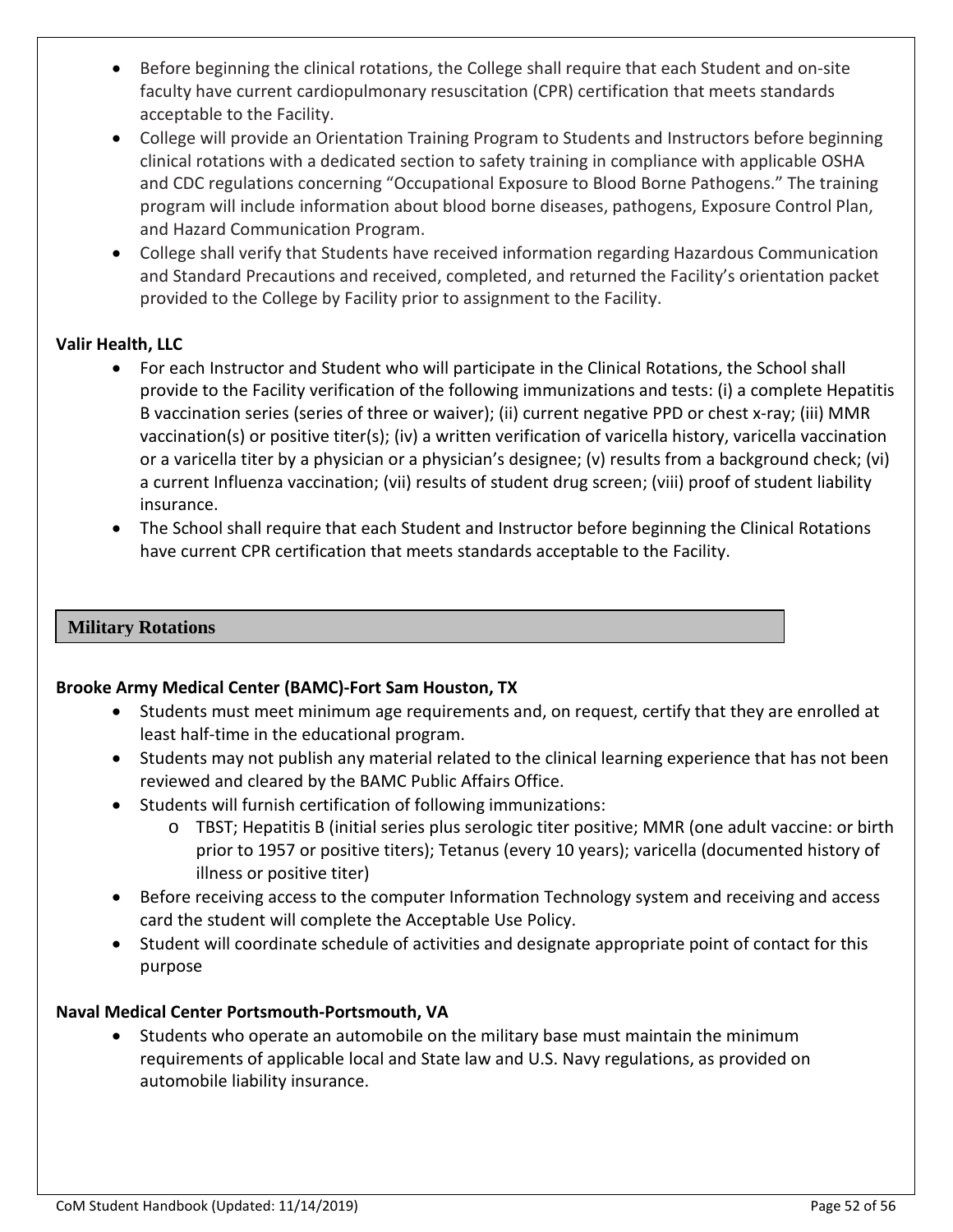- Students cannot publish any materials developed as a result of their clinical experiences that have not been approved for release, in writing, by Naval Medical Center Portsmouth and the affiliating institution.
- Students must sign the trainee agreement addendum.
- Students must submit the base access request form to the government trusted agent 10 working days prior to the students' arrival. Students must provide a criminal background check directly to NCMP and NCMP will not share the results of the background check with the affiliating institution. Students are required to obtain a vehicle pass at the Norfolk Pass and ID office. Those requiring access for 30 days or longer will also be issued a regional general access badge.
- Students requiring access to any information management computer system that are United States citizens require the following in order to be granted a Common Access Card (CAC) and these items must be provided to the government appointed trusted agent up on completion:
	- o Virginal Criminal Information Network (VCIN) Investigation (Criminal Background Check).
	- o SF85, (Questionnaire for Public Trust Positions) which includes FBI fingerprint check and financial check (submitted by NMCP/conducted by OPM).

### **Reynolds Army Community Hospital**

• Students must obtain health and other medical examinations and protective measures as the Commander of the Army medical facility deems necessary.

### **Walter Reed National Military Medical Center-Bethesda, MD**

- Students are required to sign the Trainee Agreement Addendum.
- Students are required to provide documentary proof that they are, in fact, US citizens to go to training facility.
- Students are responsible for health examination and such other medical examination necessary for trainees.
- Students who operate an automobile on the military base must maintain the minimum statutory requirements of applicable local and State law and DOD regulations on automobile liability insurance.
- Students may not use the Walter Reed National Military Medical Center name in any publicity or advertising media.
- Students cannot publish any materials developed as a result of their clinical experience that has not been approved for release, in writing, by the DOD and the University of Oklahoma.

### **Visiting Student Rotations at Outside Medical Schools**

### **Duke University**

> • Additional professional liability coverage (\$2,000,000 per occurrence/\$5,000,000 annual aggregate).

### **Kaiser Foundation Hospitals, The Permanente Medical Group Inc.**

Medical Student must comply with Kaiser Permanente requirements for immunizations and tests as Kaiser Permanente determines are appropriate, including without limitation, the following:

• Tuberculosis Screening.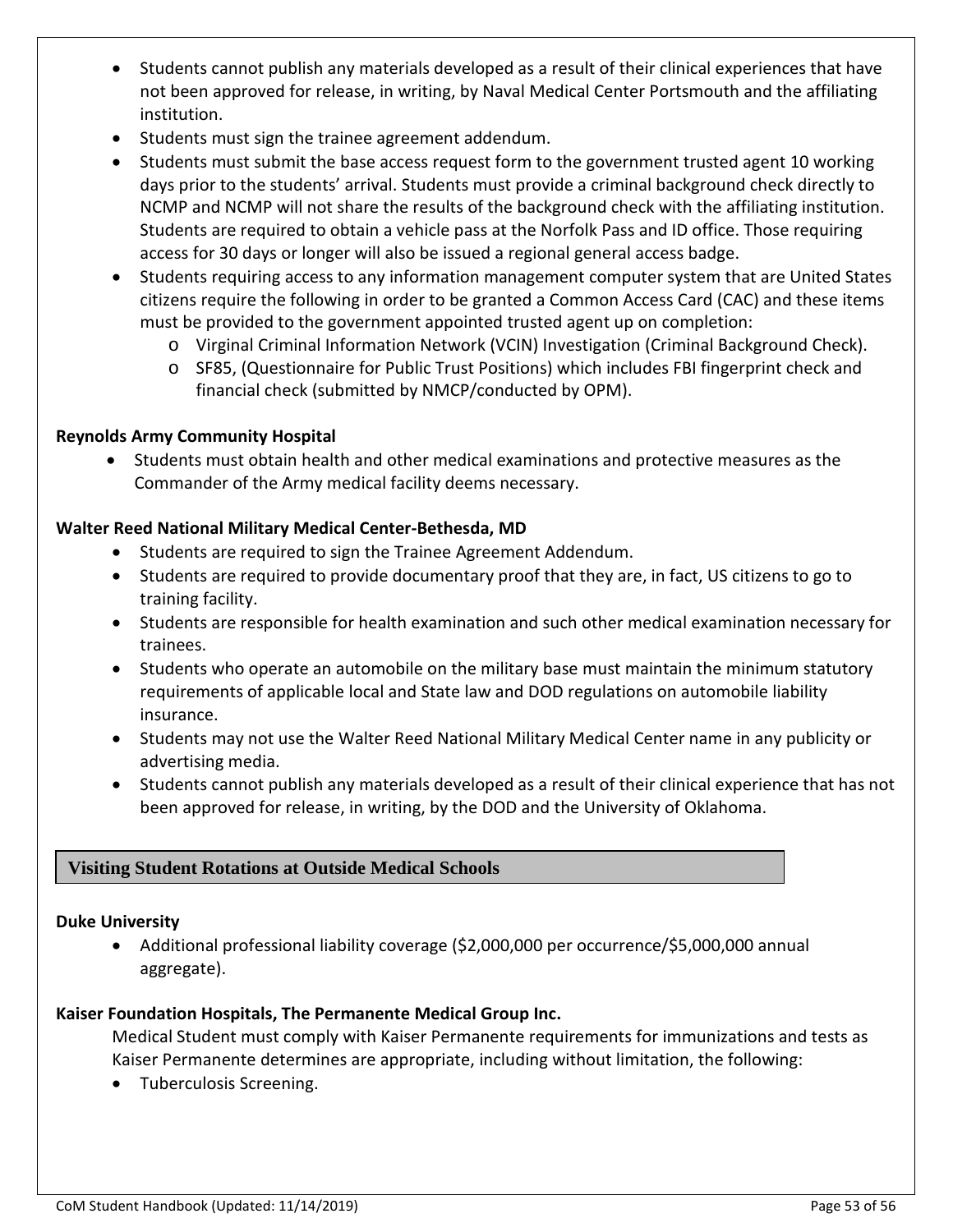- o Medical Students with documented "negative" PPD skin test history must have a current Intermediate Strength PPD skin test that is read and documented as "negative" before rotating to any Kaiser Permanente Training Facility.
- o For negative skin test reactors, the date of the last PPD skin test is important to determine the need for 2-step skin testing. If the interval from the last skin test is one (1) year or longer, the 2-step procedure is required: two (2) PPD skin tests one week apart. If a skin test has been documented within the last one (1) year, only a single PPD skin test is required.
- o Medical Students with documented "positive" PPD skin test history must have clear chest xray (defined as negative for active tuberculosis) within one (1) year before rotating to any Kaiser Permanente Training Facility. Kaiser Permanente may require additional tuberculosis screening and surveillance in its sole discretion.
- Medical Student shall report to Medical School if any Medical Student's PPD status changes from negative to positive. When Medical School becomes aware of such a change, it must notify Kaiser Permanente and each Training Facility where the Medical Student rotated. Medical School shall provide written documentation that confirms that all necessary follow-up treatment has been completed and that Medical Student does not have infectious Tuberculosis. Upon Kaiser Permanente's oral or written request, Medical School shall immediately remove from Training Facilities any Medical Student determined to have infectious Tuberculosis.
- Positive Rubella Titer. A serology lab results slip showing past disease and immunity or an immunization record signed by a qualified health provider.
	- o born in 1957 or after are required to document receipt of two doses of vaccine).
- Positive Varicella Titer. A serology lab results slip showing past disease and immunity or an immunization record signed by a qualified health provider (may require two doses of vaccine to achieve immunity). If only one dose received, serology should be performed to determine the need for a second dose.
- Positive Mumps Titer. A serology lab results slip showing past disease and immunity or an immunization record signed by a qualified health provider.
- Hepatitis B. Hepatitis B vaccination series shall be offered to all Medical Students and each Medical Student shall sign a consent/declination form. Vaccination is strongly recommended but not mandatory.
- Written permission of Medical Student to disclose medical information.
- Kaiser Permanente shall not be responsible for providing any immunization or vaccination of any Medical Student.

### **National Institute of Health (**NIH)

The Student Shall:

- Be responsible for completing all elements of the online application system.
- Comply with all rules, regulations and policies of the National Institutes of Health.
- Maintain the confidentiality of patient information and records consistent with the provisions of the Privacy Act.
- Be invited and encouraged to take part in educational activities of the NIH, including such events as grand rounds, symposia, and conferences. The student shall have access to journals, books, and periodicals at the NIH.
- Be excused from clinical experiences on all Federal Holidays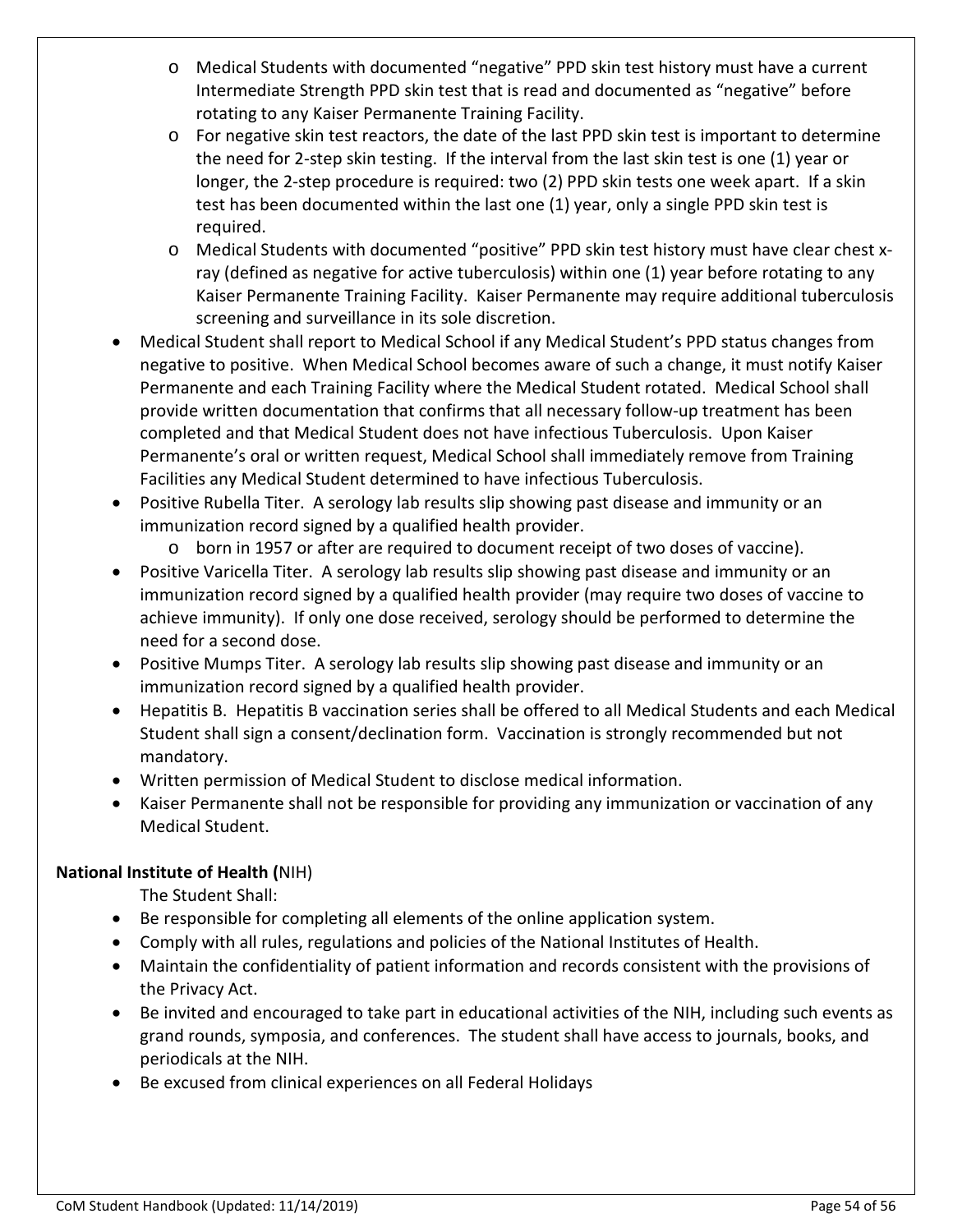- Unless otherwise specified, assume the responsibility for transportation to and from the NIH and for all other personal expenses, including meals and housing. A stipend will not be provided,. The student will be permitted at his or her own expense to use the cafeterias at the NIH.
- Provide written evidence, prior to arriving at the NIH, of: 1.) A negative Mantoux test (intermediate strength PPD) done within the last 12 months, or a chest x-ray report made within twelve months for those with a positive Mantoux test, 2.) a diphtheria-tetanus booster injections within the past 10 years, 3.) immunization with the Rubella vaccine 4.) immunization with the varicella vaccine, 5.) completed immunization for Hepatitis B or a signed declination, and 6.) completed immunization for Influenza A and B.

### **University of Colorado School of Medicine**

• Additional professional liability coverage (\$1,000,000 per occurrence/\$3,000,000 annual aggregate).

### **Vanderbilt University Medical Center-Nashville, TN**

- Students must have completed the didactic material in preparation for their educational experience and must have completed their third-year of medical education ("senior medical students").
- Students must have had adequate classroom training prior to arrival for educational experiences.

### **Wake Forest School of Medicine**

• Additional professional liability coverage (\$1,000,000 per occurrence/\$3,000,000 annual aggregate)